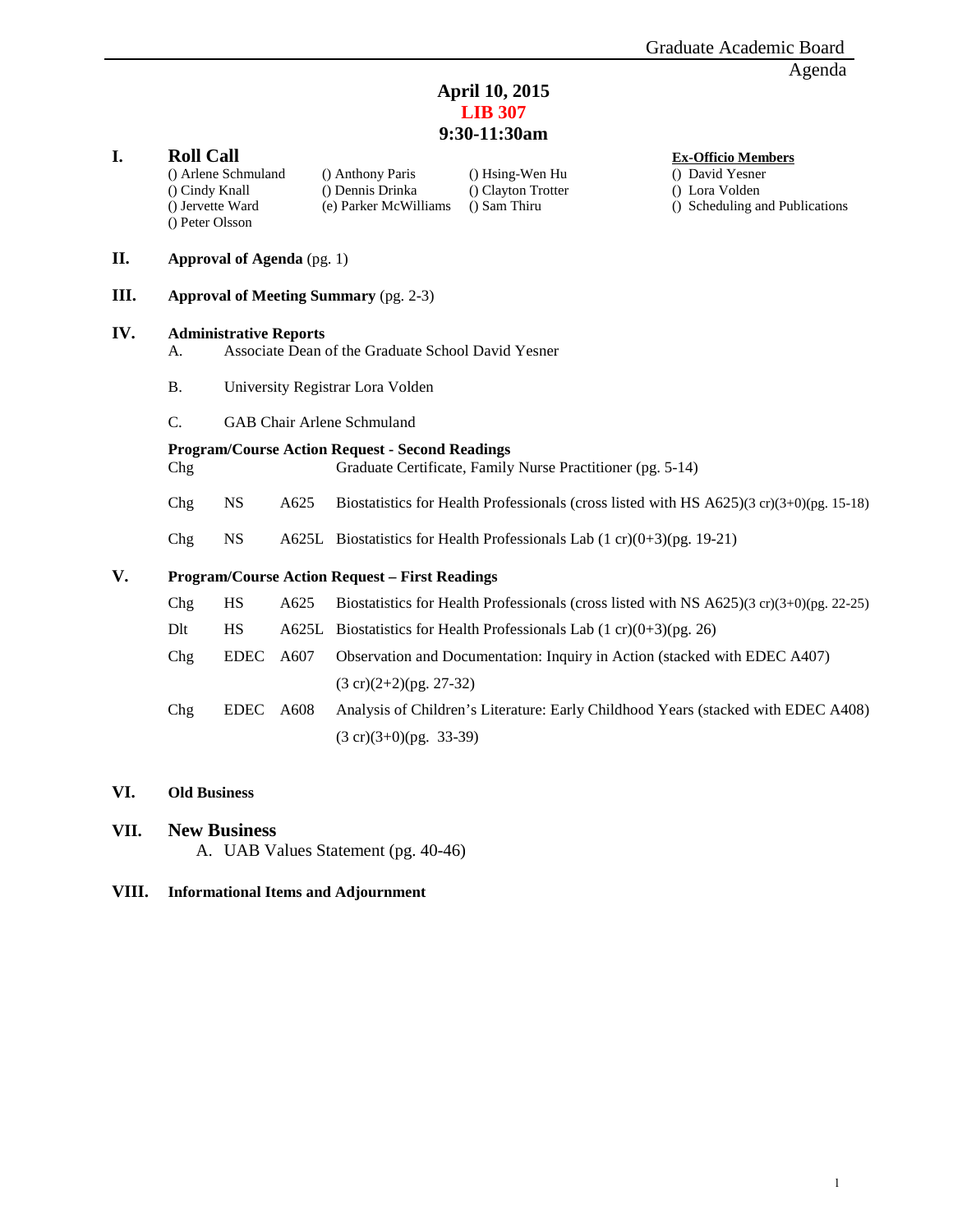#### **March 27, 2015 ADM 204 9:30-11:30am**

**I. Roll Call Ex-Officio Members (x) Anthony Paris (x) H**sing-Wen Hu **Ex-Officio Members (x) Anthony Paris (x) Hsing-Wen Hu (x) David Yesner** (x) Arlene Schmuland (x) Anthony Paris (x) Hsing-Wen Hu (x) David Yesner<br>
(x) Cindy Knall (x) Dennis Drinka (e) Clayton Trotter (x) Lora Volden (x) Jervette Ward (e) Parker McWilliams (x) Sam Thiru (x) Scheduling and Publications (x) Peter Olsson

# (e) Clayton Trotter (x) Sam Thiru

#### **II. Approval of Agenda** (pg. 1-2)

*Move Purge List to first readings as well as the nursing courses.*  **Approved as amended** 

**III. Approval of Meeting Summary** (pg. 3-4) **Approved**

#### **IV. Administrative Reports**

- A. Associate Dean of the Graduate School David Yesner *Informed by NWCCU Doctor of Nursing Practice was accepted. Program Suspension Committee will have a graduate voice. The graduate student exit survey has been finalized; the next step is to coordinate implementation. Faculty Senate deciding on WWAMI E-Board meeting with the Provost to discuss current issues including reorganization.*
- B. University Registrar Lora Volden *A training in e-catalog editing will be held on Tuesday, March 31st . Priority registration opens….*

#### *C.* GAB Chair Arlene Schmuland

*Discussing joint UAB/GAB/ and members of the college committees for the first meeting of the year. Spoke with the Provost about interdisciplinary degrees*

#### **V. Program/Course Action Request - Second Readings**

Chg Graduate Certificate, Special Education/EDSE (pg. 5-18) **Accepted for second reading**

| Chg                                           |                | Master of Science, Project Management (pg. 19-35)                          |  |  |  |
|-----------------------------------------------|----------------|----------------------------------------------------------------------------|--|--|--|
| Chg                                           | <b>PM A601</b> | Project Management Fundamentals $(3 \text{ cr})(3+0)$ (pg. 36-41)          |  |  |  |
| Add                                           | <b>PM A623</b> | Stakeholder Engagement and Collaboration $(3 \text{ cr})(3+0)$ (pg. 42-45) |  |  |  |
| Chg                                           | PM A624        | Advanced Project Risk Management $(3 \text{ cr})(3+0)$ (pg 46-50)          |  |  |  |
| Add                                           | <b>PM A632</b> | Advanced Project Controls $(3 \text{ cr})(3+0)$ (pg. 51-54)                |  |  |  |
| Add                                           | <b>PM A652</b> | Project Definition and Research Methods $(3 \text{ cr})(3+0)$ (pg. 55-58)  |  |  |  |
| Add                                           | PM A653        | Project Management Application Tools $(3 \text{ cr})(3+0)$ (pg. 59-61)     |  |  |  |
| All PM curriculum accepted for second reading |                |                                                                            |  |  |  |

#### **VI. Program/Course Action Request – First Readings**

Chg Graduate Certificate, Nursing (pg. 62-64) Chg Graduate Certificate, Nursing Education (pg. 65-75) **Nursing curriculum waived first reading, approved for second**

| Chg                        | Graduate Certificate, Family Nurse Practitioner (pg. 76-86)                    |
|----------------------------|--------------------------------------------------------------------------------|
| Accepted for first reading |                                                                                |
| Chg                        | Graduate Certificate, Psychiatric-Mental Health Nurse Practitioner (pg. 87-96) |
| Chg                        | Graduate Certificate, Doctor of Nursing Practice (pg. 97-110)                  |

#### Chg Master of Science, Nursing Science (pg. 111-128)

**Nursing curriculum waived first reading, approved for second**

Add ME A660 Turbomachinery (stacked with ME A460) $(3 \text{ cr})(2+2)$ (pg. 129-132) **Waived first reading, approved for second**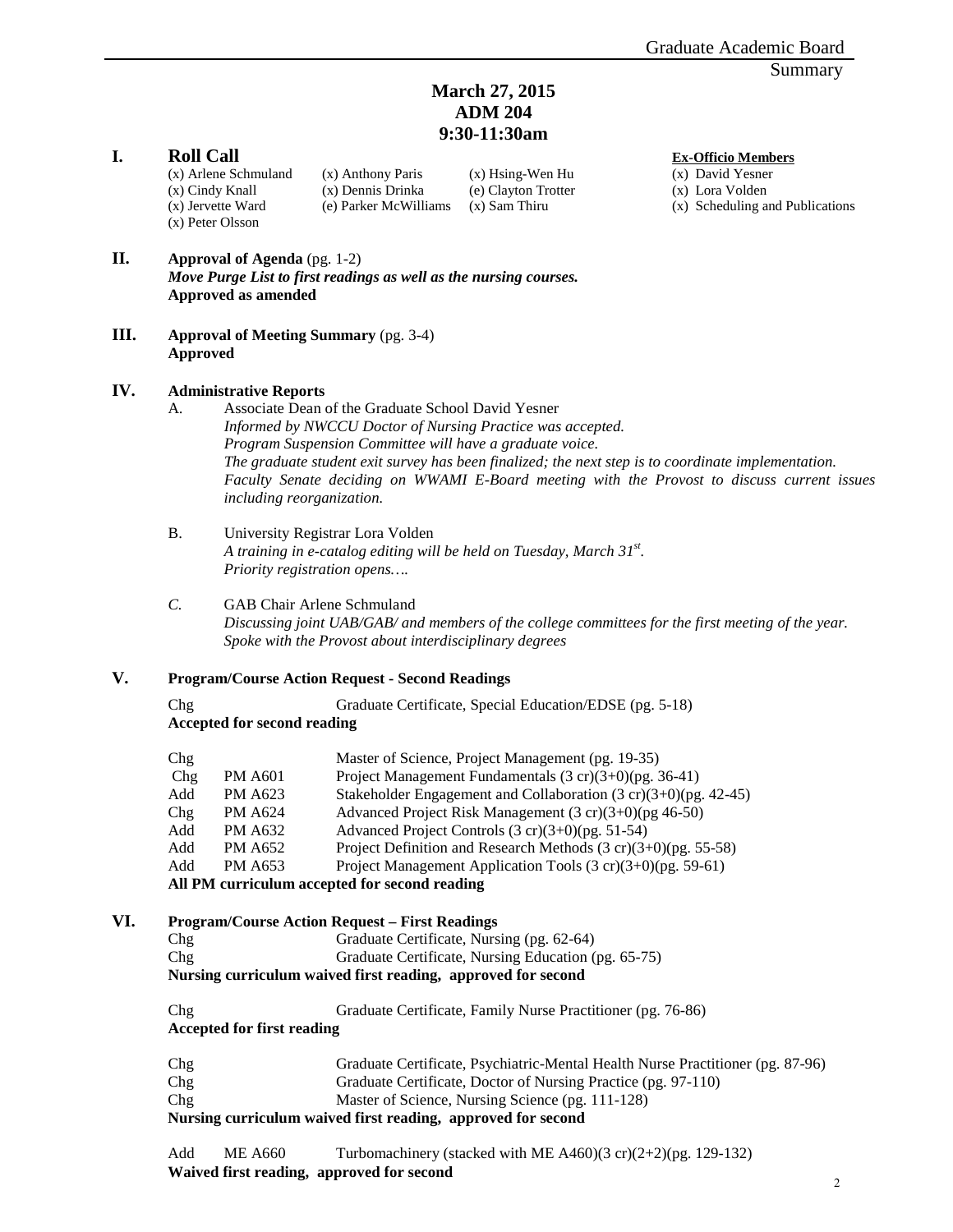| Chg                                                         | <b>BIOM A690</b> | Advanced Selected Topics in Biomedicine (stacked with BIOM A490)               |  |  |  |  |  |
|-------------------------------------------------------------|------------------|--------------------------------------------------------------------------------|--|--|--|--|--|
|                                                             |                  | $(1-3 \text{ cr})(1-3+0)$ (pg. 133-137)                                        |  |  |  |  |  |
| Waived first reading, approved for second                   |                  |                                                                                |  |  |  |  |  |
|                                                             |                  |                                                                                |  |  |  |  |  |
| Chg                                                         | <b>NS A601</b>   | Advanced Pathophysiology $(3 \text{ cr})(3+0)$ (pg. 138-143)                   |  |  |  |  |  |
| Chg                                                         | <b>NS A618</b>   | Role Development in Advanced Nursing $(2 cr)(2+0)$ (pg. 144-147)               |  |  |  |  |  |
| Chg                                                         | <b>NS A619</b>   | Nursing Health Policy $(2 \text{ cr})(2+0)$ (pg. 148-151)                      |  |  |  |  |  |
| Chg                                                         | <b>NS A620</b>   | Evidence-based Advanced Nursing Practice $(4 \text{ cr})(4+0)$ (pg. 152-155)   |  |  |  |  |  |
| ALL NS curriculum waived first reading, approved for second |                  |                                                                                |  |  |  |  |  |
|                                                             |                  |                                                                                |  |  |  |  |  |
| Chg                                                         | <b>NS A625</b>   | Biostatistics for Health Professionals $(3 \text{ cr})(3+0)$ (pg. 156-159)     |  |  |  |  |  |
| Chg                                                         | <b>NS A625L</b>  | Biostatistics for Health Professionals Lab $(1 \text{ cr})(0+3)$ (pg. 160-162) |  |  |  |  |  |
| NS A625 and NS A625L accepted for first reading             |                  |                                                                                |  |  |  |  |  |
|                                                             |                  |                                                                                |  |  |  |  |  |
| Chg                                                         | <b>NS A696</b>   | Scholarly Project $(2 \text{ cr})(1+3)$ (pg. 163-166)                          |  |  |  |  |  |
| ALL NS curriculum waived first reading, approved for second |                  |                                                                                |  |  |  |  |  |

#### **VII. Old Business**

#### **VIII. New Business**

- A. UAB Values Statement (pg. 167-173)
- B. First Reading of the Purge List: Academic Courses (pg. 174-182) **Approved for second reading**

#### **IX. Informational Items and Adjournment**

A. "New Program" Proposal Process Clarification (pg. 183)

 1) Consult with the Office of Academic Affairs before starting the process. To set up an appointment, emai[l ayoaa@uaa.alaska.edu.](mailto:ayoaa@uaa.alaska.edu) 

2) Submit a pre-prospectus, which goes through the department chair and dean/director to the Provost. The dean/director should email the signed pre prospectus to the Provost and copy [ayoaa@uaa.alaska.edu.](mailto:ayoaa@uaa.alaska.edu)

3) Once the pre-prospectus is approved by the Provost, submit the curriculum and assessment documents through the regular governance processes and work with OAA on the full prospectus. The full prospectus goes up through the Board of Regents and/or the Northwest Commission on Colleges and Universities.

This information is posted on the Governance site, under the sub-button Curriculum Docs at <http://www.uaa.alaska.edu/governance/coordination/index.cfm> <Pre-prospectus>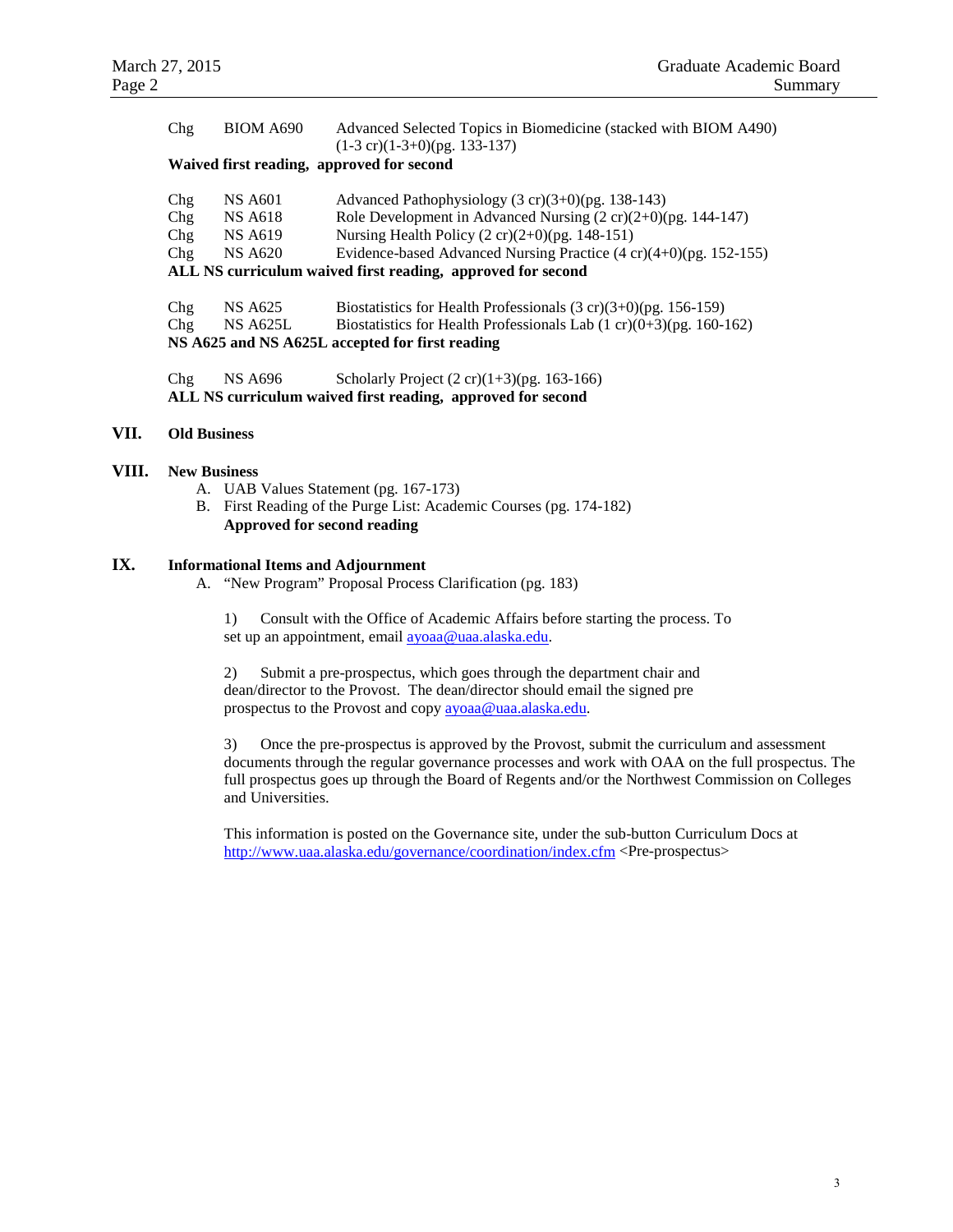

#### Program/Prefix Action Request University of Alaska Anchorage Proposal to Initiate, Add, Change, or Delete a Program of Study or Prefix

| 1a. School or College<br>CH College of Health                                                                                             | 1b. Department<br><b>NUR</b>                                                                                                                                                                                                                                           |  |  |  |  |  |  |  |
|-------------------------------------------------------------------------------------------------------------------------------------------|------------------------------------------------------------------------------------------------------------------------------------------------------------------------------------------------------------------------------------------------------------------------|--|--|--|--|--|--|--|
| 2. Complete Program Title/Prefix<br>Graduate Certificate, Family Nurse Practitioner                                                       |                                                                                                                                                                                                                                                                        |  |  |  |  |  |  |  |
| 3. Type of Program                                                                                                                        |                                                                                                                                                                                                                                                                        |  |  |  |  |  |  |  |
| Choose one from the appropriate drop down menu:                                                                                           | Undergraduate:<br>Graduate:<br>or<br><b>CHOOSE ONE</b><br><b>Graduate Certificate</b>                                                                                                                                                                                  |  |  |  |  |  |  |  |
| $\boxtimes$ Yes<br>This program is a Gainful Employment Program:                                                                          | No<br>or<br>$\Box$                                                                                                                                                                                                                                                     |  |  |  |  |  |  |  |
| <b>PROGRAM</b><br>4. Type of Action:                                                                                                      | <b>PREFIX</b>                                                                                                                                                                                                                                                          |  |  |  |  |  |  |  |
| Add<br>$\mathsf{L}$                                                                                                                       | Add                                                                                                                                                                                                                                                                    |  |  |  |  |  |  |  |
| Change<br>$\bowtie$                                                                                                                       | Change                                                                                                                                                                                                                                                                 |  |  |  |  |  |  |  |
| Delete                                                                                                                                    | Inactivate                                                                                                                                                                                                                                                             |  |  |  |  |  |  |  |
| 5.<br>Implementation Date (semester/year)<br>From: Fall/2015<br>/9999<br>To:                                                              |                                                                                                                                                                                                                                                                        |  |  |  |  |  |  |  |
| <b>Coordination with Affected Units</b><br>6a.                                                                                            | Department, School, or College: School of Nursing                                                                                                                                                                                                                      |  |  |  |  |  |  |  |
| Initiator Name (typed): Jill Janke                                                                                                        | Initiator Signed Initials: _________<br>Date: the contract of the contract of the contract of the contract of the contract of the contract of the contract of the contract of the contract of the contract of the contract of the contract of the contract of the cont |  |  |  |  |  |  |  |
| Date: 2-1-15<br>6b. Coordination Email submitted to Faculty Listserv (uaa-faculty@lists.uaa.alaska.edu)                                   |                                                                                                                                                                                                                                                                        |  |  |  |  |  |  |  |
| Date: 2/1/2015<br>Coordination with Library Liaison<br>6c.                                                                                |                                                                                                                                                                                                                                                                        |  |  |  |  |  |  |  |
| Title and Program Description - Please attach the following:<br>7.                                                                        |                                                                                                                                                                                                                                                                        |  |  |  |  |  |  |  |
| $\boxtimes$ Cover Memo<br>$\boxtimes$ Catalog Copy in Word using the track changes function                                               |                                                                                                                                                                                                                                                                        |  |  |  |  |  |  |  |
| Justification for Action<br>8.<br>Need to update catalog copy to reflect new policies and standards and transition courses from NS to ND. |                                                                                                                                                                                                                                                                        |  |  |  |  |  |  |  |
|                                                                                                                                           | Approved                                                                                                                                                                                                                                                               |  |  |  |  |  |  |  |
| Initiator (faculty only)<br>Date                                                                                                          | Disapproved<br>Dean/Director of School/College<br>Date                                                                                                                                                                                                                 |  |  |  |  |  |  |  |
| Jill Janke                                                                                                                                |                                                                                                                                                                                                                                                                        |  |  |  |  |  |  |  |
| Initiator (TYPE NAME)                                                                                                                     |                                                                                                                                                                                                                                                                        |  |  |  |  |  |  |  |
| Approved                                                                                                                                  | Approved<br>Undergraduate/Graduate Academic<br>Date                                                                                                                                                                                                                    |  |  |  |  |  |  |  |
| Department Chair<br>Disapproved<br>Date                                                                                                   | Disapproved<br><b>Board Chair</b>                                                                                                                                                                                                                                      |  |  |  |  |  |  |  |
| Approved                                                                                                                                  | Approved                                                                                                                                                                                                                                                               |  |  |  |  |  |  |  |
| College/School Curriculum Committee Chair<br>Disapproved<br>Date                                                                          | Disapproved<br>Provost or Designee<br>Date                                                                                                                                                                                                                             |  |  |  |  |  |  |  |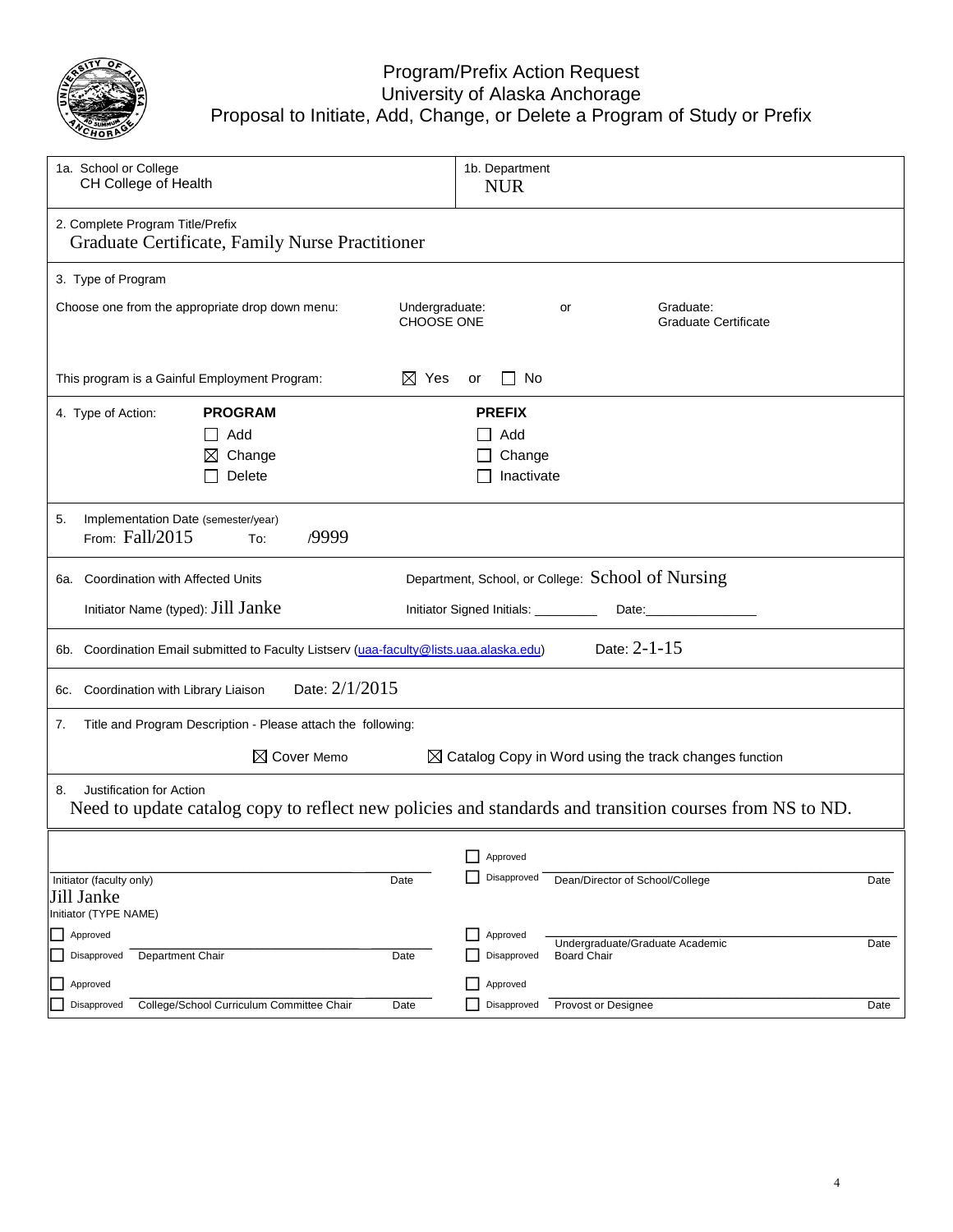## **Graduate Certificate in Family Nurse Practitioner**

The Family Nurse Practitioner (FNP) graduate certificate is available to nurses who are already master's prepared and certified as psychiatric-mental health nurse practitioners, adult nurse practitioners, women's health nurse practitioners, or pediatric nurse practitioners. The program expands their scope of practice to assist them to acquire the theory, knowledge, and skills needed to provide primary care for families. Courses and seminars are scheduled to allow students to attend classes with content specific to expand their specialty practice to include a family scope. The curriculum includes didactic, seminar, and clinical hours in practicum coursework. Students who successfully complete the graduate certificate program will be eligible to take the Family Nurse Practitioner examination offered by the American Nurses Credentialing Center (ANCC), or the American Academy of Nurse Practitioners (AANP) to become certified as a family nurse practitioner. These examinations are given nationwide throughout the year.

## **Scheduling of Courses**

Courses for the FNP graduate certificate are offered in an alternative scheduling format consisting of intensive classroom sessions presented in short time blocks on the UAA campus and/or periodic class meetings throughout the semester that are available via computer and/or audio-conference. Thus it is possible for students who reside outside of Anchorage to take advantage of the opportunity to pursue graduate study at UAA. In addition all students have the opportunity to take advantage of clinical learning opportunities throughout the state, including both urban and rural settings.

## Admission Requirements

### See [Admission Requirements for Graduate Certificates.](http://catalog.uaa.alaska.edu/admissions/graduate/)

The following UAA application submission deadlines are recommended to ensure full processing of application and transcripts:

- June 15 for November 1 applicants
- November 1 for March 1 applicants

## **School of Nursing Admission Requirements**

The following School of Nursing (SON) application submission deadlines are required to ensure full processing of the application:

- October 1 for graduate study
- February 1 for graduate study and/or admission to FNP specialty. The FNP track admits every year.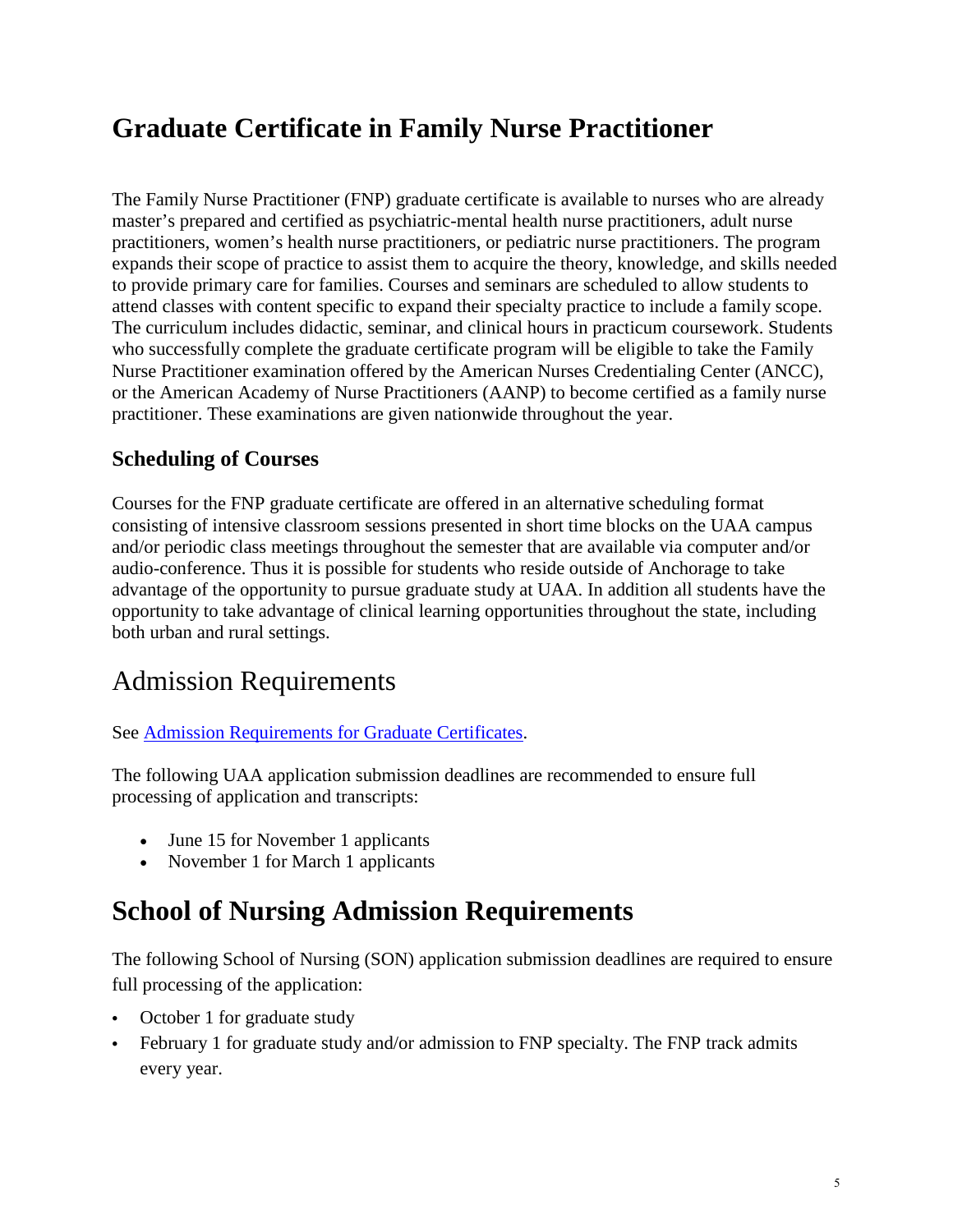The SON's application must be submitted directly to the SON. Additional information and the application forms are at [http://www.uaa.alaska.edu/schoolofnursing.](http://www.uaa.alaska.edu/schoolofnursing)

Graduate certificate applicants must:

- 1. Submit the SON application form.
- 2. Turn in resumè (specific directions can be found in the application packet and should be followed carefully).
- 3. Submit documentation of the following requirements:
	- Graduate degree in nursing (master's or doctoral) from a school of nursing accredited by the Commission on Collegiate Nursing Education (CCNE) or the Accreditation Commission for Education in Nursing (ACEN), formerly known as the National League for Nursing Accreditation Commission. .
	- Minimum graduate GPA of 3.00 (B) on a 4.00 scale.
	- Active unencumbered license as an advanced practice nurse in the state of Alaska. License must remain active and unencumbered while in the graduate certificate program. There are different reasons for a license to be encumbered and some may preclude admission to the program. Students with encumbered licenses should meet with the graduate program chair to determine program eligibility.
	- Documentation of national certification as an advanced nurse practitioner.
- 4. Provide three letters of professional recommendation (see form in application packet). Letters must be submitted directly to the School of Nursing from the person writing the reference. References may be contacted by a member of the admissions committee.
- 5. Provide academic plan of study based on a gap analysis done by faculty advisor.
- 6. Schedule interview once the above material is submitted and it is determined the student meets minimum program requirements. Accommodations will be made for distance students.
	- Interviews are scheduled for the first Tuesday and Wednesday of March
	- Candidates should contact the SON (786-4537) to schedule a time for the interview.

Applicants are considered for program admission on a competitive basis. Meeting all admission criteria does not guarantee admission. Nor does prior acceptance into graduate study status guarantee admission into the clinical nursing tracks. Special consideration may be given to candidates with clinical expertise, proficiency in other languages, knowledge of other cultures, and a proven record of professional contributions. This information should be put in the resumè as part of the SON application. To the extent that there are limited seats available in the program, preference may be given to residents of the state of Alaska as defined by the university's policy on residency for tuition purposes.

## **Additional School of Nursing Requirements**

All students enrolled in the FNP graduate certificate program must provide: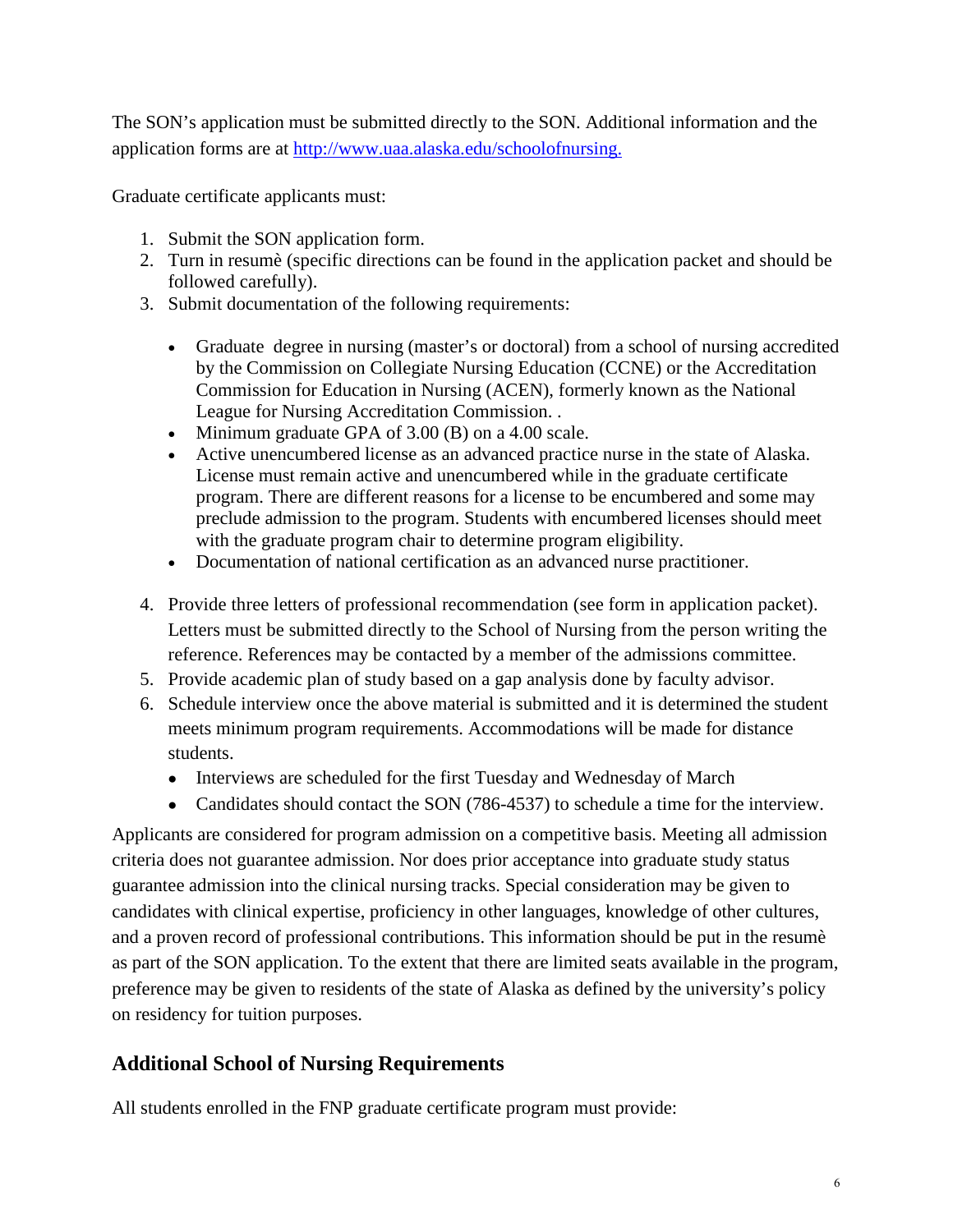- Documentation of continuous current certification in cardiopulmonary resuscitation (CPR) for adults, infants, and children;
- Evidence of satisfactory health status, including immunity to chicken pox, rubella, rubeola, and hepatitis A and B (by titer); documentation of Tdap (tetanus, diphtheria, pertussis) immunization within the past 10 years; annual PPD skin test or health examination indicating freedom from active tuberculosis; documentation of an annual HIV test (results not required); and
- The results of the School of Nursing-sanctioned national level criminal background check.

Students are required to provide their own transportation to clinical sites. They are also responsible for their portion of the cost of audio-conferencing. Students must have access to a personal computer and reasonable Internet connectivity. All students are expected to have graduate level writing and American Psychological Association (APA) referencing skills, as well as basic computer and typing skills prior to entry into the nursing program, for example:

- Word processing,
- Sending and receiving e-mail with attachments,
- Accessing and navigating the Internet/World Wide Web, and
- Basic understanding of hardware, software, and operating systems.

## **Academic Progress Requirements**

Students enrolled in the FNP graduate certificate program must make continuous progress toward completion of the certificate and remain in good standing with the SON. In order to remain in good standing students must:

- Maintain professional and academic standards at all times.
- Maintain continuous registration each fall and spring semester until certificate is granted.
- Earn a minimum grade of 3.00 (B) in all required coursework.

Noncompliance with the good standing policy and academic progress expectations will result in in probation and possible dismissal from the program. See the Academic Good Standing Policy in the School of Nursing Graduate Handbook

[\(www.uaa.alaska.edu/schoolofnursing/studenthandbooks.cfm\)](http://www.uaa.alaska.edu/schoolofnursing/studenthandbooks.cfm) for more information.

## **Graduation Requirements**

- Satisfy the [General University Requirements for Graduate Certificates.](http://catalog.uaa.alaska.edu/graduateprograms/gradcertrequirements/)
- Complete the Program Requirements below.

## **Program Requirements**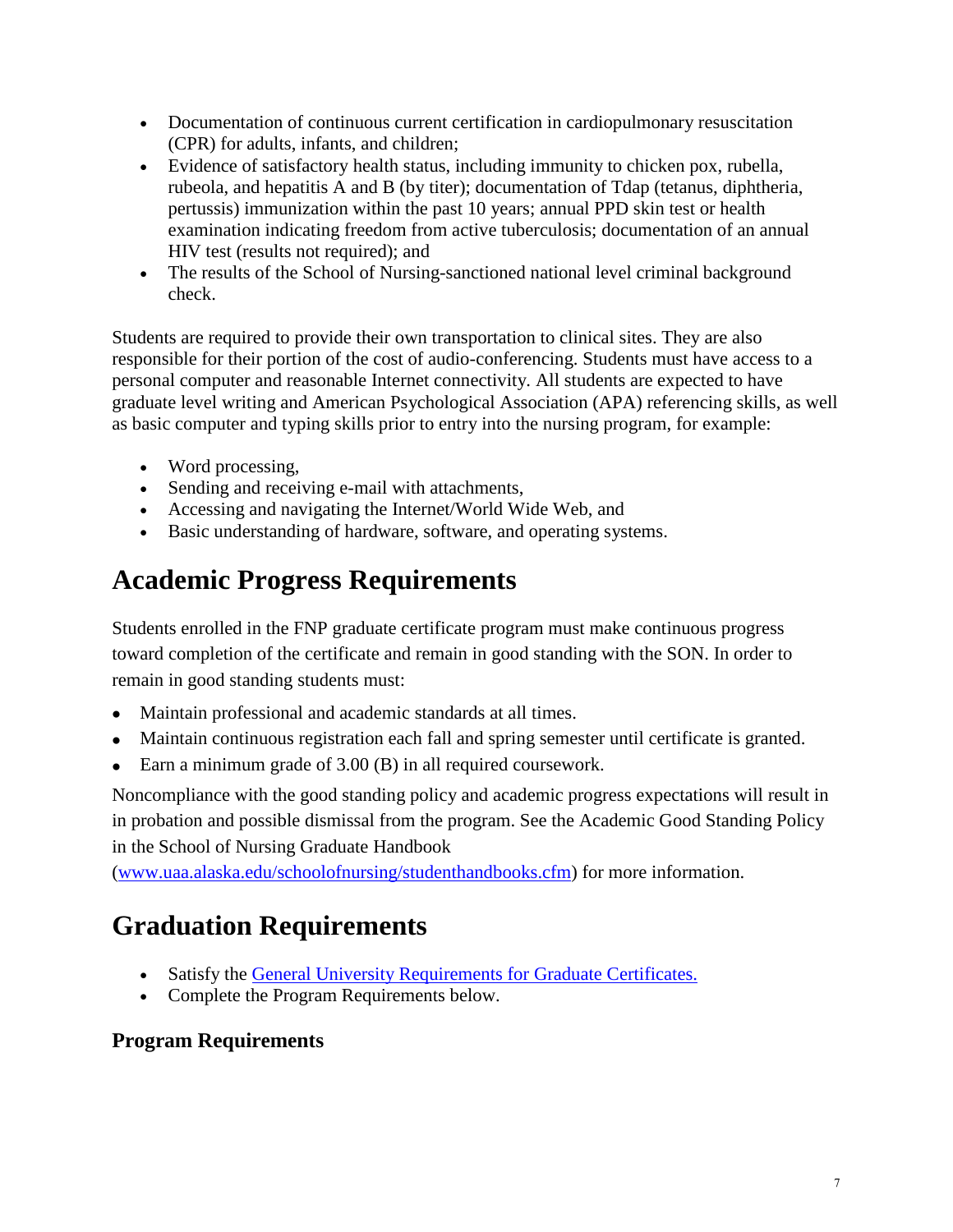The FNP graduate certificate program requirements are based on what type of nurse practitioner certification the individual already has; additional coursework may be required based on the transcript gap analysis that is done by the academic advisor.

FNP certificate for practicing Adult Nurse Practitioners

| <b>ND A660</b>                           | Family Nurse Practitioner I                                                  | 4              |
|------------------------------------------|------------------------------------------------------------------------------|----------------|
| <b>ND A661</b>                           | Family Nurse Practitioner II                                                 | 5              |
| <b>ND A663</b>                           | <b>Family Nurse Practitioner IV</b>                                          | 6              |
| <b>Total Credits</b>                     |                                                                              | 15             |
|                                          | FNP certificate for practicing Pediatric Nurse Practitioners                 |                |
| <b>NS A631</b>                           | Family Nurse Practitioner Focus on Women's Health and Obstetrics I           | $\overline{2}$ |
| <b>NS A635</b>                           | Family Nurse Practitioner Focus on Women's Health and Obstetrics II          | $\overline{2}$ |
| <b>ND A662</b>                           | <b>Family Nurse Practitioner III</b>                                         | 5              |
| <b>ND A663</b>                           | <b>Family Nurse Practitioner IV</b>                                          | 6              |
| <b>Total Credits</b>                     |                                                                              | 15             |
|                                          | FNP certificate for practicing Psychiatric-Mental Health Nurse Practitioners |                |
| <b>NS A601</b>                           | <b>Advanced Pathophysiology</b>                                              | 3              |
| <b>NS A602</b>                           | Advanced Health Assessment in Primary Care                                   | 3              |
| <b>NS A610</b>                           | Pharmacology for Primary Care                                                | 3              |
| <b>NS A611</b>                           | Psychopharmacology                                                           | 3              |
| <b>ND A660</b>                           | Family Nurse Practitioner I                                                  | $\overline{4}$ |
| <b>ND A661</b>                           | <b>Family Nurse Practitioner II</b>                                          | 5              |
| <b>ND A662</b>                           | <b>Family Nurse Practitioner III</b>                                         | 5              |
| <b>ND A663</b>                           | <b>Family Nurse Practitioner IV</b>                                          | 6              |
| <b>Total Credits</b>                     |                                                                              | 32             |
| <b>Women's Health Nurse Practitioner</b> |                                                                              |                |
| <b>NS A632</b>                           | Family Nurse Practitioner Focus on Pediatrics I                              | 2              |
| <b>NS A636</b>                           | Family Nurse Practitioner Focus on Pediatrics II                             | $\overline{2}$ |
| <b>ND A662</b>                           | <b>Family Nurse Practitioner III</b>                                         | 5              |
| <b>ND A663</b>                           | <b>Family Nurse Practitioner IV</b>                                          | 6              |
| <b>Total Credits</b>                     |                                                                              | 15             |

A total of 15-32 credits is required for the certificate.\*

\* Students need to have had an advanced pharmacology, pathophysiology and health assessment course in their original nursing master's program; if their program did not include some or all of these courses, they may need to be taken for the graduate certificate.

- See more at: http://catalog.uaa.alaska.edu/graduateprograms/coh/schoolofnursing/gradcertfamilynursepractitioner/#sthash.eD5sNFXI.dpuf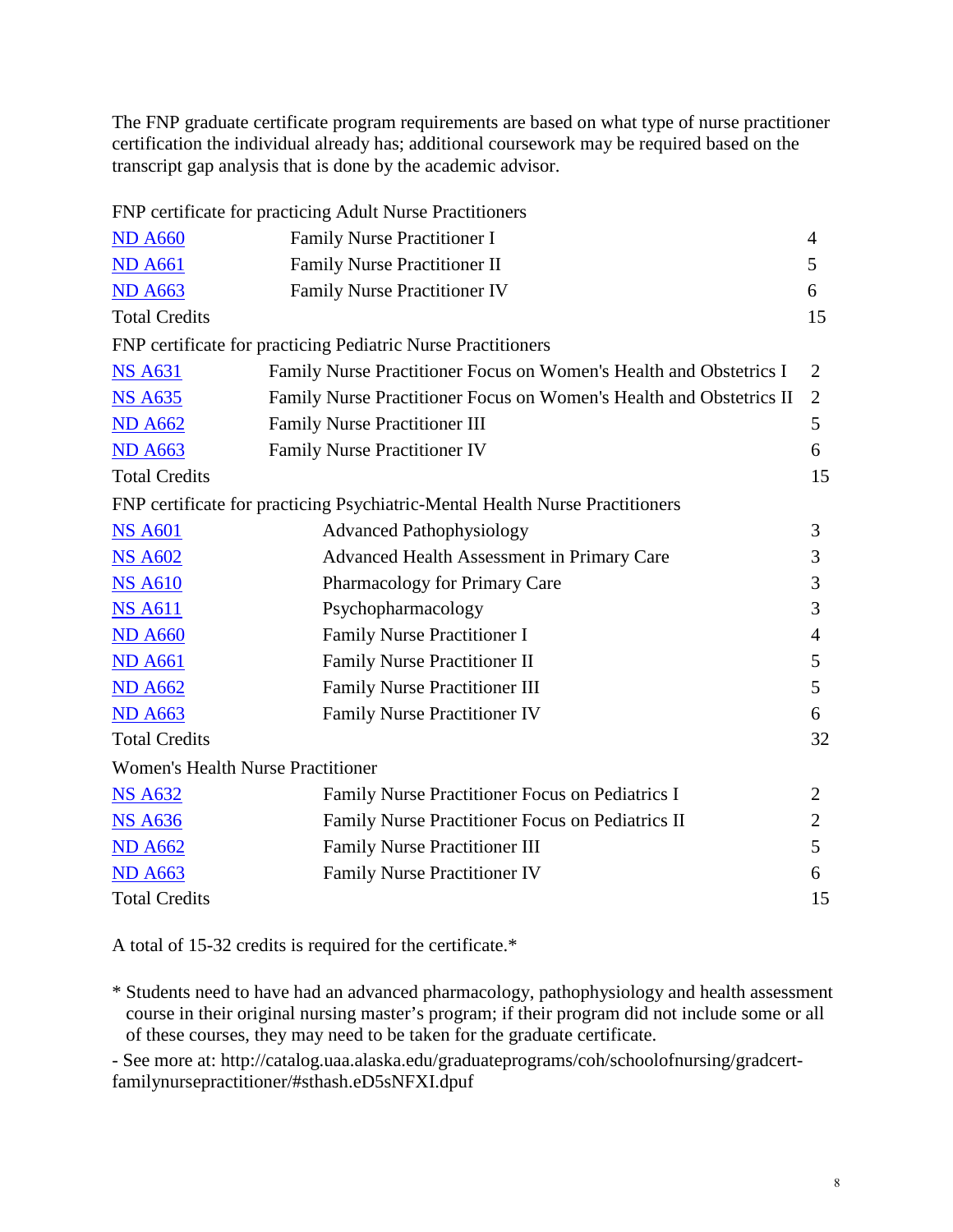## **Graduate Certificate in Family Nurse Practitioner**

The Family Nurse Practitioner (FNP) Graduate graduate Certificate certificate is available to nurses who are already master's prepared and certified as  $\frac{60}{2}$  psychiatric-mental health nurse practitioners, adult nurse practitioners, women's health nurse practitioners, or pediatric nurse practitioners. The program is designed for nurses who are already certified as psychiatric nurse practitioners. This program expands their scope of practice to assist them to acquire the theory, knowledge, and skills needed to provide primary care for families. Courses and seminars are scheduled to allow students to attend classes with content specific to expand their specialty practice to include a family scope. The curriculum includes didactic, seminar, and approximately 720 clinical hours in practicum coursework. Students who successfully complete the graduate certificate program will be eligible to take the Family Nurse Practitioner examination offered by the American Nurses Credentialing Center (ANCC), or the American Academy of Nurse Practitioners (AANP) to become certified as an family nurse practitioner. These examinations are given nationwide throughout the year.

The Family Nurse Practitioner Graduate Certificate for primary care specialties was developed for nurses who are already certified in one of the primary care nurse practitioner specialties (adult, child, or women). Students who successfully complete it will be eligible to take the family nurse practitioner examination offered by the ANCC, or the AANP to become certified as a family nurse practitioner. These examinations are given nationwide throughout the year.

- See more at: http://catalog.uaa.alaska.edu/graduateprograms/coh/schoolofnursing/gradce familynursepractitioner/#sthash.eD5sNFXI.dpuf

#### **Scheduling of Courses**

Courses for the FNP graduate certificate are offered in an alternative scheduling format consisting of intensive classroom sessions presented in short time blocks on the UAA campus and/or periodic class meetings throughout the semester that are available via computer and/or audio-conference. Thus it is possible for students who reside outside of Anchorage to take advantage of the opportunity to pursue graduate study at UAA. In addition all students have the opportunity to take advantage of clinical learning opportunities throughout the state, including both urban and rural settings.

## Admission Requirements

See [Admission Requirements for Graduate Certificates.](http://catalog.uaa.alaska.edu/admissions/graduate/)

The following UAA application submission deadlines are recommended to ensure full processing of application and transcripts:

- June 15 for November 1 applicants
- November 1 for March 1 applicants

**Formatted:** Font: (Default) Times New Roman, 18 pt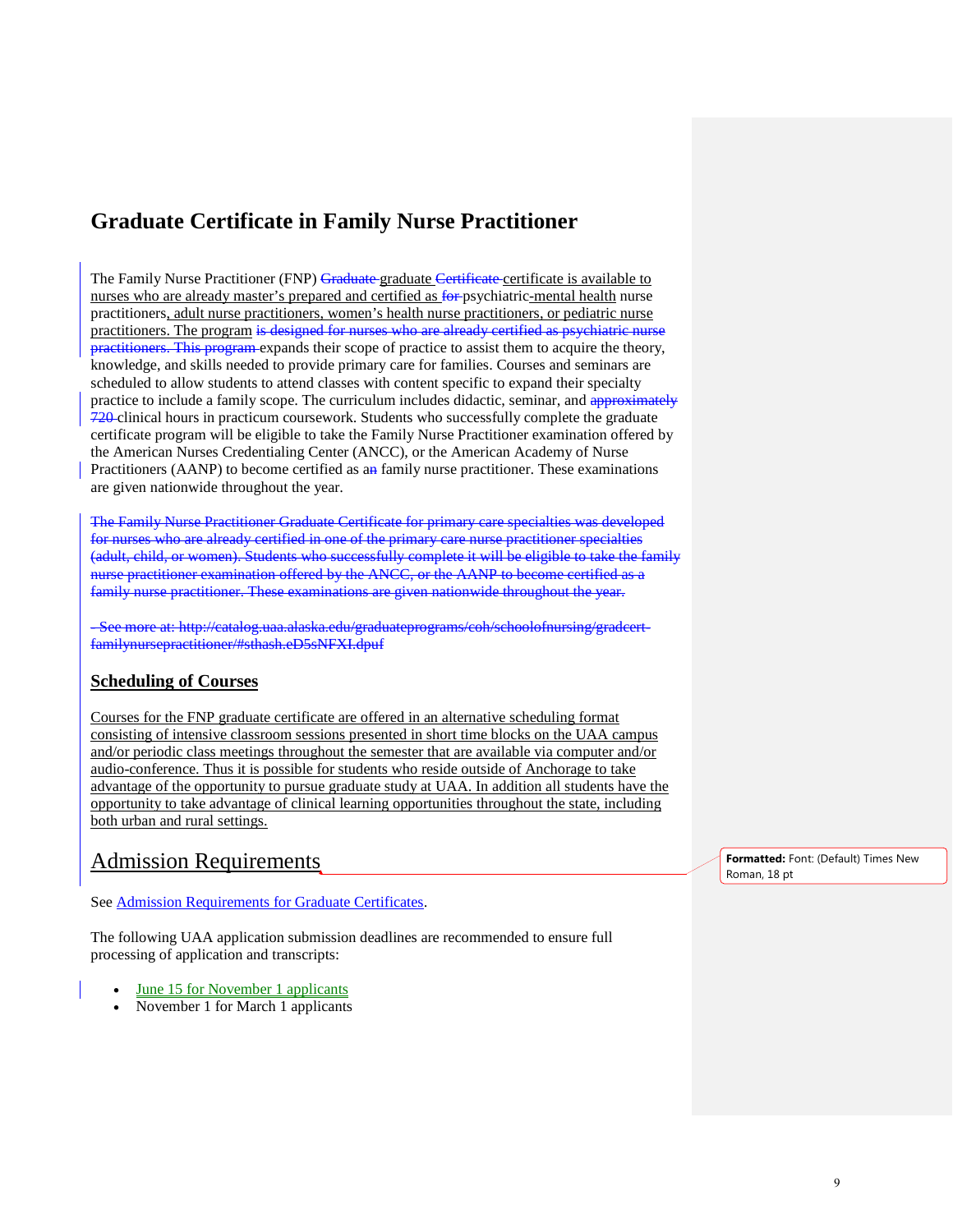#### • June 15 for November 1 applicants

## **School of Nursing Admission RequirementsRequirements**

The following School of Nursing (SON) application submission deadlines are required to ensure full processing of the application:

- October 1 for graduate study
- February 1 for graduate study and/or admission to FNP specialty. The FNP track admits every year.

The SON's application must be submitted directly to the SON. Additional information and the application forms are at [http://www.uaa.alaska.edu/schoolofnursing.](http://www.uaa.alaska.edu/schoolofnursing)

Graduate certificate applicants must:

- Submit the SON application form.
- 2. Turn in resumè (specific directions can be found in the application packet and should be followed carefully). Students applying to the graduate certificate program must also submit documentation of having met the following requirements:
- Submit documentation of the following requirements:
	- Earned Graduate graduate degree in nursing (master's or doctoral) from a school of nursing accredited by the Commission on Collegiate Nursing Education (CCNE) or the Accreditation Commission for Education in Nursing (ACEN), formerly known as the National League for Nursing Accreditation Commission. National League for Nursing Accrediting Commission or the Commission on Collegiate Nursing Education.
	- Graduate Minimum graduate GPA of  $at$  least  $a$  3.00 (B) on a 4.00 scale. Additional requirements for students applying for the Family Nurse Practitioner or Psychiatric-Mental Health Nurse Practitioner graduate certificate programs include:
	- <del>Current a</del>Active unencumbered license as an advanced practice nurse in the licensure as an advanced practice nurse in the state of Alaska. License must remain active and unencumbered while in the graduate certificate program. <del>must be maintained.</del> (There are different reasons for a license to be encumbered and some may preclude admission to the program. Students with encumbered licenses should meet with the graduate program chair to determine program eligibility.)
	- Documentation of national certification as an advanced nurse practitioner.
- 4. Provide three letters of professional recommendation (see form in application packet). Letters must be submitted directly to the School of Nursing from the person writing the reference. References may be contacted by a member of the admissions committee.
- Provide academic plan of study based on a gap analysis done by faculty advisor.

| Formatted: Indent: Left: 0.5", No bullets<br>or numbering |
|-----------------------------------------------------------|
| Formatted: Font: 18 pt                                    |
| Formatted: Font: 18 pt                                    |
| <b>Formatted:</b> Font: (Default) Times New               |

Roman, 12 pt

| Formatted: Font: (Default) Times New<br>Roman, 12 pt                                                                                                       |
|------------------------------------------------------------------------------------------------------------------------------------------------------------|
| Formatted: Font: (Default) Times New<br>Roman, 12 pt                                                                                                       |
| Formatted: Font: (Default) Times New<br>Roman, 12 pt                                                                                                       |
| Formatted: Font: (Default) Times New<br>Roman, 12 pt                                                                                                       |
| Formatted: List Paragraph, Numbered +<br>Level: 1 + Numbering Style: 1, 2, 3,  +<br>Start at: 1 + Alignment: Left + Aligned at:<br>0.25" + Indent at: 0.5" |
| Formatted: Font: (Default) Times New<br>Roman, 12 pt                                                                                                       |
| Formatted: Font: (Default) Times New<br>Roman, 12 pt                                                                                                       |
| Formatted: List Paragraph, Indent: Left:<br>1", Bulleted + Level: 2 + Aligned at: 0.75"<br>+ Indent at: 1", Tab stops: 0.75", List tab                     |
| Formatted: Indent: Left: 0.5", Tab stops:<br>0.75", List tab + Not at 0.5"                                                                                 |
| Formatted: Font: (Default) Times New<br>Roman, 12 pt                                                                                                       |
| Formatted: Indent: Left: 0.5", Space<br>Before: 0 pt, After: 0 pt, Tab stops: 1.25",<br>List tab + Not at 0.5"                                             |
|                                                                                                                                                            |

**Formatted:** Indent: Left: 0.5", Tab stops: 0.75", List tab + Not at 0.5"

**Formatted:** Font: (Default) Times New Roman, 12 pt

**Formatted:** Numbered + Level: 1 + Numbering Style: 1, 2, 3, … + Start at: 1 + Alignment: Left + Aligned at: 0.25" + Indent at: 0.5"

**Formatted:** Font: (Default) Times New Roman, 12 pt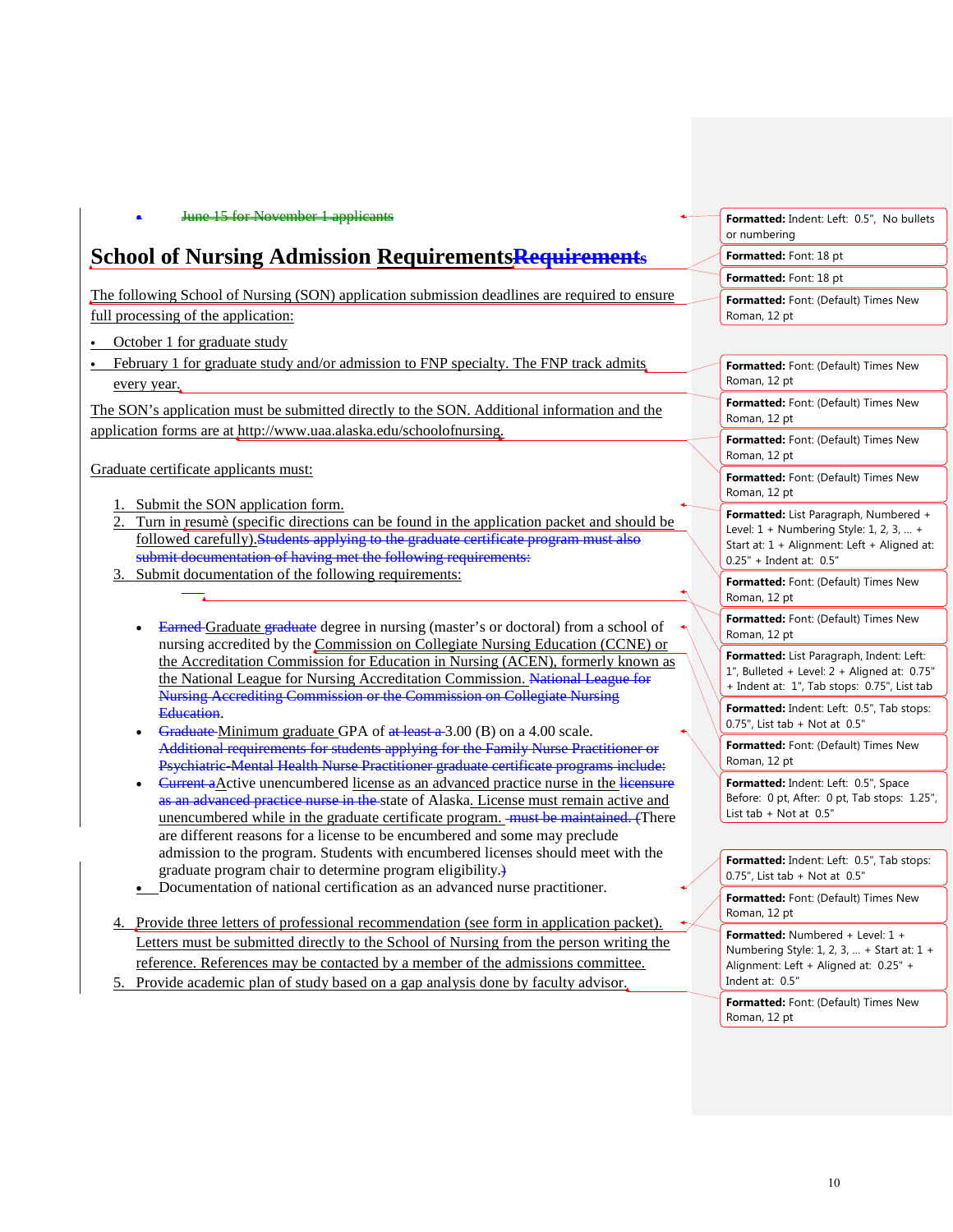- 6. Schedule interview once the above material is submitted and it is determined the student meets minimum program requirements. Accommodations will be made for distance students.
	- Interviews are scheduled for the first Tuesday and Wednesday of March
	- Candidates should contact the SON (786-4537) to schedule a time for the interview.

Applicants are considered for program admission on who meet the above criteria are considered for program admission on a competitive basis. Meeting all admission criteria does not guarantee admission. Nor does Pprior acceptance into graduate study status does not guarantee admission into the clinical nursing tracks. Special consideration may be given to candidates with clinical expertise, proficiency in other languages, knowledge of other cultures, and a proven record of professional contributions. This information should be put in the resumè as part of the SON application. Special consideration may be given to candidates with portfolios that document exceptional clinical experience and a proven record of professional contributions. To the extent that there are limited seats available in the program, preference may be given to residents of the state of Alaska as defined by the university's policy on residency for tuition purposes.

#### **Additional School of Nursing Requirements**

•

All students enrolled in the UAA-FNP nursing graduate certificate programs must provide:

- Documentation of continuous current certification in cardiopulmonary resuscitation (CPR) for adults, infants, and children;
- Evidence of satisfactory health status, including immunity to chicken pox, rubella, rubeola, and hepatitis A and B (by titer); documentation of Tdap (tetanus, diphtheria, pertussis) immunization within the past 10 years; annual PPD skin test or health examination indicating freedom from active tuberculosis; documentation of an annual HIV test (results not required); and
- The results of the School of Nursing-sanctioned national level criminal background check.

Students are required to provide their own transportation to clinical sites. They are also responsible for their portion of the cost of audio-conferencing. Students must have access to a personal computer and reasonable Internet connectivity. All students are expected to have graduate level writing and American Psychological Association (APA) referencing skills, as well as basic computer and typing skills prior to entry into the nursing program, for example: All students are expected to have basic computer and typing skills prior to entry into the nursing program, for example:

- Word processing, (preferably MS Word);
- Sending and receiving e-mail with attachments,;

**Formatted:** Space After: 10 pt. Line spacing: Multiple 1.15 li, Numbered + Level: 1 + Numbering Style: 1, 2, 3, … + Start at: 1 + Alignment: Left + Aligned at: 0.25" + Indent at: 0.5", Hyphenate, Adjust space between Latin and Asian text, Adjust space between Asian text and numbers, Font Alignment: Auto, Tab stops: Not at 3.38"

**Formatted:** Font: (Default) Times New Roman, 12 pt, Expanded by 0.05 pt

**Formatted:** Font: (Default) Times New Roman, 12 pt

**Formatted:** No bullets or numbering

**Formatted:** Space Before: 0 pt, After: 4.3 pt, Line spacing: Multiple 1.2 li, Don't hyphenate, Don't adjust space between Latin and Asian text, Don't adjust space between Asian text and numbers, Font Alignment: Center

**Formatted:** Font: (Default) Times New Roman, 12 pt

**Formatted:** Font: (Default) Times New Roman, 12 pt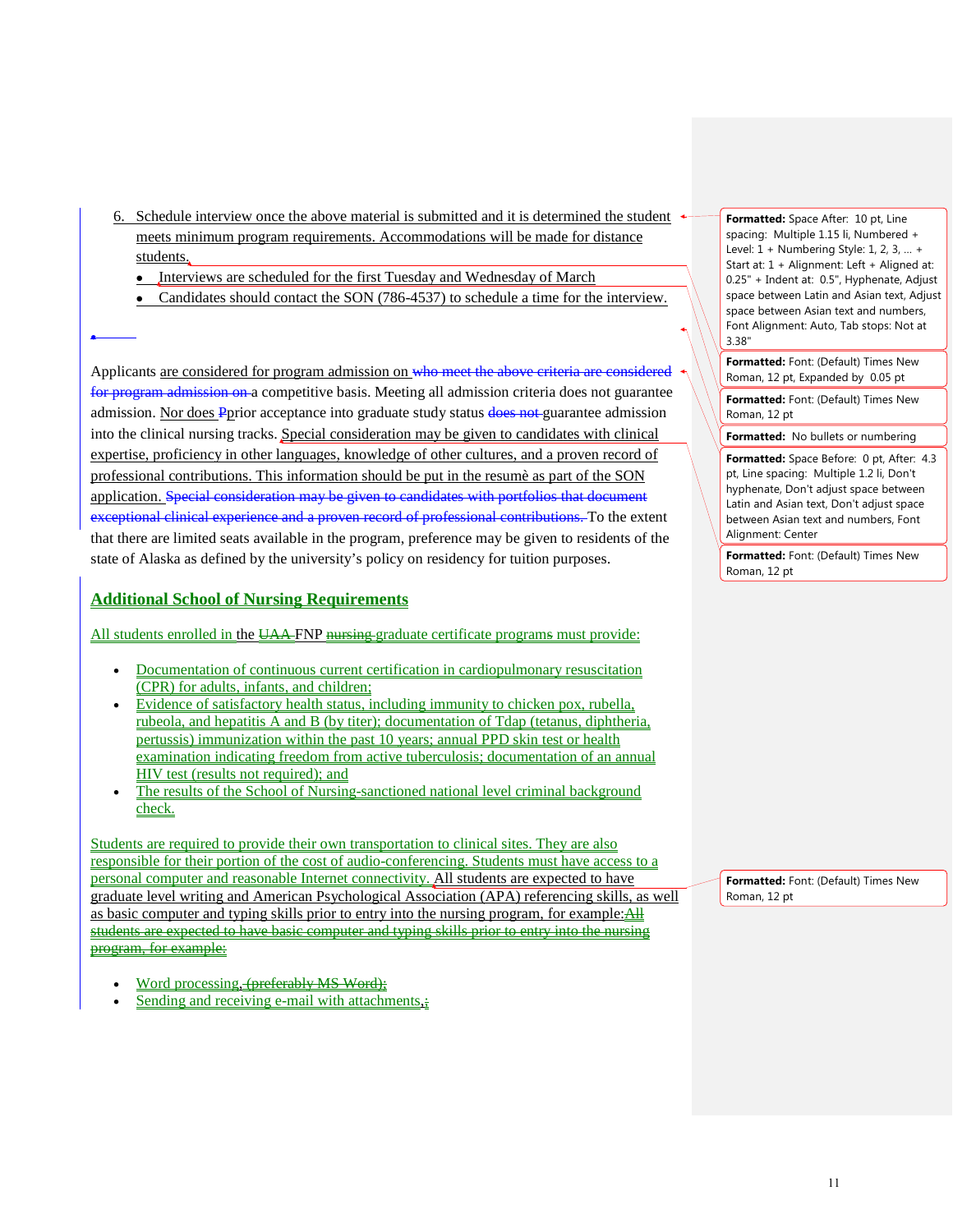- Accessing and navigating the Internet/World Wide Web,; and
- Basic understanding of hardware, software, and operating systems.

The School of Nursing will consider applications for the graduate certificate during fall and spring semesters. Following are the deadlines for submission to ensure full consideration by the admissions committee:

- November 1: Graduate certificate PMH-NP or EDUC specialty
- March 1: Graduate certificate FNP or EDUC specialty

## **Academic Progress Requirements**

Students enrolled in the FNP graduate certificate program must make continuous progress toward completion of the certificate and remain in good standing with the SON. In order to remain in good standing students must: • Maintain professional and academic standards at all times. **Formatted:** Font: (Default) Times New Roman, 12 pt **Formatted:** Font: (Default) Times New Roman, 12 pt

- Maintain continuous registration each fall and spring semester until certificate is granted.
- Earn a minimum grade of 3.00 (B) in all required coursework.

Noncompliance with the good standing policy and academic progress expectations will result in in probation and possible dismissal from the program. See the Academic Good Standing Policy in the School of Nursing Graduate Handbook

[\(www.uaa.alaska.edu/schoolofnursing/studenthandbooks.cfm\)](http://www.uaa.alaska.edu/schoolofnursing/studenthandbooks.cfm) for more information.

Students enrolled in the graduate certificate program must:

- Maintain at least a 3.00 (B) GPA in all required coursework.
- Earn a grade of 3.00 (B) or higher in all specialty courses
- Receive no more than one 2.00 (C) grade in core or elective courses (if required).

Noncompliance with academic progress expectations will result in probation and possible dismissal from the program. See the Academic Good Standing Policy in the School of Nursing Graduate Handbook for more information.

#### **Additional School of Nursing Requirements**

All students enrolled in UAA nursing graduate certificate programs must provide:

• Documentation of continuous current certification in cardiopulmonary resuscitation (CPR) for adults, infants, and children;

• Evidence of satisfactory health status, including immunity to chicken pox, rubella, rola, and hepatitis A and B (by titer); documentation of Tdap (tetanus, diphtheria, per immunization within the past 10 years; annual PPD skin test or health examination indicating **Formatted:** Font: (Default) Times New Roman, 12 pt

**Formatted:** Font: (Default) Times New Roman, 12 pt

**Formatted:** Font: (Default) Times New Roman, 12 pt

**Formatted:** None

**Formatted:** No bullets or numbering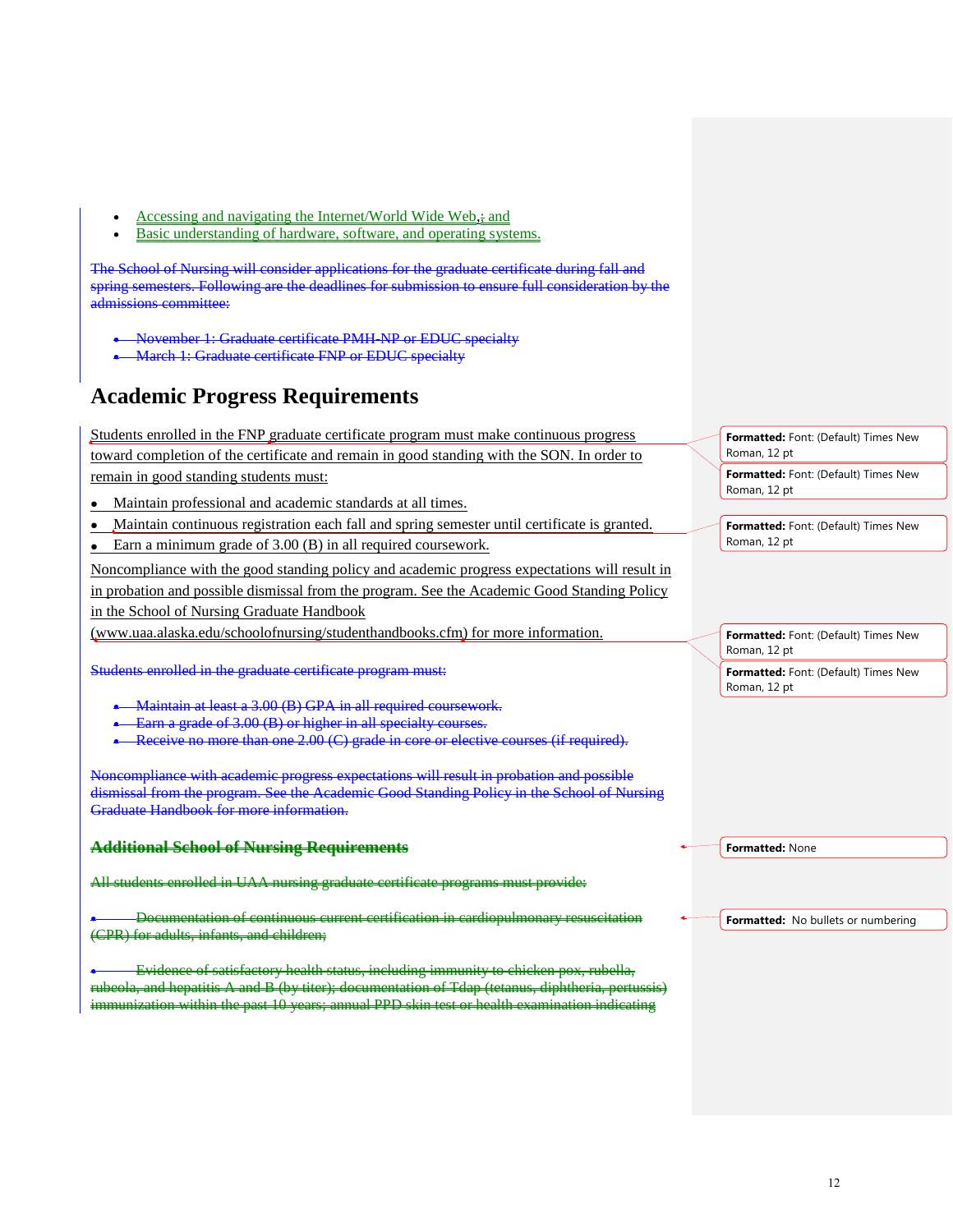| freedom from active tuberculosis; documentation of an annual HIV test (results not required);<br>and                                                                                                                                                                                                                                                                                 |    |
|--------------------------------------------------------------------------------------------------------------------------------------------------------------------------------------------------------------------------------------------------------------------------------------------------------------------------------------------------------------------------------------|----|
| The results of the School of Nursing-sanctioned national level criminal background<br>eheek.                                                                                                                                                                                                                                                                                         |    |
| Students are required to provide their own transportation to clinical sites. They are also<br>responsible for their portion of the cost of audio-conferencing. Students must have access to a<br>personal computer and reasonable Internet connectivity. All students are expected to have basie<br>computer and typing skills prior to entry into the nursing program, for example: |    |
| Word processing (preferably MS Word);                                                                                                                                                                                                                                                                                                                                                | Fo |
| Sending and receiving e-mail with attachments;                                                                                                                                                                                                                                                                                                                                       |    |
| Accessing and navigating the Internet/World Wide Web; and                                                                                                                                                                                                                                                                                                                            |    |
| Basic understanding of hardware, software, and operating systems.                                                                                                                                                                                                                                                                                                                    |    |

## **Graduation Requirements**

- Satisfy the [General University Requirements for Graduate Certificates.](http://catalog.uaa.alaska.edu/graduateprograms/gradcertrequirements/)
- Complete the Program Requirements below.

#### **Program Requirements**

Complete one of the following tracks: Adult Nurse Practitioner, Pediatric Nurse Practitioner, Psychiatric Mental Health Nurse Practitioner or Women's Health Nurse Practitioner.The FNP graduate certificate program requirements are based on what type of nurse practitioner certification the individual already has; additional coursework may be required based on the transcript gap analysis that is done by the academic advisor.

FNP certificate for practicing Adult Nurse Practitioners Track

| <b>NS A660ND A660</b>  | Family Nurse Practitioner I                                                               | 64  |
|------------------------|-------------------------------------------------------------------------------------------|-----|
| <b>NS A661</b> ND A661 | Family Nurse Practitioner II                                                              | 35  |
| <b>NS A663ND A663</b>  | <b>Family Nurse Practitioner IV</b>                                                       | 6   |
| <b>Total Credits</b>   |                                                                                           | 15  |
|                        | FNP certificate for practicing Pediatric Nurse Practitioners-Track                        |     |
|                        | <b>NS A631</b> NS A631 Family Nurse Practitioner Focus on Women's Health and Obstetrics I | - 2 |
| <b>NS A635</b>         | Family Nurse Practitioner Focus on Women's Health and Obstetrics II 2                     |     |
|                        | <b>NS A662ND A662</b> Family Nurse Practitioner III                                       | 5   |
|                        | <b>NS A663ND A663</b> Family Nurse Practitioner IV                                        | 6   |
| <b>Total Credits</b>   |                                                                                           | 15  |
|                        |                                                                                           |     |

**Fratted:** No bullets or numbering

**Formatted Table**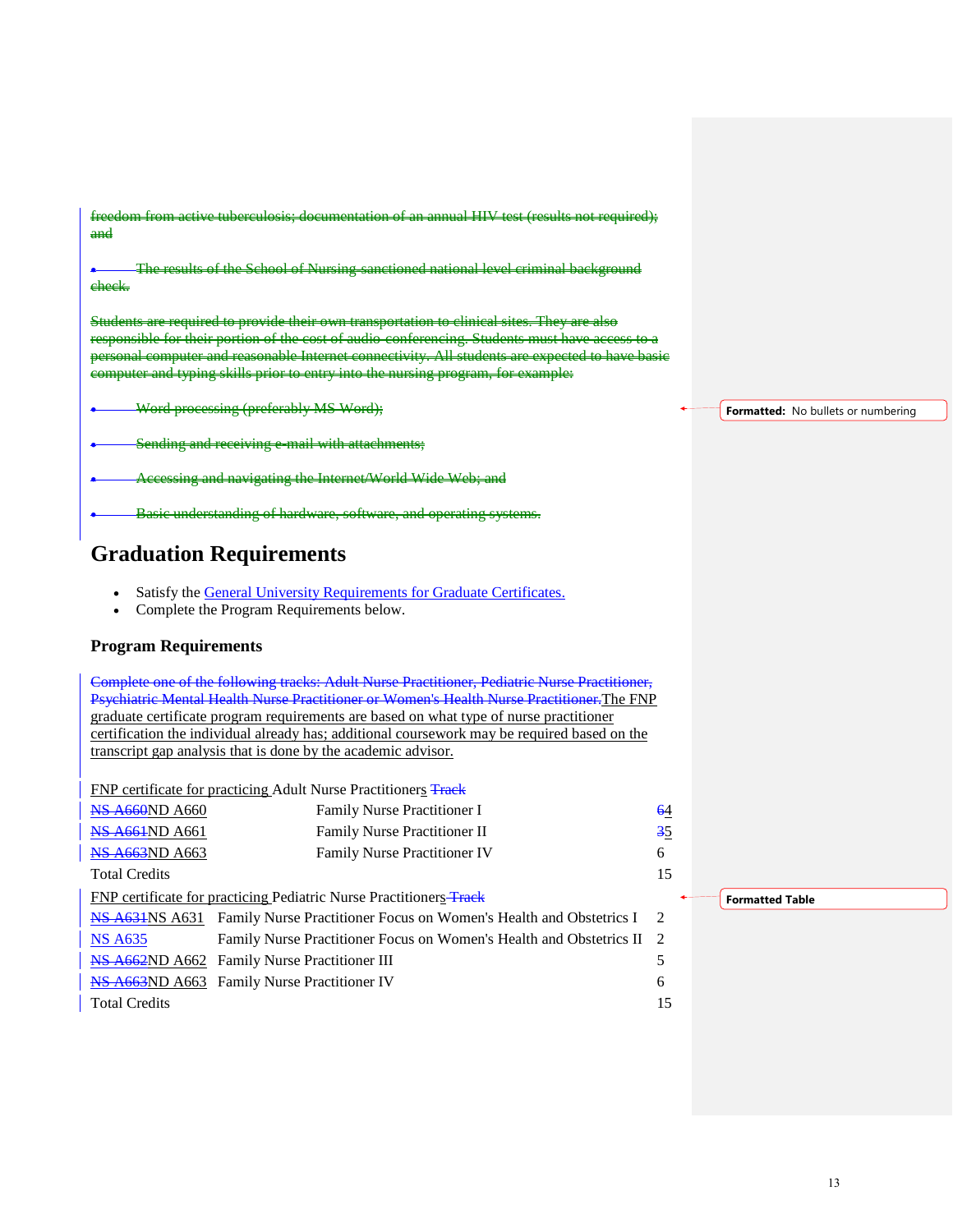

A total of 15-32 credits is required for the certificate.\*

\* Students need to have had an advanced pharmacology, pathophysiology and health assessment course in their original nursing master's program; if their program did not include some or all of these courses, they may need to be taken for the graduate certificate.

- See more at: http://catalog.uaa.alaska.edu/graduateprograms/coh/schoolofnursing/gradcertfamilynursepractitioner/#sthash.eD5sNFXI.dpuf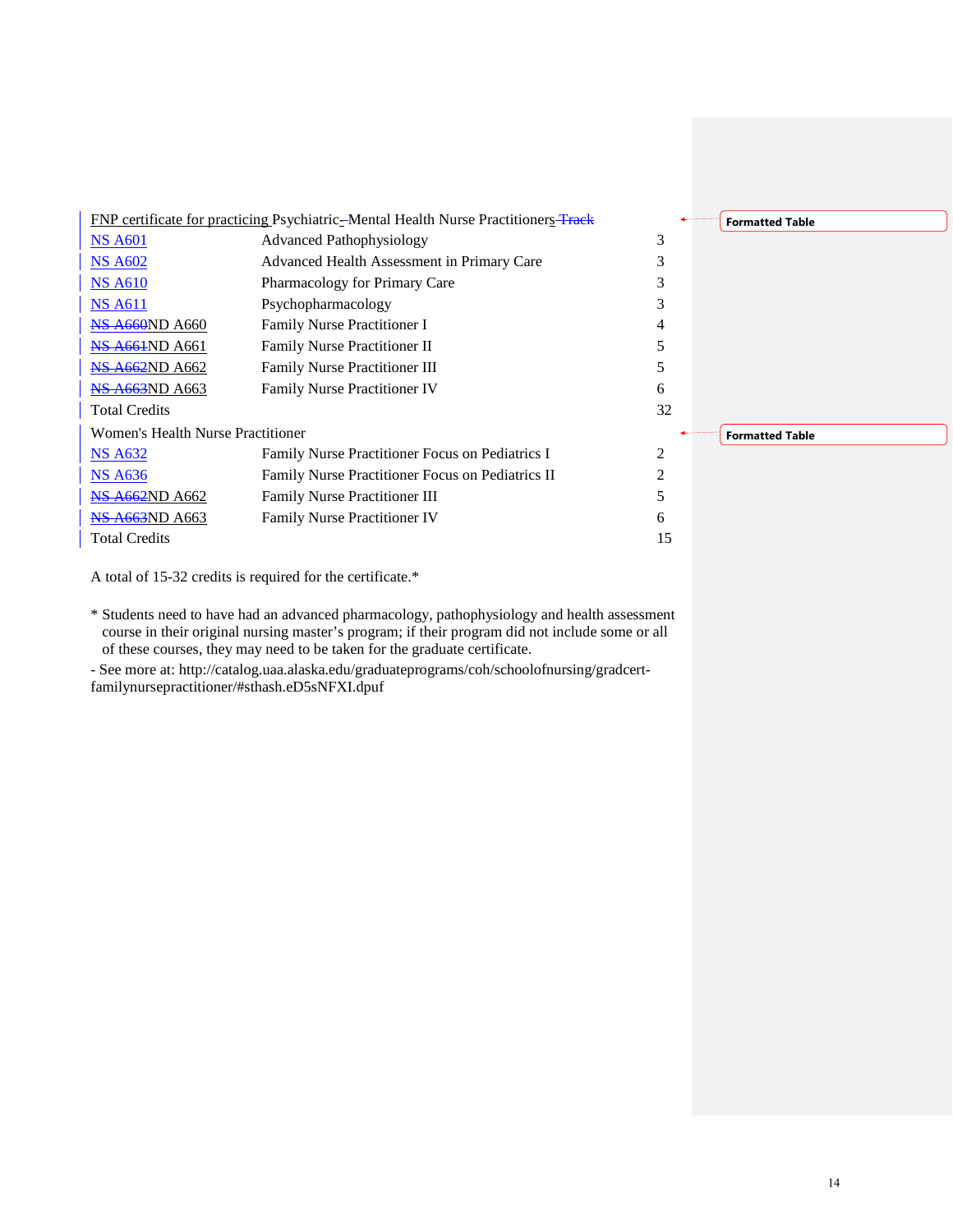

### Course Action Request University of Alaska Anchorage Proposal to Initiate, Add, Change, or Delete a Course

| 1a. School or College<br>CH College of Health                                                                                                                                                                                                                                                                                                                                                                                                                                 |                                                                                                                                                                       |                                                                                              | 1b. Division<br><b>ADSN Division of Nursing</b>                                                           |                                                                                                                                                                                                                  |                                                          |            |                                                                | 1c. Department<br><b>NUR</b>               |
|-------------------------------------------------------------------------------------------------------------------------------------------------------------------------------------------------------------------------------------------------------------------------------------------------------------------------------------------------------------------------------------------------------------------------------------------------------------------------------|-----------------------------------------------------------------------------------------------------------------------------------------------------------------------|----------------------------------------------------------------------------------------------|-----------------------------------------------------------------------------------------------------------|------------------------------------------------------------------------------------------------------------------------------------------------------------------------------------------------------------------|----------------------------------------------------------|------------|----------------------------------------------------------------|--------------------------------------------|
| 2. Course Prefix                                                                                                                                                                                                                                                                                                                                                                                                                                                              | 3. Course Number                                                                                                                                                      | 4. Previous Course Prefix & Number                                                           |                                                                                                           |                                                                                                                                                                                                                  |                                                          |            | 5a. Credits/CEUs                                               | 5b. Contact Hours                          |
| <b>NS</b>                                                                                                                                                                                                                                                                                                                                                                                                                                                                     | A625                                                                                                                                                                  | N/A                                                                                          |                                                                                                           |                                                                                                                                                                                                                  |                                                          | 3          |                                                                | (Lecture + Lab)<br>$(3+0)$                 |
|                                                                                                                                                                                                                                                                                                                                                                                                                                                                               | 6. Complete Course Title<br><b>Biostatistics for Health Professionals</b><br><b>Biostatistics for Hith Profess</b><br>Abbreviated Title for Transcript (30 character) |                                                                                              |                                                                                                           |                                                                                                                                                                                                                  |                                                          |            |                                                                |                                            |
| 7. Type of Course                                                                                                                                                                                                                                                                                                                                                                                                                                                             | ⊠<br>Academic                                                                                                                                                         |                                                                                              | Preparatory/Development                                                                                   |                                                                                                                                                                                                                  |                                                          | Non-credit | CEU<br>- 1                                                     | Professional Development                   |
| 8. Type of Action:                                                                                                                                                                                                                                                                                                                                                                                                                                                            | Add<br>⋈<br>$\mathbf{I}$<br><b>or</b>                                                                                                                                 | Change<br>or                                                                                 | Delete                                                                                                    |                                                                                                                                                                                                                  | 9. Repeat Status No                                      |            | # of Repeats                                                   | <b>Max Credits</b>                         |
| If a change, mark appropriate boxes:<br>Prefix<br>Credits                                                                                                                                                                                                                                                                                                                                                                                                                     |                                                                                                                                                                       | <b>Course Number</b><br><b>Contact Hours</b>                                                 |                                                                                                           | $\boxtimes$ A-F<br>10. Grading Basis<br>P/NP<br><b>NG</b>                                                                                                                                                        |                                                          |            |                                                                |                                            |
| Title<br>П<br><b>Grading Basis</b><br>⊠<br><b>Course Description</b><br><b>Test Score Prerequisites</b>                                                                                                                                                                                                                                                                                                                                                                       | П                                                                                                                                                                     | <b>Repeat Status</b><br>Cross-Listed/Stacked<br><b>Course Prerequisites</b><br>Co-requisites |                                                                                                           | 11. Implementation Date semester/year<br>From: Sp/2016<br>To:<br>/9999                                                                                                                                           |                                                          |            |                                                                |                                            |
| <b>Automatic Restrictions</b><br>$\Box$ Class                                                                                                                                                                                                                                                                                                                                                                                                                                 | ⊠<br>$\Box$ Level<br>$\mathsf{L}$                                                                                                                                     | <b>Registration Restrictions</b><br><b>General Education Requirement</b>                     |                                                                                                           |                                                                                                                                                                                                                  | 12. $\times$                                             |            | Cross Listed with HS A625                                      |                                            |
| $\Box$ College $\Box$ Major                                                                                                                                                                                                                                                                                                                                                                                                                                                   | $\boxtimes$ Other updated CCG (please specify)                                                                                                                        |                                                                                              |                                                                                                           |                                                                                                                                                                                                                  |                                                          | Stacked    | with                                                           | <b>Cross-Listed Coordination Signature</b> |
|                                                                                                                                                                                                                                                                                                                                                                                                                                                                               | 13a. Impacted Courses or Programs: List any programs or college requirements that require this course.                                                                |                                                                                              |                                                                                                           |                                                                                                                                                                                                                  |                                                          |            |                                                                |                                            |
|                                                                                                                                                                                                                                                                                                                                                                                                                                                                               | Impacted Program/Course                                                                                                                                               |                                                                                              |                                                                                                           | Please type into fields provided in table. If more than three entries, submit a separate table. A template is available at www.uaa.alaska.edu/governance.<br>Date of Coordination<br>Chair/Coordinator Contacted |                                                          |            |                                                                |                                            |
|                                                                                                                                                                                                                                                                                                                                                                                                                                                                               | 1. Master of Public Health in Public Health Practice                                                                                                                  |                                                                                              |                                                                                                           | 11/2014                                                                                                                                                                                                          |                                                          |            | Rhonda Johnson                                                 |                                            |
| 2. Master of Science in Nursing Science<br>3.                                                                                                                                                                                                                                                                                                                                                                                                                                 |                                                                                                                                                                       |                                                                                              |                                                                                                           | 11/2014                                                                                                                                                                                                          |                                                          |            | Jill Janke                                                     |                                            |
| Initiator Name (typed): Jill Janke                                                                                                                                                                                                                                                                                                                                                                                                                                            |                                                                                                                                                                       | Initiator Signed Initials:                                                                   |                                                                                                           |                                                                                                                                                                                                                  |                                                          |            | Date:                                                          |                                            |
| 13b. Coordination Email                                                                                                                                                                                                                                                                                                                                                                                                                                                       | Date: 01/28/2015<br>submitted to Faculty Listserv: (uaa-faculty@lists.uaa.alaska.edu)                                                                                 |                                                                                              |                                                                                                           |                                                                                                                                                                                                                  |                                                          |            | 13c. Coordination with Library Liaison                         | Date: 01/27/2015                           |
| 14. General Education Requirement<br>Oral Communication<br>Mark appropriate box:<br>$\mathbf{L}$<br>Fine Arts                                                                                                                                                                                                                                                                                                                                                                 |                                                                                                                                                                       |                                                                                              |                                                                                                           |                                                                                                                                                                                                                  | Written Communication<br>$\mathsf{I}$<br>Social Sciences |            | Quantitative Skills<br>$\mathsf{I}$<br><b>Natural Sciences</b> | Humanities<br>ΙI<br>Integrative Capstone   |
| 15. Course Description (suggested length 20 to 50 words)<br>Reviews principles of statistical reasoning and quantitative skills for analyzing health data. Illustrates descriptive and inferential<br>statistics. Addresses multivariate parametric and non-parametric testing of health data. Compares methodological techniques and the<br>choice of appropriate statistical methods to answer health research questions. Emphasizes interpretation of statistical results. |                                                                                                                                                                       |                                                                                              |                                                                                                           |                                                                                                                                                                                                                  |                                                          |            |                                                                |                                            |
| 16a. Course Prerequisite(s) (list prefix and number or test<br>code and score)<br>N/A                                                                                                                                                                                                                                                                                                                                                                                         |                                                                                                                                                                       |                                                                                              | 16b. Co-requisite(s) (concurrent enrollment required)<br>N/A                                              |                                                                                                                                                                                                                  |                                                          |            |                                                                |                                            |
| 16c. Automatic Restriction(s)                                                                                                                                                                                                                                                                                                                                                                                                                                                 |                                                                                                                                                                       |                                                                                              | 16d. Registration Restriction(s) (non-codable)                                                            |                                                                                                                                                                                                                  |                                                          |            |                                                                |                                            |
| $\Box$ Major<br>$\Box$ College<br>Class<br>⋈<br>Level<br>$\Box$                                                                                                                                                                                                                                                                                                                                                                                                               |                                                                                                                                                                       |                                                                                              | Graduate standing or instructor permission and grade of C or better in undergraduate<br>statistics course |                                                                                                                                                                                                                  |                                                          |            |                                                                |                                            |
| ⊠<br>Mark if course has fees<br>18.<br>17.                                                                                                                                                                                                                                                                                                                                                                                                                                    |                                                                                                                                                                       |                                                                                              |                                                                                                           | Mark if course is a selected topic course                                                                                                                                                                        |                                                          |            |                                                                |                                            |
| 19. Justification for Action<br>The prior CAR and CCG were approved in 2006 and needed to be updated.                                                                                                                                                                                                                                                                                                                                                                         |                                                                                                                                                                       |                                                                                              |                                                                                                           |                                                                                                                                                                                                                  |                                                          |            |                                                                |                                            |
|                                                                                                                                                                                                                                                                                                                                                                                                                                                                               |                                                                                                                                                                       |                                                                                              |                                                                                                           |                                                                                                                                                                                                                  |                                                          |            |                                                                |                                            |
|                                                                                                                                                                                                                                                                                                                                                                                                                                                                               |                                                                                                                                                                       |                                                                                              |                                                                                                           |                                                                                                                                                                                                                  | Approved                                                 |            |                                                                |                                            |
| Initiator (faculty only)<br>Date<br>Jill Janke                                                                                                                                                                                                                                                                                                                                                                                                                                |                                                                                                                                                                       |                                                                                              |                                                                                                           |                                                                                                                                                                                                                  | Disapproved                                              |            | Dean/Director of School/College                                | Date                                       |
| Initiator (TYPE NAME)                                                                                                                                                                                                                                                                                                                                                                                                                                                         |                                                                                                                                                                       |                                                                                              |                                                                                                           |                                                                                                                                                                                                                  |                                                          |            |                                                                |                                            |
| Approved<br>Disapproved                                                                                                                                                                                                                                                                                                                                                                                                                                                       |                                                                                                                                                                       |                                                                                              |                                                                                                           |                                                                                                                                                                                                                  | Approved<br>Disapproved                                  |            | Undergraduate/Graduate Academic                                | Date                                       |
|                                                                                                                                                                                                                                                                                                                                                                                                                                                                               | Department Chair                                                                                                                                                      |                                                                                              | Date                                                                                                      |                                                                                                                                                                                                                  |                                                          |            | <b>Board Chair</b>                                             |                                            |
| Approved                                                                                                                                                                                                                                                                                                                                                                                                                                                                      |                                                                                                                                                                       |                                                                                              |                                                                                                           |                                                                                                                                                                                                                  | Approved                                                 |            |                                                                |                                            |
| Disapproved                                                                                                                                                                                                                                                                                                                                                                                                                                                                   | College/School Curriculum Committee Chair                                                                                                                             |                                                                                              | Date                                                                                                      |                                                                                                                                                                                                                  | Disapproved                                              |            | Provost or Designee                                            | Date                                       |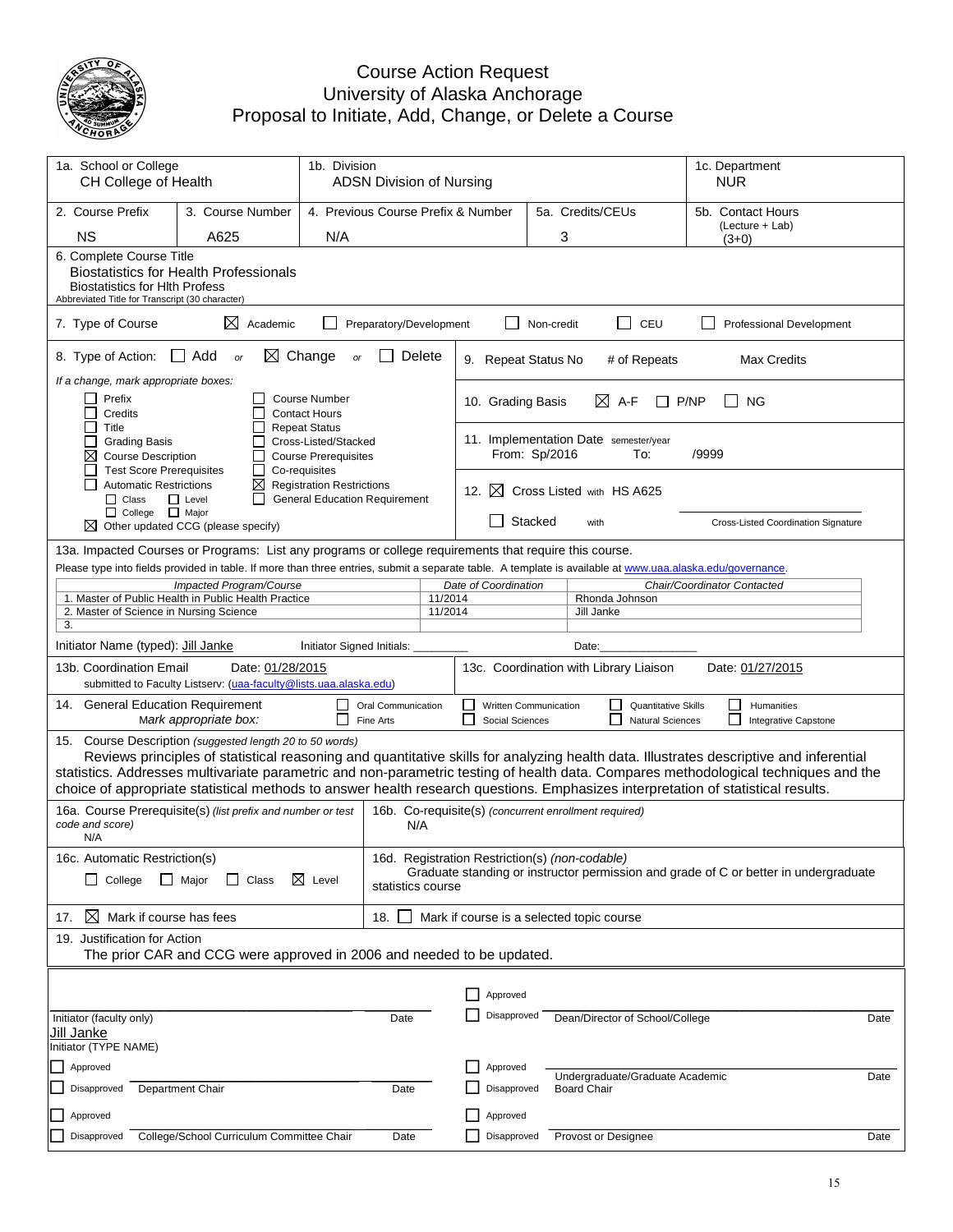#### **Course Content Guide School of Nursing College of Health**

| <b>Curriculum Action Request</b>    |                                                                                                                                                                                                                                                                                                                                                                                                                               |
|-------------------------------------|-------------------------------------------------------------------------------------------------------------------------------------------------------------------------------------------------------------------------------------------------------------------------------------------------------------------------------------------------------------------------------------------------------------------------------|
| A. College/School:                  | College of Health/School of Nursing                                                                                                                                                                                                                                                                                                                                                                                           |
| <b>B.</b> Course Prefix:            | <b>NS</b>                                                                                                                                                                                                                                                                                                                                                                                                                     |
| C. Course Number:                   | A625                                                                                                                                                                                                                                                                                                                                                                                                                          |
| D. Credits:                         | 3                                                                                                                                                                                                                                                                                                                                                                                                                             |
| <b>E.</b> Contact Hours:            | $3+0$                                                                                                                                                                                                                                                                                                                                                                                                                         |
| F. Course Title:                    | <b>Biostatistics for Health Professionals</b>                                                                                                                                                                                                                                                                                                                                                                                 |
| G. Grading Basis:                   | $A-F$                                                                                                                                                                                                                                                                                                                                                                                                                         |
| H. Implementation Date:             | Fall 2015                                                                                                                                                                                                                                                                                                                                                                                                                     |
| <b>Cross-listed/Stacked:</b><br>L.  | <b>HS A625</b>                                                                                                                                                                                                                                                                                                                                                                                                                |
| <b>Course Description:</b><br>J.    | Reviews principles of statistical reasoning and quantitative skills<br>for analyzing health data. Illustrates descriptive and inferential<br>statistics. Addresses multivariate parametric and non-parametric<br>testing of health data. Compares methodological techniques and<br>the choice of appropriate statistical methods to answer health<br>research questions. Emphasizes interpretation of statistical<br>results. |
| K. Course Prerequisite(s):          | N/A                                                                                                                                                                                                                                                                                                                                                                                                                           |
| L. Corequisite(s):                  | N/A                                                                                                                                                                                                                                                                                                                                                                                                                           |
| <b>M. Automatic Restriction(s):</b> | Level                                                                                                                                                                                                                                                                                                                                                                                                                         |
| N. Registration Restriction(s):     | Graduate standing or instructor permission and grade of C or<br>better in undergraduate statistics                                                                                                                                                                                                                                                                                                                            |
| O. Course Fee:                      | $\boxtimes$<br>Yes<br>$\bf No$                                                                                                                                                                                                                                                                                                                                                                                                |
|                                     |                                                                                                                                                                                                                                                                                                                                                                                                                               |

#### **III. Instructional Goals, Student Learning Outcomes, and Assessment Measures**

## **A. Instructional Goals**

**I. Date of Initiation:** Spring 2015

The instructor will:

- 1. Foster critical thinking skills needed for students to determine the most appropriate statistical test necessary for effective evaluation of health data.
- 2. Impart an understanding of how to organize and summarize data.
- 3. Impart an understanding of how to reach decisions and draw conclusions about a large body of data by examining only a small part of the data.
- 4. Integrate principles of biostatistics with the collection, analysis, and interpretation of health data.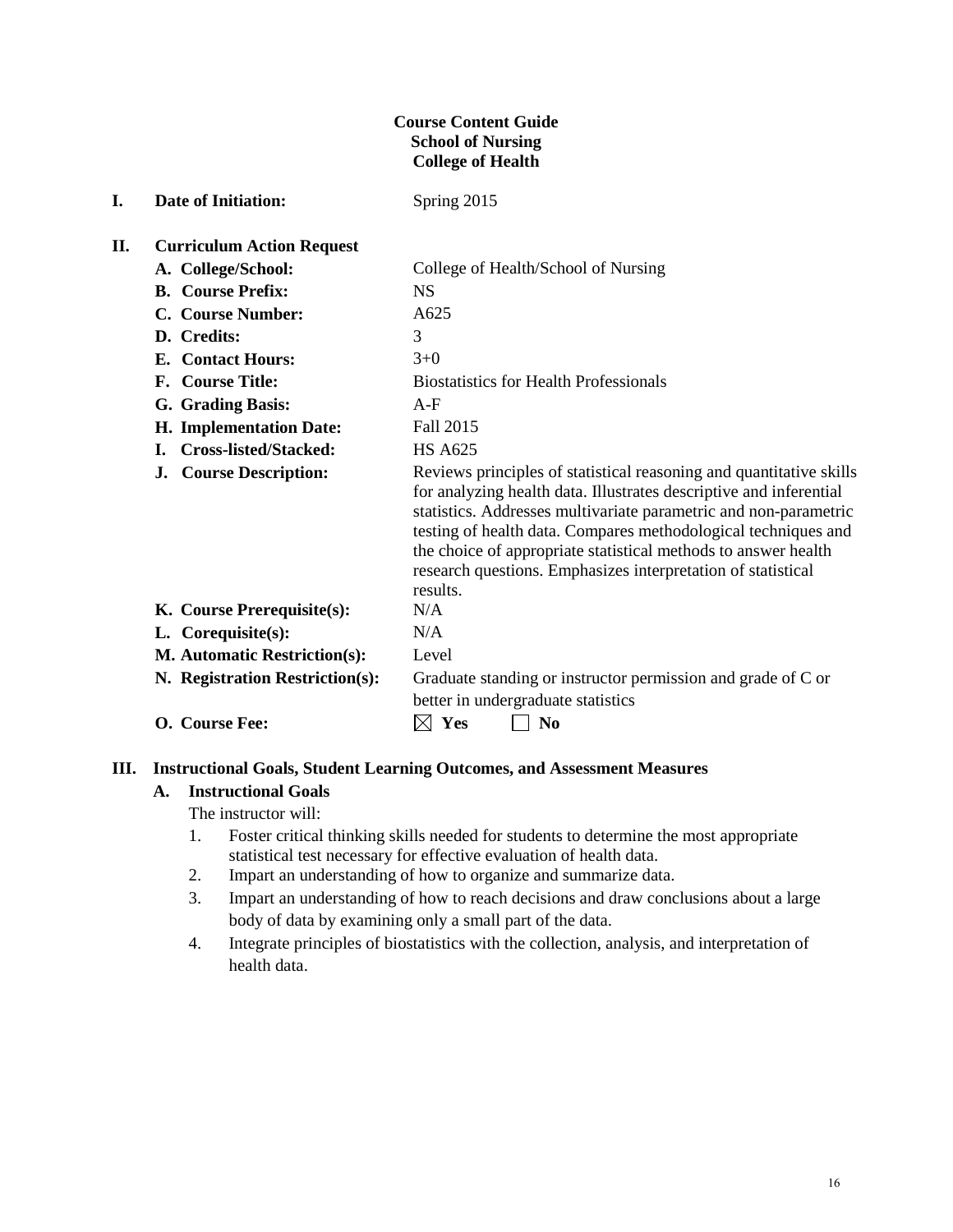|                  | stuucht Leaf miig Outcomes/Assessment Measures   |                                  |  |  |  |  |
|------------------|--------------------------------------------------|----------------------------------|--|--|--|--|
|                  | <b>Student Learning Outcomes</b>                 | <b>Assessment Measures</b>       |  |  |  |  |
|                  | Upon successful completion of the course, the    | This outcome will be assessed by |  |  |  |  |
|                  | student will be able to:                         | one or more of the following:    |  |  |  |  |
| $\mathbf{1}$ .   | Describe the role biostatistics serves in health | Homework assignments             |  |  |  |  |
|                  | disciplines.                                     | Exam                             |  |  |  |  |
| 2.               | Distinguish among the different measurement      | Homework assignments             |  |  |  |  |
|                  | scales and the implications for selection of     | Exam                             |  |  |  |  |
|                  | statistical methods to be used based on these    |                                  |  |  |  |  |
|                  | distinctions.                                    |                                  |  |  |  |  |
| 3.               | Apply descriptive techniques commonly used       | Homework assignments             |  |  |  |  |
|                  | to summarize health data.                        | Exam                             |  |  |  |  |
| $\overline{4}$ . | Use basic concepts of probability, random        | Homework assignments             |  |  |  |  |
|                  | variation and commonly used statistical          | Exam                             |  |  |  |  |
|                  | probability distributions.                       |                                  |  |  |  |  |
| 5.               | Describe preferred methodological                | Homework assignments             |  |  |  |  |
|                  | alternatives to commonly used statistical        | Exam                             |  |  |  |  |
|                  | methods when assumptions are not met.            |                                  |  |  |  |  |
| 6.               | Apply common statistical methods for             | Homework assignments             |  |  |  |  |
|                  | inference.                                       | Exam                             |  |  |  |  |
| 7.               | Apply descriptive and inferential                | Homework assignments             |  |  |  |  |
|                  | methodologies according to the type of study     | Exam                             |  |  |  |  |
|                  | design for answering a particular research       |                                  |  |  |  |  |
|                  | question.                                        |                                  |  |  |  |  |
| 8.               | Interpret results of statistical analyses found  | Homework assignments             |  |  |  |  |
|                  | in health studies.                               | Exam                             |  |  |  |  |
|                  |                                                  |                                  |  |  |  |  |

#### **B. Student Learning Outcomes/Assessment Measures**

#### **IV. Course Level Justification**

This is a graduate-level course that builds on undergraduate research and statistics and provides the foundation for advanced evidence-based practice.

#### **V. Course Outline**

- A. Descriptive statistics
- B. Probability theory
- C. Distributions
	- 1. Normal distribution
	- 2. *t* distribution
	- 3. *F* distribution
	- 4. Chi Square distribution
	- 5. Others
- D. Hypothesis testing
	- 1. Parametric inferential statistics
		- a. Tests of differences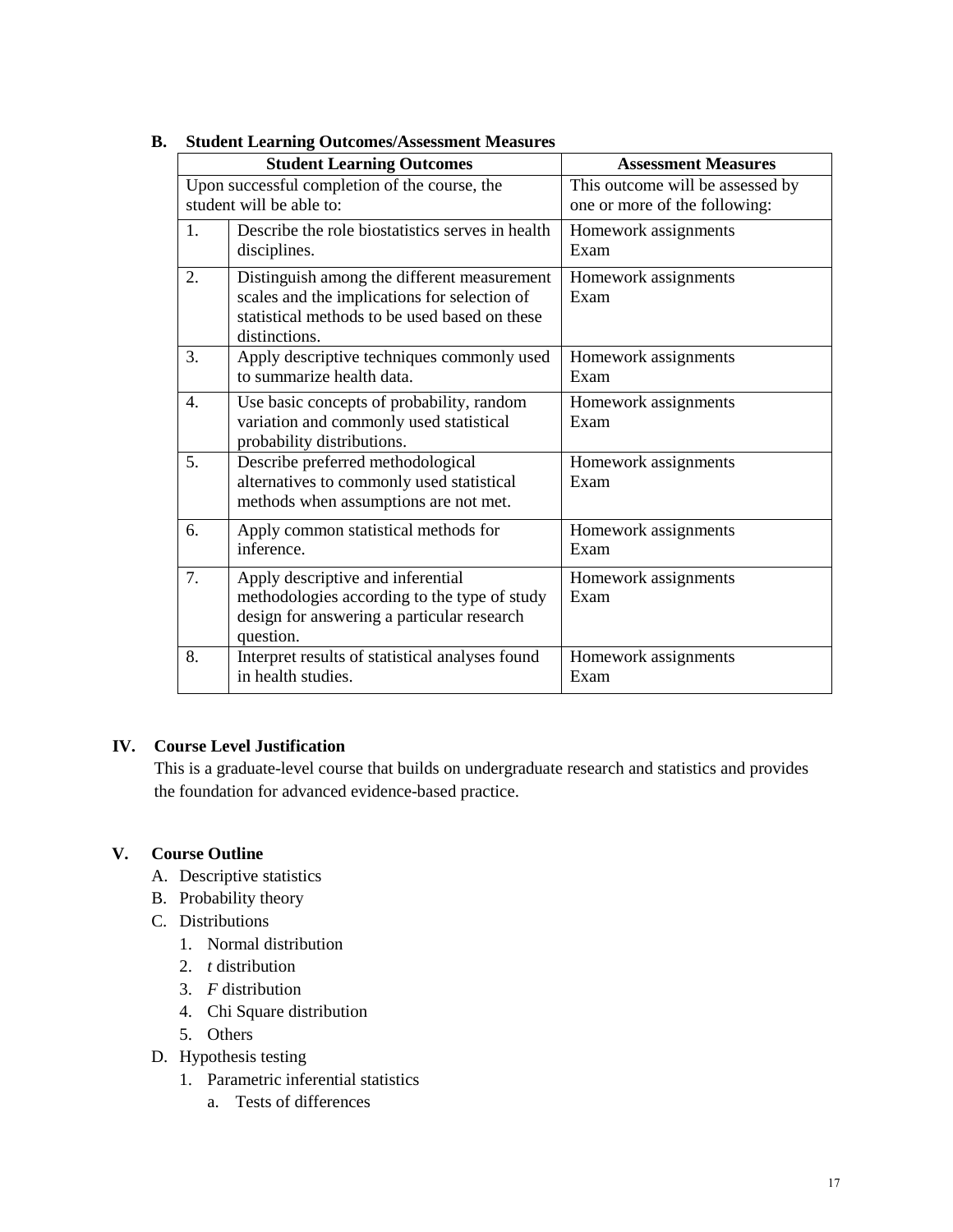- b. Tests of association
	- (1) Strength of association
	- (2) Direction of association
- 2. Non-parametric inferential statistics
	- a. Tests of differences
	- b. Tests of association

#### **VI. Suggested Text**

- Gertsman, B. B. (2014). *Basic biostatistics: Statistics for public health practice* (2<sup>nd</sup> ed.). Burlington, MA: Jones & Bartlett.
- Kellar, S. P., & Kelvin, E. (2012). *Munro's statistical methods for health care research* (6<sup>th</sup> ed., rev.). Philadelphia, PA: Lippincott.
- Triola, M. M., & Triola, M. F. (2006). *Biostatistics for the biological and health sciences*. Boston, MA: Pearson.
- Wassertheil-Smoller, S. (2004). *Biostatistics and epidemiology: A primer for health and biomedical professionals* (3<sup>rd</sup> ed.). New York, NY: Springer-Verlag.

#### **VII. Bibliography and Suggested Readings**

Daniel, W. W. (2008). *Biostatistics: A foundation for analysis in the health sciences* (8<sup>th</sup> ed.). Hoboken, NJ: Wiley.

Motulsky, H. (2014). *Intuitive biostatistics* (3rd ed.). New York, NY: Oxford University Press.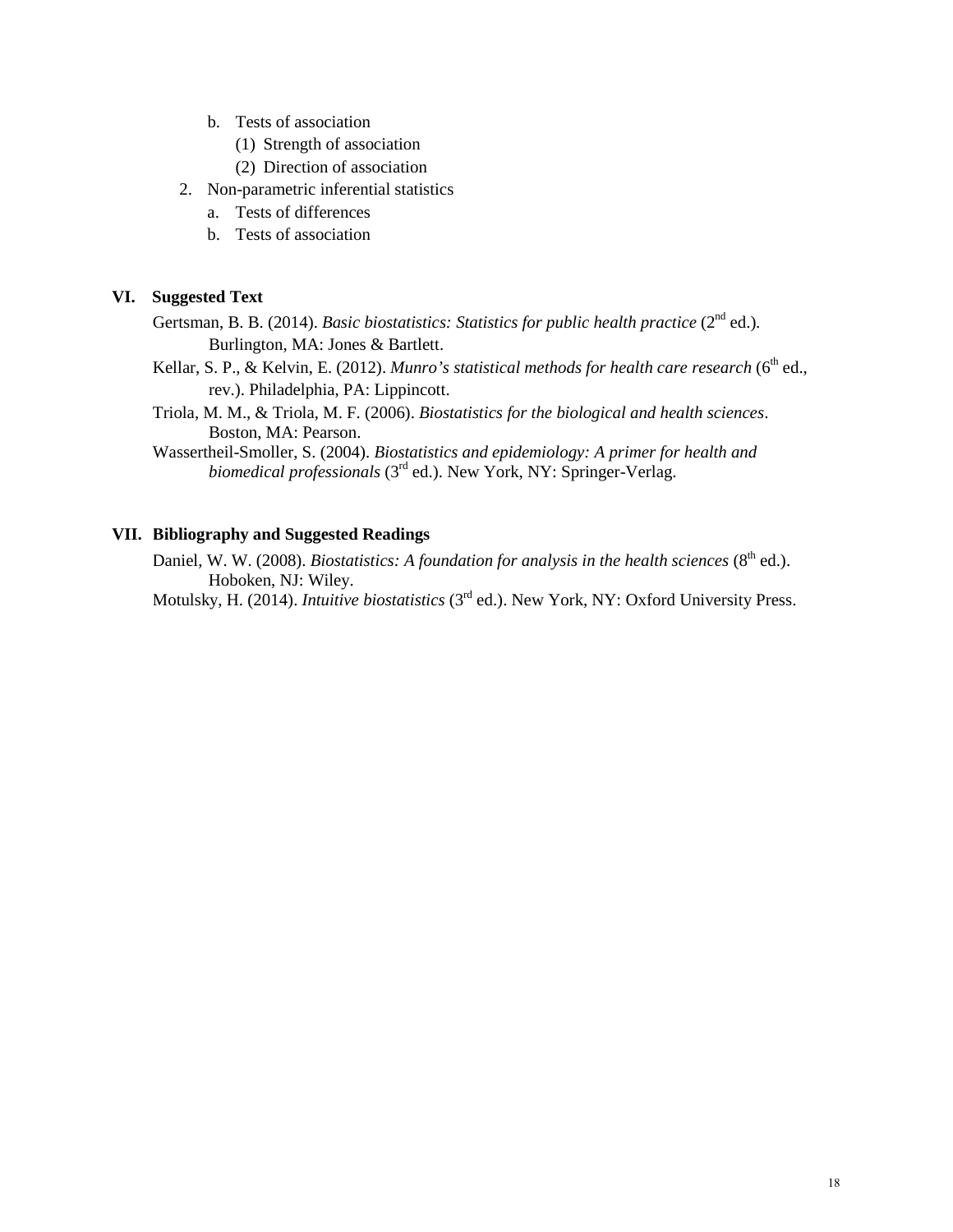

#### Course Action Request University of Alaska Anchorage Proposal to Initiate, Add, Change, or Delete a Course

| 1a. School or College<br>CH College of Health                                                                                                                                                                                                                                                         | 1b. Division<br><b>ADSN Division of Nursing</b>                                                                                                                              |                                                                                              |                                 |                    |                                                       |            |                                       |                                                       | <b>NUR</b>        | 1c. Department                                      |      |
|-------------------------------------------------------------------------------------------------------------------------------------------------------------------------------------------------------------------------------------------------------------------------------------------------------|------------------------------------------------------------------------------------------------------------------------------------------------------------------------------|----------------------------------------------------------------------------------------------|---------------------------------|--------------------|-------------------------------------------------------|------------|---------------------------------------|-------------------------------------------------------|-------------------|-----------------------------------------------------|------|
| 2. Course Prefix                                                                                                                                                                                                                                                                                      | 3. Course Number                                                                                                                                                             | 5a. Credits/CEUs<br>4. Previous Course Prefix & Number                                       |                                 |                    |                                                       |            |                                       |                                                       | 5b. Contact Hours |                                                     |      |
| <b>NS</b>                                                                                                                                                                                                                                                                                             | A625L                                                                                                                                                                        |                                                                                              | NS/HS                           |                    |                                                       |            | 1                                     |                                                       |                   | (Lecture + Lab)<br>$(0+3)$                          |      |
| <b>Biostatistics Lab</b>                                                                                                                                                                                                                                                                              | 6. Complete Course Title<br>Biostatistics for Health Professionals Lab<br>Abbreviated Title for Transcript (30 character)                                                    |                                                                                              |                                 |                    |                                                       |            |                                       |                                                       |                   |                                                     |      |
| 7. Type of Course                                                                                                                                                                                                                                                                                     | ⊠<br>Academic                                                                                                                                                                |                                                                                              | Preparatory/Development         |                    |                                                       | Non-credit |                                       | $\overline{\phantom{0}}$<br>CEU                       |                   | Professional Development                            |      |
| $\Box$ Add<br>⊠<br>Change<br>8. Type of Action:<br>Delete<br><b>or</b><br>or<br>9. Repeat Status No<br># of Repeats<br><b>Max Credits</b>                                                                                                                                                             |                                                                                                                                                                              |                                                                                              |                                 |                    |                                                       |            |                                       |                                                       |                   |                                                     |      |
| If a change, mark appropriate boxes:<br>Prefix<br>⊠<br>Credits                                                                                                                                                                                                                                        |                                                                                                                                                                              | <b>Course Number</b><br><b>Contact Hours</b>                                                 |                                 |                    | 10. Grading Basis                                     |            |                                       | $A-F$<br>P/NP<br>$\bowtie$                            |                   | NG.                                                 |      |
| Title<br><b>Grading Basis</b><br>⊠<br><b>Course Description</b><br><b>Test Score Prerequisites</b>                                                                                                                                                                                                    | ⊠<br>X<br>⊠<br>⊠                                                                                                                                                             | <b>Repeat Status</b><br>Cross-Listed/Stacked<br><b>Course Prerequisites</b><br>Co-requisites |                                 |                    | From: SP/2016                                         |            | 11. Implementation Date semester/year | To:                                                   | /9999             |                                                     |      |
| П<br><b>Automatic Restrictions</b><br>$\Box$ Class<br>□ College □ Major                                                                                                                                                                                                                               | П<br>$\mathsf{L}$<br>$\Box$ Level                                                                                                                                            | <b>Registration Restrictions</b><br><b>General Education Requirement</b>                     |                                 |                    | 12.                                                   |            | <b>Cross Listed with</b>              |                                                       |                   |                                                     |      |
|                                                                                                                                                                                                                                                                                                       | $\boxtimes$ Other Updated CCG (please specify)                                                                                                                               |                                                                                              |                                 |                    | $\blacksquare$                                        | Stacked    | with                                  |                                                       |                   | Cross-Listed Coordination Signature                 |      |
| 13a. Impacted Courses or Programs: List any programs or college requirements that require this course.<br>Please type into fields provided in table. If more than three entries, submit a separate table. A template is available at www.uaa.alaska.edu/governance.                                   |                                                                                                                                                                              |                                                                                              |                                 |                    |                                                       |            |                                       |                                                       |                   |                                                     |      |
|                                                                                                                                                                                                                                                                                                       | Impacted Program/Course                                                                                                                                                      |                                                                                              |                                 |                    | Date of Coordination                                  |            |                                       |                                                       |                   | Chair/Coordinator Contacted                         |      |
| 2. Master of Science in Nursing Science                                                                                                                                                                                                                                                               | 1. Master of Public Health in Public Health Practice                                                                                                                         |                                                                                              |                                 | 11/2014<br>11/2014 |                                                       |            | Rhonda Johnson<br>Jill Janke          |                                                       |                   |                                                     |      |
| 3.                                                                                                                                                                                                                                                                                                    |                                                                                                                                                                              |                                                                                              |                                 |                    |                                                       |            |                                       |                                                       |                   |                                                     |      |
| Initiator Name (typed): Jill Janke                                                                                                                                                                                                                                                                    |                                                                                                                                                                              | Initiator Signed Initials:                                                                   |                                 |                    |                                                       |            | Date:                                 |                                                       |                   |                                                     |      |
|                                                                                                                                                                                                                                                                                                       | 13c. Coordination with Library Liaison<br>13b. Coordination Email<br>Date: 1-28-2015<br>Date: 1-26-2015<br>submitted to Faculty Listserv: (uaa-faculty@lists.uaa.alaska.edu) |                                                                                              |                                 |                    |                                                       |            |                                       |                                                       |                   |                                                     |      |
| 14. General Education Requirement                                                                                                                                                                                                                                                                     | Mark appropriate box:                                                                                                                                                        |                                                                                              | Oral Communication<br>Fine Arts |                    | Written Communication<br>Social Sciences              |            |                                       | <b>Quantitative Skills</b><br><b>Natural Sciences</b> |                   | ப<br>Humanities<br>П<br><b>Integrative Capstone</b> |      |
| 15. Course Description (suggested length 20 to 50 words)<br>Introduction to statistical analysis using the statistical software. Focuses on creating a database, evaluating data for entry errors,<br>identifying statistical test assumptions, and computing descriptive and inferential statistics. |                                                                                                                                                                              |                                                                                              |                                 |                    |                                                       |            |                                       |                                                       |                   |                                                     |      |
| code and score)<br>N/A                                                                                                                                                                                                                                                                                | 16a. Course Prerequisite(s) (list prefix and number or test                                                                                                                  |                                                                                              |                                 | <b>HS/NS A625</b>  | 16b. Co-requisite(s) (concurrent enrollment required) |            |                                       |                                                       |                   |                                                     |      |
| 16c. Automatic Restriction(s)<br>16d. Registration Restriction(s) (non-codable)<br>Graduate standing or instructor permission and grade of C or better in undergraduate<br>Class<br>$\boxtimes$ Level<br>$\Box$ College<br>□ Major<br>$\perp$<br>statistics course                                    |                                                                                                                                                                              |                                                                                              |                                 |                    |                                                       |            |                                       |                                                       |                   |                                                     |      |
| ⊠<br>Mark if course has fees<br>17.                                                                                                                                                                                                                                                                   |                                                                                                                                                                              |                                                                                              | 18.                             |                    | Mark if course is a selected topic course             |            |                                       |                                                       |                   |                                                     |      |
| 19. Justification for Action<br>The prior CAR and CCG were approved in 2006 and needed to be updated.                                                                                                                                                                                                 |                                                                                                                                                                              |                                                                                              |                                 |                    |                                                       |            |                                       |                                                       |                   |                                                     |      |
|                                                                                                                                                                                                                                                                                                       |                                                                                                                                                                              |                                                                                              |                                 |                    | Approved                                              |            |                                       |                                                       |                   |                                                     |      |
| Initiator (faculty only)                                                                                                                                                                                                                                                                              |                                                                                                                                                                              |                                                                                              |                                 |                    | Disapproved                                           |            |                                       |                                                       |                   |                                                     |      |
| Jill Janke                                                                                                                                                                                                                                                                                            |                                                                                                                                                                              |                                                                                              | Date                            |                    |                                                       |            | Dean/Director of School/College       |                                                       |                   |                                                     | Date |
| Initiator (TYPE NAME)                                                                                                                                                                                                                                                                                 |                                                                                                                                                                              |                                                                                              |                                 |                    |                                                       |            |                                       |                                                       |                   |                                                     |      |
| Approved                                                                                                                                                                                                                                                                                              |                                                                                                                                                                              |                                                                                              |                                 |                    | Approved                                              |            | Undergraduate/Graduate Academic       |                                                       |                   |                                                     | Date |
| Disapproved                                                                                                                                                                                                                                                                                           | Department Chair                                                                                                                                                             |                                                                                              | Date                            |                    | Disapproved                                           |            | <b>Board Chair</b>                    |                                                       |                   |                                                     |      |
| Approved                                                                                                                                                                                                                                                                                              |                                                                                                                                                                              |                                                                                              |                                 |                    | Approved                                              |            |                                       |                                                       |                   |                                                     |      |
| Disapproved                                                                                                                                                                                                                                                                                           | College/School Curriculum Committee Chair                                                                                                                                    |                                                                                              | Date                            |                    | Disapproved                                           |            | Provost or Designee                   |                                                       |                   |                                                     | Date |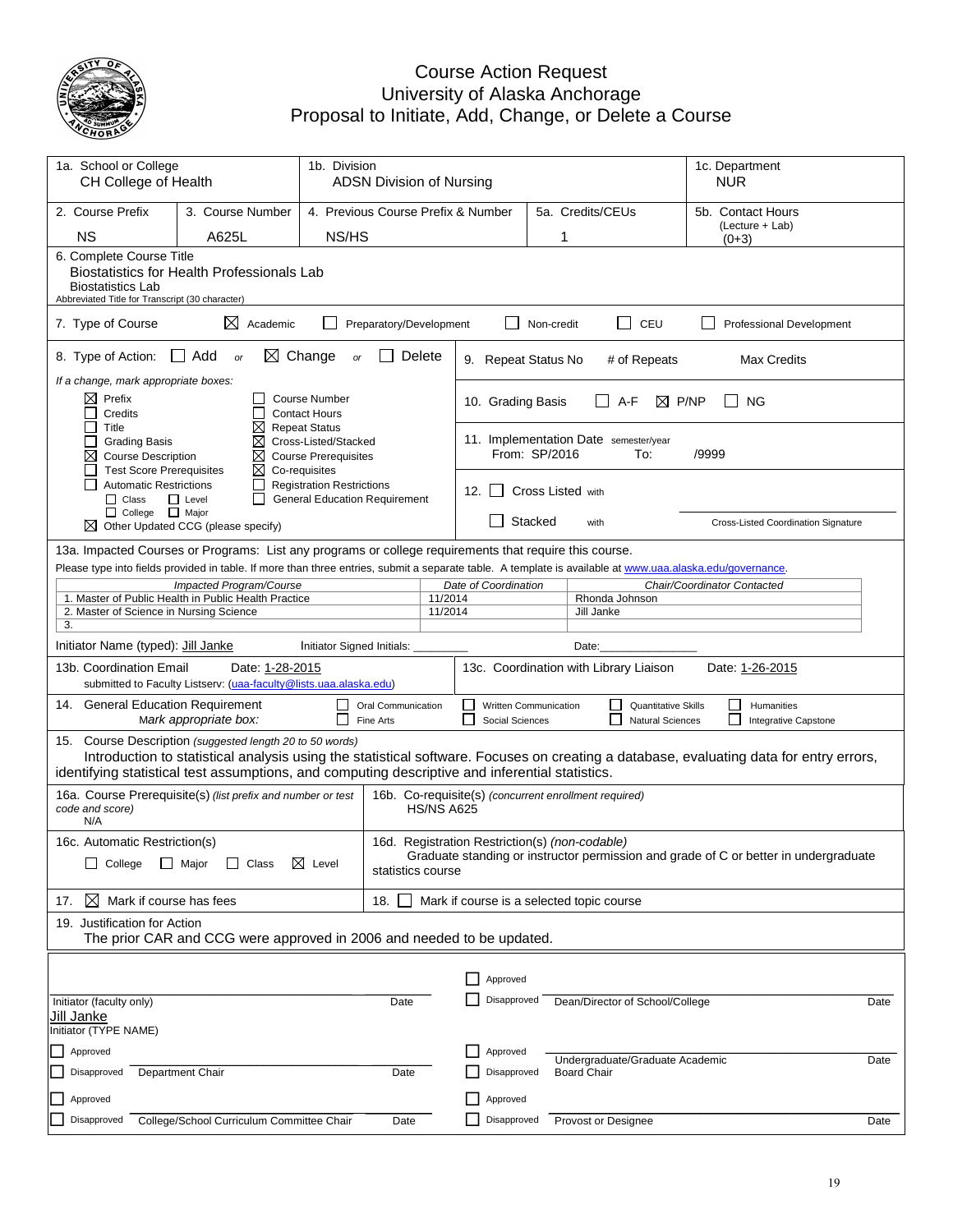#### **Course Content Guide School of Nursing College of Health**

| I. | <b>Date of Initiation:</b>       | Spring 2015                                                                                                                                                                                                                                |
|----|----------------------------------|--------------------------------------------------------------------------------------------------------------------------------------------------------------------------------------------------------------------------------------------|
| П. | <b>Curriculum Action Request</b> |                                                                                                                                                                                                                                            |
|    | A. College/School:               | College of Health/School of Nursing                                                                                                                                                                                                        |
|    | <b>B. Course Prefix:</b>         | <b>NS</b>                                                                                                                                                                                                                                  |
|    | <b>C. Course Number:</b>         | A625L                                                                                                                                                                                                                                      |
|    | D. Title:                        | <b>Biostatistics for Health Professionals Lab</b>                                                                                                                                                                                          |
|    | E. Credits:                      | $1(0+3)$                                                                                                                                                                                                                                   |
|    | F. Grading Basis:                | P/NP                                                                                                                                                                                                                                       |
|    | <b>G. Implementation Date:</b>   | Sp 2016                                                                                                                                                                                                                                    |
|    | H. Course Description:           | Introduction to statistical analysis using statistical software<br>Focuses on creating a database, evaluating data for entry<br>errors, identifying statistical test assumptions, and<br>computing descriptive and inferential statistics. |
|    | I. Course Prerequisite(s):       | N/A                                                                                                                                                                                                                                        |
|    | $J. Co-requires( s):$            | <b>HS/NS A625</b>                                                                                                                                                                                                                          |
|    | K. Automatic Restriction(s):     | Level                                                                                                                                                                                                                                      |
|    | L. Registration Restriction(s):  | Grade of C or better in undergraduate research and statistics<br>courses                                                                                                                                                                   |
|    | <b>M.Course Fees:</b>            | Yes<br>N <sub>0</sub>                                                                                                                                                                                                                      |

### **III. Instructional Goals, Student Learning Outcomes, and Assessment Measures**

## **A. Instructional Goals**

The instructor will:

- 1. Review methods to create a database, exploring data and checking test assumptions.
- 2. Illustrate commands for obtaining descriptive and inferential statistics.
- 3. Explain how to develop and edit statistical tables

| I<br>۰, | ۰.<br>× |
|---------|---------|

#### **B. Student Learning Outcomes/Assessment Measures**

|    | <b>Student Learning Outcomes</b>                                                                | <b>Assessment Measures</b>                                        |
|----|-------------------------------------------------------------------------------------------------|-------------------------------------------------------------------|
|    | Upon successful completion of the course, the<br>student will be able to:                       | This outcome will be assessed by<br>one or more of the following: |
| 1. | Demonstrate the ability to create a database<br>using statistical software.                     | Error free data base development<br>assignment.                   |
| 2. | Utilize statistical software to explore the data<br>for data entry errors and test assumptions. | Data exploration command<br>assignment.                           |
| 3. | Utilize statistical software to obtain<br>descriptive and inferential statistics.               | Data analysis exercises.                                          |
| 4. | Modify charts and output tables to conform to<br>the American Psychological Association style   | Chart and output table modification<br>exercises.                 |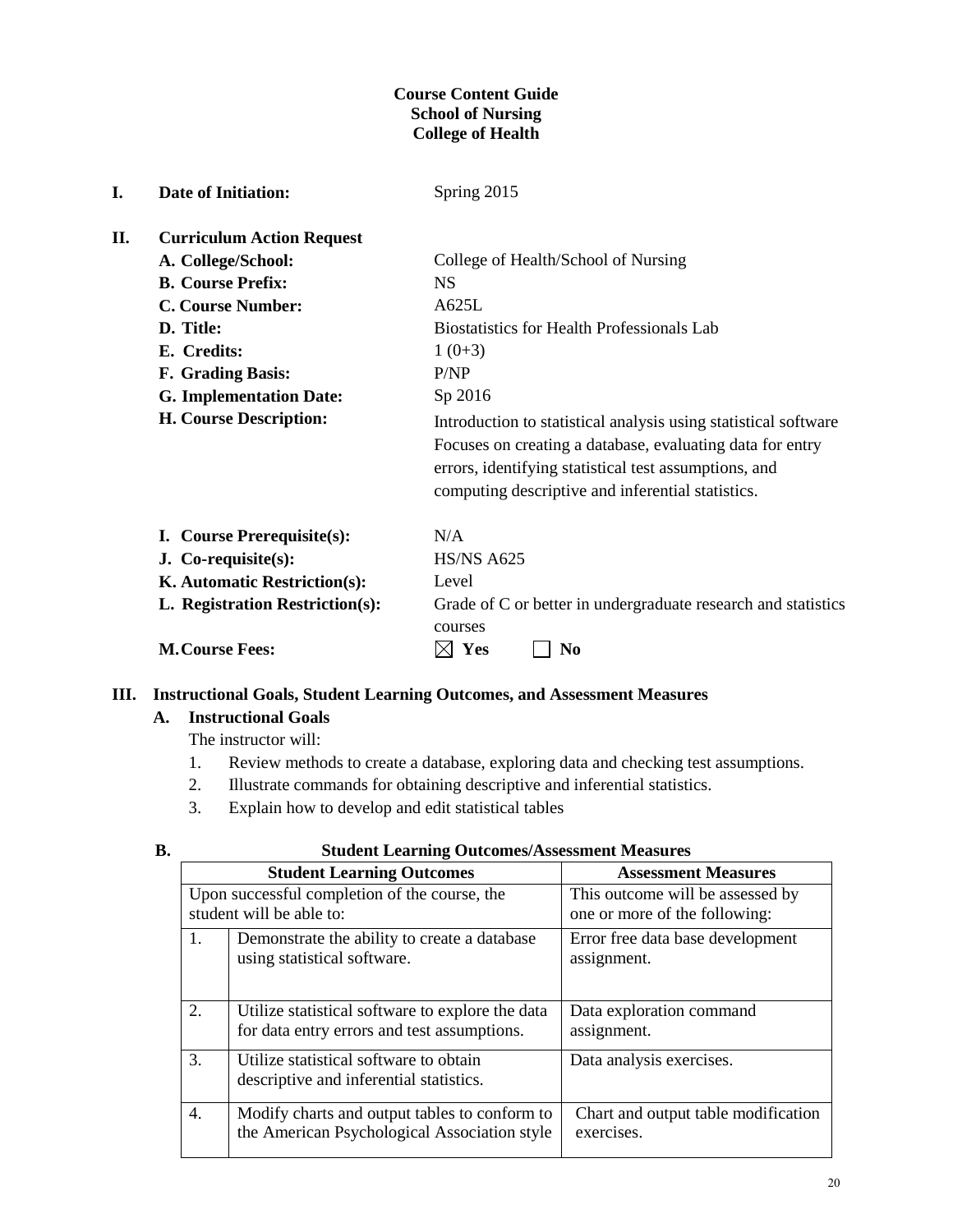|  | .<br>guide. |  |  |
|--|-------------|--|--|
|--|-------------|--|--|

#### **IV. Course Level Justification**

This is a graduate-level course that builds on undergraduate statistics and provides the foundation for statistical analysis using software.

#### **V. Course Outline**

- A. Introductionto statistical software
- B. Data entry
	- 1. Defining variables
	- 2. Entering data
	- 3. Transforming variables
	- 4. File manipulation
	- 5. Importing data from other program
	- 6. Looking for data entry errors
- C. Descriptive statistical commands
	- 1. Descriptive and frequencies
	- 2. Explore
	- 3. Crosstabs
	- 4. Graphs
- D. Inferential statistical commands
	- 1. Non-parametric statistics: Chi Square, Mann Whitney U, Wilcoxon, Kruskal Wallis, Friedman
	- 2. Parametric statistics
		- a. Comparing means: t-tests and ANOVAs
		- b. Correlation and simple regression
		- c. Advanced multivariate statistics: multiple regression, ANCOVA, factor analysis, reliability

#### **VI. Suggested Text**

IBM Corporation. (2013). *IBM SPSS Statistics 22 Brief Guide.* Retrieved from [http://www.ibm.com.](http://www.ibm.com/) Pallant, J. (2013). *SPSS survival manual: A step by step guide to data analysis using IBM SPSS*. New York, NY: McGraw-Hill Open University Press.

#### **VII. Bibliography and Suggested Readings**

Daniel, W. W. (2013). *Biostatistics: A foundation for analysis in the health sciences* (10<sup>th</sup> ed.). Hoboken, NJ: Wiley.

Motulsky, H. (2013). *Intuitive biostatistics* (3rd ed.). New York: Oxford University Press.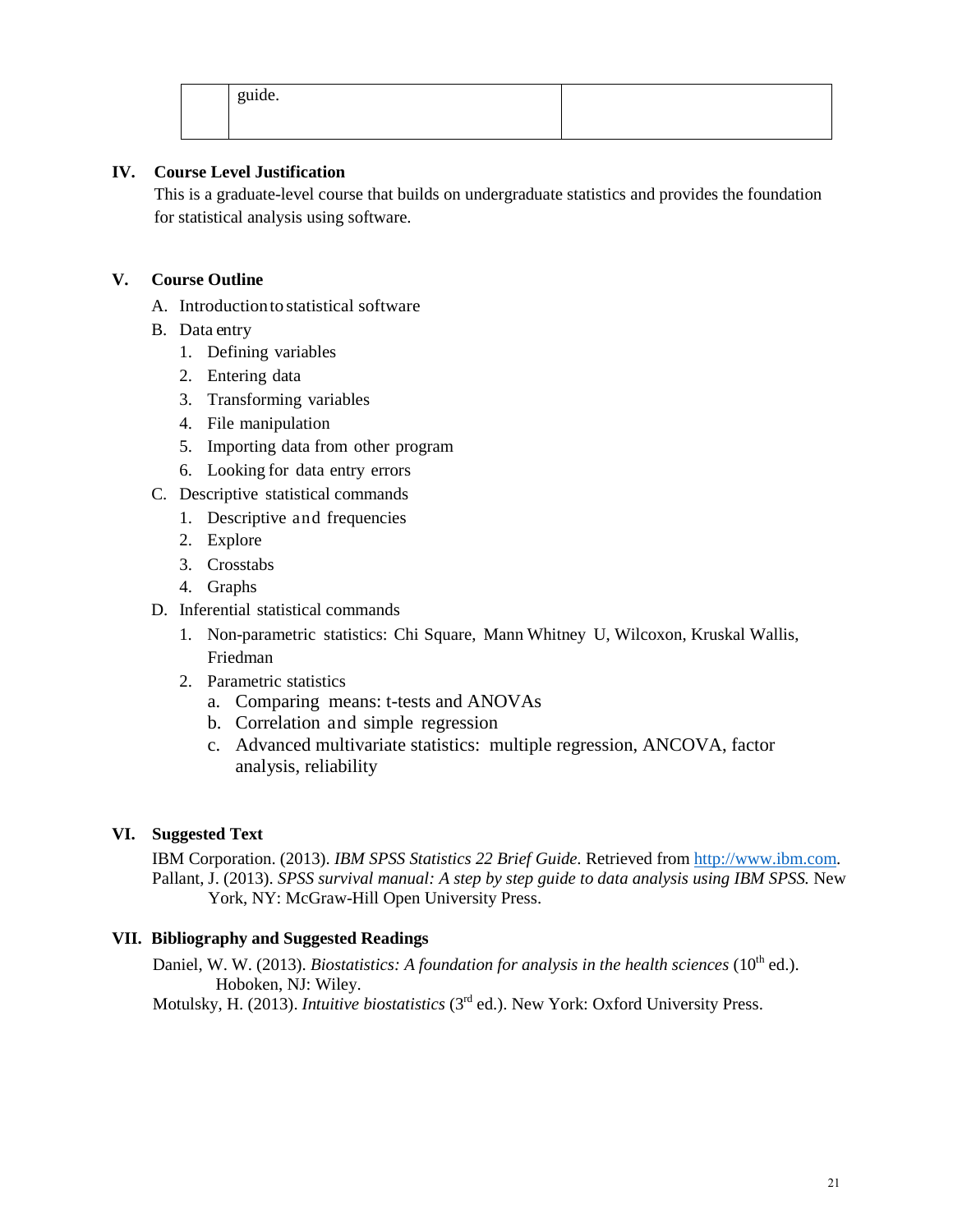

#### Course Action Request University of Alaska Anchorage Proposal to Initiate, Add, Change, or Delete a Course

| 1a. School or College<br>CH College of Health                                                                                                                                                                                                                                                                                                                                                                                                                                    |                                                                                                                                                                                                                                                                                                                                                               |                                                                                           | 1b. Division<br>ADHS Div of Human Svs Health Sci       |                    |                                                    |         |                                                       |                                                       |       | 1c. Department<br>НS                               |      |
|----------------------------------------------------------------------------------------------------------------------------------------------------------------------------------------------------------------------------------------------------------------------------------------------------------------------------------------------------------------------------------------------------------------------------------------------------------------------------------|---------------------------------------------------------------------------------------------------------------------------------------------------------------------------------------------------------------------------------------------------------------------------------------------------------------------------------------------------------------|-------------------------------------------------------------------------------------------|--------------------------------------------------------|--------------------|----------------------------------------------------|---------|-------------------------------------------------------|-------------------------------------------------------|-------|----------------------------------------------------|------|
| 2. Course Prefix                                                                                                                                                                                                                                                                                                                                                                                                                                                                 | 3. Course Number                                                                                                                                                                                                                                                                                                                                              |                                                                                           | 5a. Credits/CEUs<br>4. Previous Course Prefix & Number |                    |                                                    |         |                                                       |                                                       |       | 5b. Contact Hours                                  |      |
| <b>HS</b>                                                                                                                                                                                                                                                                                                                                                                                                                                                                        | A625                                                                                                                                                                                                                                                                                                                                                          | N/A                                                                                       |                                                        |                    |                                                    |         | 3                                                     |                                                       |       | (Lecture + Lab)<br>$(3+0)$                         |      |
| 6. Complete Course Title<br><b>Biostatistics for Health Professionals</b><br><b>Biostatistics for Hith Profess</b><br>Abbreviated Title for Transcript (30 character)                                                                                                                                                                                                                                                                                                            |                                                                                                                                                                                                                                                                                                                                                               |                                                                                           |                                                        |                    |                                                    |         |                                                       |                                                       |       |                                                    |      |
| $\Box$ CEU<br>⊠<br>Academic<br>Preparatory/Development<br>7. Type of Course<br>Non-credit<br>Professional Development                                                                                                                                                                                                                                                                                                                                                            |                                                                                                                                                                                                                                                                                                                                                               |                                                                                           |                                                        |                    |                                                    |         |                                                       |                                                       |       |                                                    |      |
| $\boxtimes$ Change<br>$\Box$ Add<br>8. Type of Action:<br>Delete<br><b>or</b><br>or<br>9. Repeat Status No<br># of Repeats<br><b>Max Credits</b>                                                                                                                                                                                                                                                                                                                                 |                                                                                                                                                                                                                                                                                                                                                               |                                                                                           |                                                        |                    |                                                    |         |                                                       |                                                       |       |                                                    |      |
| If a change, mark appropriate boxes:<br>Prefix<br>Credits                                                                                                                                                                                                                                                                                                                                                                                                                        |                                                                                                                                                                                                                                                                                                                                                               | <b>Course Number</b><br><b>Contact Hours</b>                                              |                                                        |                    | 10. Grading Basis                                  |         | $\boxtimes$ A-F                                       |                                                       | P/NP  | <b>NG</b>                                          |      |
| Title<br><b>Grading Basis</b><br>$\boxtimes$<br><b>Course Description</b>                                                                                                                                                                                                                                                                                                                                                                                                        |                                                                                                                                                                                                                                                                                                                                                               | <b>Repeat Status</b><br>Cross-Listed/Stacked<br><b>Course Prerequisites</b>               |                                                        |                    | From: Sp/2016                                      |         | 11. Implementation Date semester/year                 | To:                                                   | /9999 |                                                    |      |
| <b>Test Score Prerequisites</b><br><b>Automatic Restrictions</b><br>$\Box$ Class                                                                                                                                                                                                                                                                                                                                                                                                 | $\mathsf{L}$<br>⊠<br>$\Box$ Level<br>ΙI                                                                                                                                                                                                                                                                                                                       | Co-requisites<br><b>Registration Restrictions</b><br><b>General Education Requirement</b> |                                                        |                    | 12. $\boxtimes$                                    |         | Cross Listed with NS A625                             |                                                       |       |                                                    |      |
| □ College □ Major<br>M                                                                                                                                                                                                                                                                                                                                                                                                                                                           | Other Updated CCG (please specify)                                                                                                                                                                                                                                                                                                                            |                                                                                           |                                                        |                    |                                                    | Stacked | with                                                  |                                                       |       | <b>Cross-Listed Coordination Signature</b>         |      |
| 2. Master of Science in Nursing Science<br>3.                                                                                                                                                                                                                                                                                                                                                                                                                                    | 13a. Impacted Courses or Programs: List any programs or college requirements that require this course.<br>Please type into fields provided in table. If more than three entries, submit a separate table. A template is available at www.uaa.alaska.edu/governance.<br><b>Impacted Program/Course</b><br>1. Master of Public Health in Public Health Practice |                                                                                           |                                                        | 11/2014<br>11/2014 | Date of Coordination                               |         | Rhonda Johnson<br>Jill Janke                          |                                                       |       | Chair/Coordinator Contacted                        |      |
| Initiator Name (typed): Rhonda Johnson<br>Initiator Signed Initials:<br>Date:                                                                                                                                                                                                                                                                                                                                                                                                    |                                                                                                                                                                                                                                                                                                                                                               |                                                                                           |                                                        |                    |                                                    |         |                                                       |                                                       |       |                                                    |      |
| 13b. Coordination Email<br>Date: 1/28/2015<br>13c. Coordination with Library Liaison<br>Date: 1/27/2015<br>submitted to Faculty Listserv: (uaa-faculty@lists.uaa.alaska.edu)                                                                                                                                                                                                                                                                                                     |                                                                                                                                                                                                                                                                                                                                                               |                                                                                           |                                                        |                    |                                                    |         |                                                       |                                                       |       |                                                    |      |
| 14. General Education Requirement                                                                                                                                                                                                                                                                                                                                                                                                                                                | Mark appropriate box:                                                                                                                                                                                                                                                                                                                                         | $\Box$<br>П                                                                               | Oral Communication<br>Fine Arts                        |                    | ப<br>Written Communication<br>П<br>Social Sciences |         |                                                       | <b>Quantitative Skills</b><br><b>Natural Sciences</b> |       | $\Box$<br>Humanities<br>ΙI<br>Integrative Capstone |      |
| Course Description (suggested length 20 to 50 words)<br>15.<br>Reviews principles of statistical reasoning and quantitative skills for analyzing health data. Illustrates descriptive and inferential<br>statistics. Addresses multivariate parametric and non-parametric testing of health data. Compares methodological techniques and the<br>choice of appropriate statistical methods to answer health research questions. Emphasizes interpretation of statistical results. |                                                                                                                                                                                                                                                                                                                                                               |                                                                                           |                                                        |                    |                                                    |         |                                                       |                                                       |       |                                                    |      |
| code and score)<br>N/A                                                                                                                                                                                                                                                                                                                                                                                                                                                           | 16a. Course Prerequisite(s) (list prefix and number or test                                                                                                                                                                                                                                                                                                   |                                                                                           | N/A                                                    |                    |                                                    |         | 16b. Co-requisite(s) (concurrent enrollment required) |                                                       |       |                                                    |      |
| 16c. Automatic Restriction(s)                                                                                                                                                                                                                                                                                                                                                                                                                                                    |                                                                                                                                                                                                                                                                                                                                                               |                                                                                           |                                                        |                    | 16d. Registration Restriction(s) (non-codable)     |         |                                                       |                                                       |       |                                                    |      |
| Graduate standing or instructor permission and grade of C or better in undergraduate<br>$\Box$ Major<br>⊠<br>$\Box$ College<br>$\perp$<br>Class<br>Level<br>statistics course                                                                                                                                                                                                                                                                                                    |                                                                                                                                                                                                                                                                                                                                                               |                                                                                           |                                                        |                    |                                                    |         |                                                       |                                                       |       |                                                    |      |
| ⊠<br>Mark if course has fees<br>18.<br>17.<br>Mark if course is a selected topic course                                                                                                                                                                                                                                                                                                                                                                                          |                                                                                                                                                                                                                                                                                                                                                               |                                                                                           |                                                        |                    |                                                    |         |                                                       |                                                       |       |                                                    |      |
| 19. Justification for Action<br>The prior CAR and CCG were approved in 2006 and needed to be updated.                                                                                                                                                                                                                                                                                                                                                                            |                                                                                                                                                                                                                                                                                                                                                               |                                                                                           |                                                        |                    |                                                    |         |                                                       |                                                       |       |                                                    |      |
|                                                                                                                                                                                                                                                                                                                                                                                                                                                                                  |                                                                                                                                                                                                                                                                                                                                                               |                                                                                           |                                                        |                    | Approved                                           |         |                                                       |                                                       |       |                                                    |      |
| Initiator (faculty only)                                                                                                                                                                                                                                                                                                                                                                                                                                                         |                                                                                                                                                                                                                                                                                                                                                               |                                                                                           | Date                                                   |                    | Disapproved                                        |         | Dean/Director of School/College                       |                                                       |       |                                                    | Date |
| Rhonda Johnson<br>Initiator (TYPE NAME)                                                                                                                                                                                                                                                                                                                                                                                                                                          |                                                                                                                                                                                                                                                                                                                                                               |                                                                                           |                                                        |                    |                                                    |         |                                                       |                                                       |       |                                                    |      |
| Approved                                                                                                                                                                                                                                                                                                                                                                                                                                                                         |                                                                                                                                                                                                                                                                                                                                                               |                                                                                           |                                                        |                    | Approved                                           |         | Undergraduate/Graduate Academic                       |                                                       |       |                                                    | Date |
| Disapproved                                                                                                                                                                                                                                                                                                                                                                                                                                                                      | <b>Department Chair</b>                                                                                                                                                                                                                                                                                                                                       |                                                                                           | Date                                                   |                    | Disapproved                                        |         | <b>Board Chair</b>                                    |                                                       |       |                                                    |      |
| Approved                                                                                                                                                                                                                                                                                                                                                                                                                                                                         |                                                                                                                                                                                                                                                                                                                                                               |                                                                                           |                                                        |                    | Approved                                           |         |                                                       |                                                       |       |                                                    |      |
| Disapproved                                                                                                                                                                                                                                                                                                                                                                                                                                                                      | College/School Curriculum Committee Chair                                                                                                                                                                                                                                                                                                                     |                                                                                           | Date                                                   |                    | Disapproved                                        |         | Provost or Designee                                   |                                                       |       |                                                    | Date |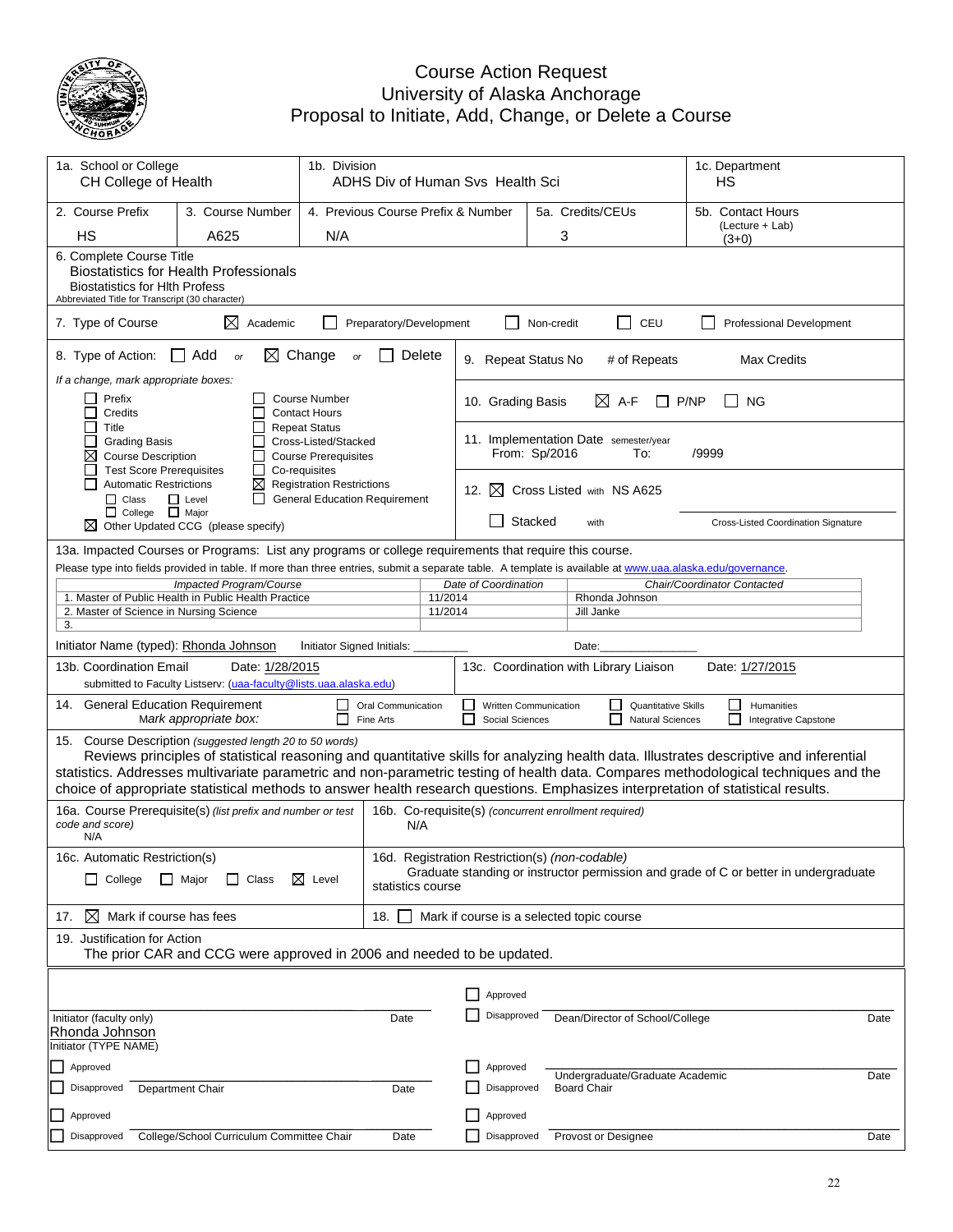#### **Course Content Guide Master of Public Health in Health Practice College of Health**

| I. | <b>Date of Initiation:</b>          | Spring 2015                                                                                                                                                                                                                                                                                                                                                                                                                   |
|----|-------------------------------------|-------------------------------------------------------------------------------------------------------------------------------------------------------------------------------------------------------------------------------------------------------------------------------------------------------------------------------------------------------------------------------------------------------------------------------|
| П. | <b>Curriculum Action Request</b>    |                                                                                                                                                                                                                                                                                                                                                                                                                               |
|    | A. College/School:                  | College of Health/School of Nursing                                                                                                                                                                                                                                                                                                                                                                                           |
|    | <b>B.</b> Course Prefix:            | <b>HS</b>                                                                                                                                                                                                                                                                                                                                                                                                                     |
|    | C. Course Number:                   | A625                                                                                                                                                                                                                                                                                                                                                                                                                          |
|    | D. Credits:                         | 3                                                                                                                                                                                                                                                                                                                                                                                                                             |
|    | <b>E.</b> Contact Hours:            | $3+0$                                                                                                                                                                                                                                                                                                                                                                                                                         |
|    | F. Course Title:                    | <b>Biostatistics for Health Professionals</b>                                                                                                                                                                                                                                                                                                                                                                                 |
|    | G. Grading Basis:                   | $A-F$                                                                                                                                                                                                                                                                                                                                                                                                                         |
|    | H. Implementation Date:             | Sp 2016                                                                                                                                                                                                                                                                                                                                                                                                                       |
|    | <b>Cross-listed/Stacked:</b><br>L.  | <b>NS A625</b>                                                                                                                                                                                                                                                                                                                                                                                                                |
|    | <b>Course Description:</b><br>J.    | Reviews principles of statistical reasoning and quantitative skills<br>for analyzing health data. Illustrates descriptive and inferential<br>statistics. Addresses multivariate parametric and non-parametric<br>testing of health data. Compares methodological techniques and<br>the choice of appropriate statistical methods to answer health<br>research questions. Emphasizes interpretation of statistical<br>results. |
|    | K. Course Prerequisite(s):          | N/A                                                                                                                                                                                                                                                                                                                                                                                                                           |
|    | L. Corequisite(s):                  | N/A                                                                                                                                                                                                                                                                                                                                                                                                                           |
|    | <b>M. Automatic Restriction(s):</b> | Level                                                                                                                                                                                                                                                                                                                                                                                                                         |
|    | N. Registration Restriction(s):     | Graduate standing or instructor permission and grade of C or<br>better in undergraduate statistics                                                                                                                                                                                                                                                                                                                            |
|    | O. Course Fee:                      | Yes<br>$\bf No$<br>IХI                                                                                                                                                                                                                                                                                                                                                                                                        |

#### **III. Instructional Goals, Student Learning Outcomes, and Assessment Measures**

## **A. Instructional Goals**

The instructor will:

- 1. Foster critical thinking skills needed for students to determine the most appropriate statistical test necessary for effective evaluation of health data.
- 2. Impart an understanding of how to organize and summarize data.
- 3. Impart an understanding of how to reach decisions and draw conclusions about a large body of data by examining only a small part of the data.
- 4. Integrate principles of biostatistics with the collection, analysis, and interpretation of health data.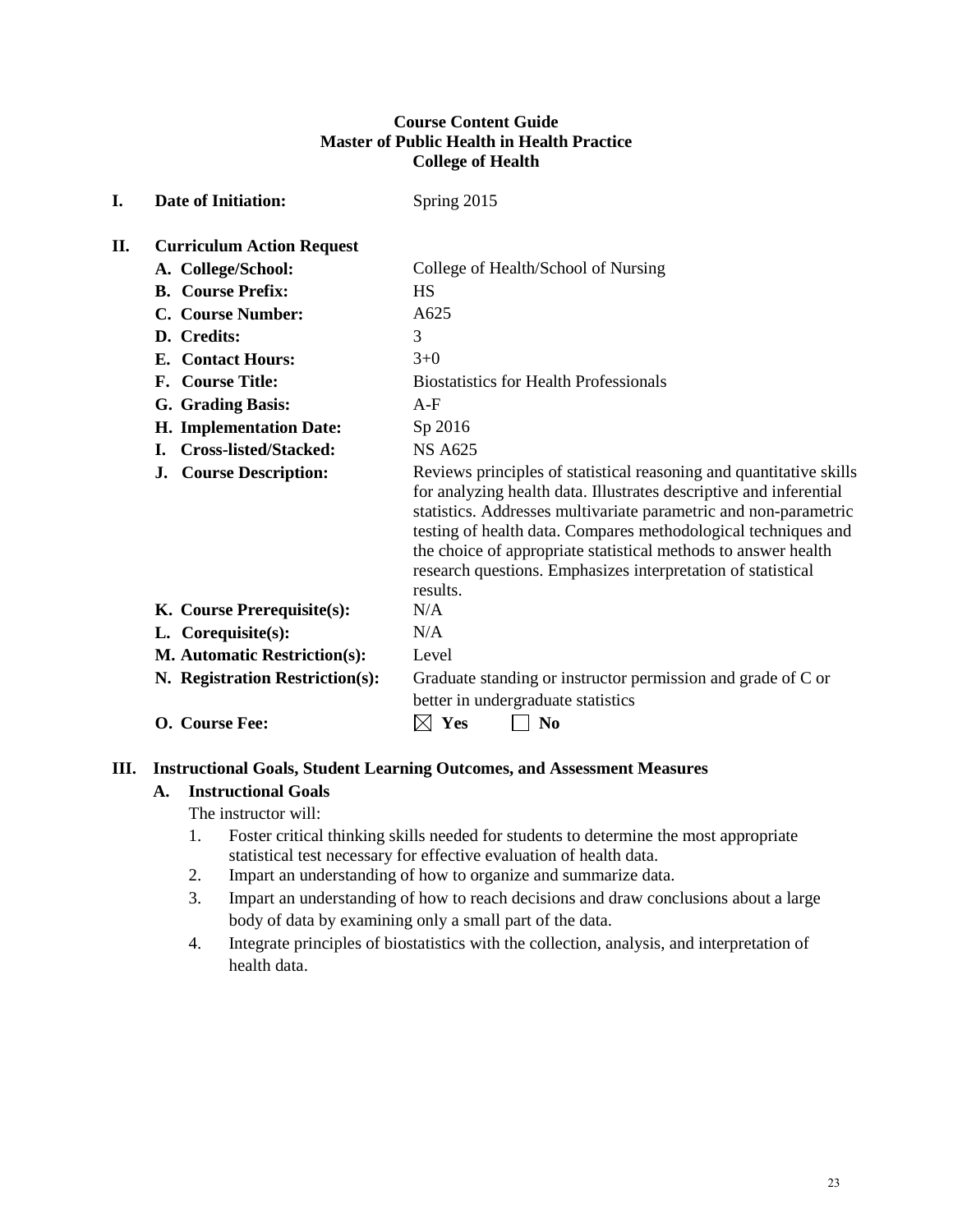|                  | stauent Leaf milg Outcomes/Assessment Measures<br><b>Student Learning Outcomes</b> | <b>Assessment Measures</b>       |
|------------------|------------------------------------------------------------------------------------|----------------------------------|
|                  |                                                                                    |                                  |
|                  | Upon successful completion of the course, the                                      | This outcome will be assessed by |
|                  | student will be able to:                                                           | one or more of the following:    |
| $\mathbf{1}$ .   | Describe the role biostatistics serves in health                                   | Homework assignments             |
|                  | disciplines.                                                                       | Exam                             |
| 2.               | Distinguish among the different measurement                                        | Homework assignments             |
|                  | scales and the implications for selection of                                       | Exam                             |
|                  | statistical methods to be used based on these                                      |                                  |
|                  | distinctions.                                                                      |                                  |
| 3.               | Apply descriptive techniques commonly used                                         | Homework assignments             |
|                  | to summarize health data.                                                          | Exam                             |
| $\overline{4}$ . | Use basic concepts of probability, random                                          | Homework assignments             |
|                  | variation and commonly used statistical                                            | Exam                             |
|                  | probability distributions.                                                         |                                  |
| 5.               | Describe preferred methodological                                                  | Homework assignments             |
|                  | alternatives to commonly used statistical                                          | Exam                             |
|                  | methods when assumptions are not met.                                              |                                  |
| 6.               | Apply common statistical methods for                                               | Homework assignments             |
|                  | inference.                                                                         | Exam                             |
| 7.               | Apply descriptive and inferential                                                  | Homework assignments             |
|                  | methodologies according to the type of study                                       | Exam                             |
|                  | design for answering a particular research                                         |                                  |
|                  | question.                                                                          |                                  |
| 8.               | Interpret results of statistical analyses found                                    | Homework assignments             |
|                  | in health studies.                                                                 | Exam                             |
|                  |                                                                                    |                                  |

#### **B. Student Learning Outcomes/Assessment Measures**

#### **IV. Course Level Justification**

This is a graduate-level course that builds on undergraduate research and statistics and provides the foundation for advanced evidence-based practice.

#### **V. Course Outline**

- A. Descriptive statistics
- B. Probability theory
- C. Distributions
	- 1. Normal distribution
	- 2. *t* distribution
	- 3. *F* distribution
	- 4. Chi Square distribution
	- 5. Others
- D. Hypothesis testing
	- 1. Parametric inferential statistics
		- a. Tests of differences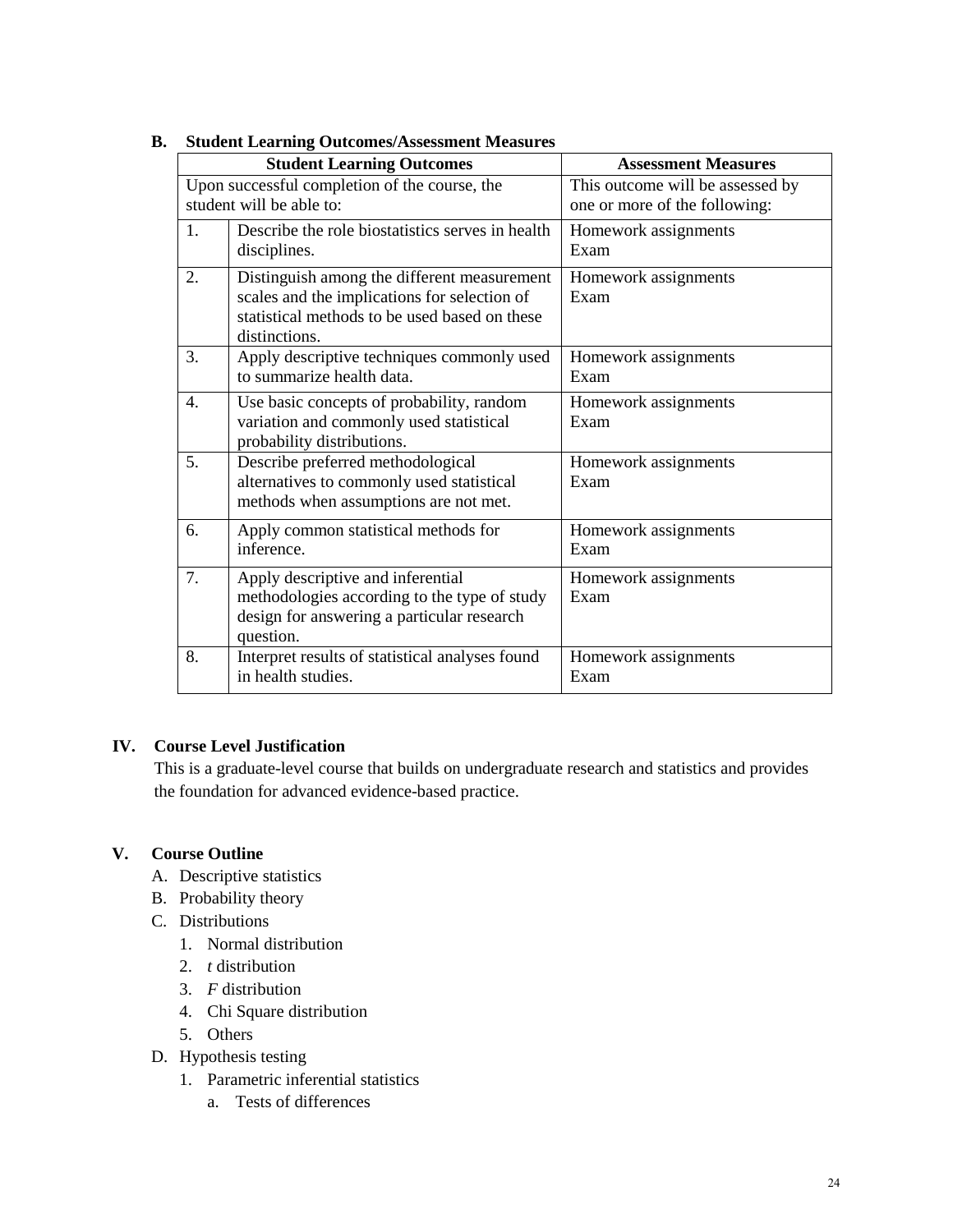- b. Tests of association
	- (1) Strength of association
	- (2) Direction of association
- 2. Non-parametric inferential statistics
	- a. Tests of differences
	- b. Tests of association

#### **VI. Suggested Text**

- Gertsman, B. B. (2014). *Basic biostatistics: Statistics for public health practice* (2<sup>nd</sup> ed.). Burlington, MA: Jones & Bartlett.
- Kellar, S. P., & Kelvin, E. (2012). *Munro's statistical methods for health care research* (6<sup>th</sup> ed., rev.). Philadelphia, PA: Lippincott.
- Triola, M. M., & Triola, M. F. (2006). *Biostatistics for the biological and health sciences*. Boston, MA: Pearson.
- Wassertheil-Smoller, S. (2004). *Biostatistics and epidemiology: A primer for health and biomedical professionals* (3<sup>rd</sup> ed.). New York, NY: Springer-Verlag.

#### **VII. Bibliography and Suggested Readings**

Daniel, W. W. (2008). *Biostatistics: A foundation for analysis in the health sciences* (8<sup>th</sup> ed.). Hoboken, NJ: Wiley.

Motulsky, H. (2014). *Intuitive biostatistics* (3rd ed.). New York, NY: Oxford University Press.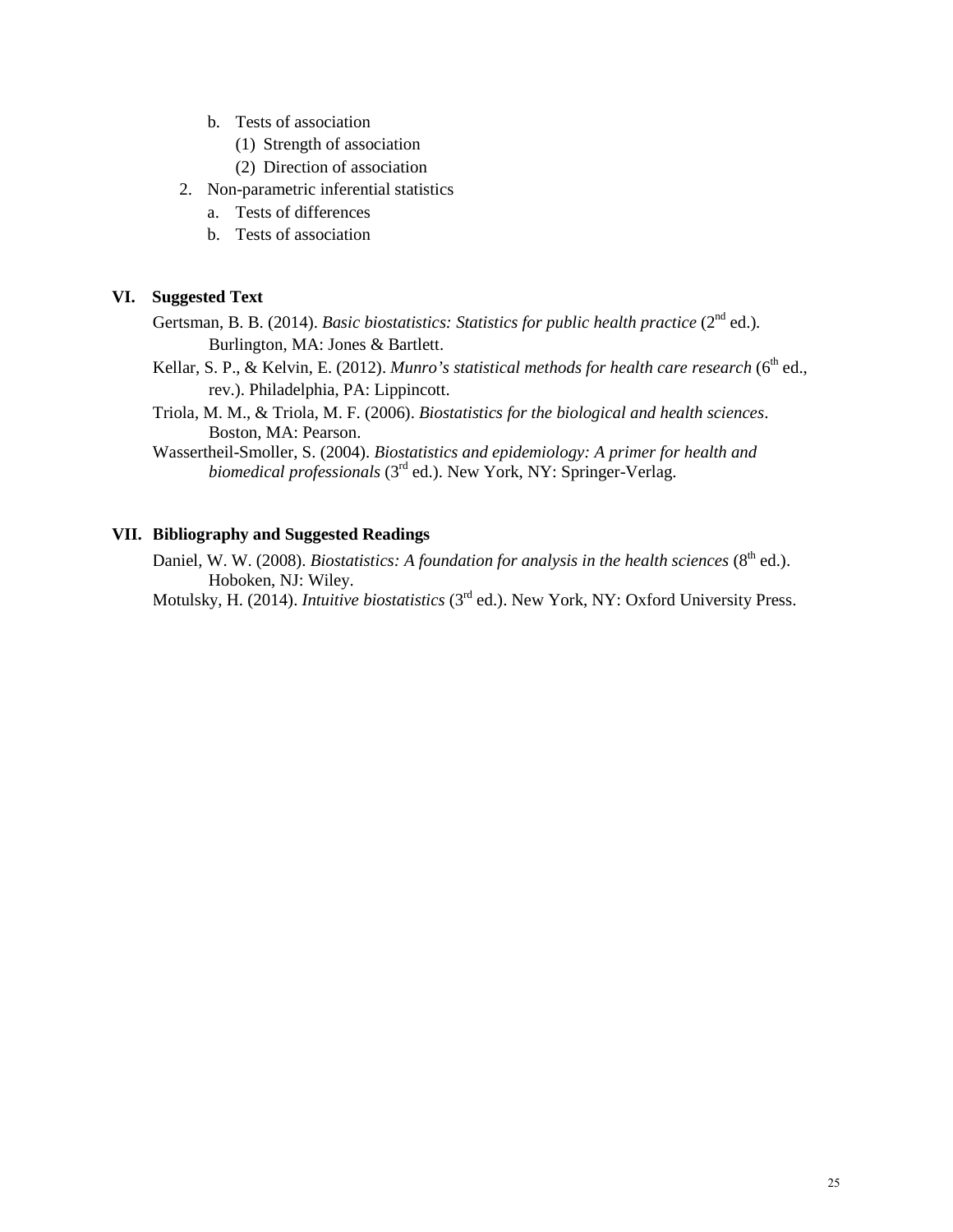

#### Course Action Request University of Alaska Anchorage Proposal to Initiate, Add, Change, or Delete a Course

| 1a. School or College<br>CH College of Health                                                                                                                                                 | 1b. Division<br>ADHS Div of Human Svs Health Sci                                                                                                            |                                                                                                                                                                                                                                                                     | 1c. Department<br>НS                           |                                                                                |                                              |  |  |  |
|-----------------------------------------------------------------------------------------------------------------------------------------------------------------------------------------------|-------------------------------------------------------------------------------------------------------------------------------------------------------------|---------------------------------------------------------------------------------------------------------------------------------------------------------------------------------------------------------------------------------------------------------------------|------------------------------------------------|--------------------------------------------------------------------------------|----------------------------------------------|--|--|--|
| 2. Course Prefix<br><b>HS</b>                                                                                                                                                                 | 3. Course Number<br>A625L                                                                                                                                   | 4. Previous Course Prefix & Number<br>N/A                                                                                                                                                                                                                           |                                                | 5a. Credits/CEUs                                                               | 5b. Contact Hours<br>(Lecture + Lab)<br>+    |  |  |  |
|                                                                                                                                                                                               | 6. Complete Course Title<br>Biostatistics for Health Professionals Lab                                                                                      |                                                                                                                                                                                                                                                                     |                                                |                                                                                |                                              |  |  |  |
| Abbreviated Title for Transcript (30 character)                                                                                                                                               |                                                                                                                                                             |                                                                                                                                                                                                                                                                     |                                                |                                                                                |                                              |  |  |  |
| 7. Type of Course                                                                                                                                                                             | $\boxtimes$ Academic                                                                                                                                        | Preparatory/Development                                                                                                                                                                                                                                             |                                                | CEU<br>Non-credit                                                              | Professional Development                     |  |  |  |
| 8. Type of Action:                                                                                                                                                                            | Change<br>$\boxtimes$ Delete<br>$\Box$ Add<br>or<br>or<br>9. Repeat Status No<br># of Repeats<br><b>Max Credits</b><br>If a change, mark appropriate boxes: |                                                                                                                                                                                                                                                                     |                                                |                                                                                |                                              |  |  |  |
| Prefix<br>Credits                                                                                                                                                                             |                                                                                                                                                             | <b>Course Number</b><br><b>Contact Hours</b>                                                                                                                                                                                                                        | 10. Grading Basis                              | $A-F$                                                                          | P/NP<br><b>NG</b>                            |  |  |  |
| Title<br><b>Repeat Status</b><br>Cross-Listed/Stacked<br><b>Grading Basis</b><br><b>Course Description</b><br><b>Course Prerequisites</b><br><b>Test Score Prerequisites</b><br>Co-requisites |                                                                                                                                                             |                                                                                                                                                                                                                                                                     |                                                | 11. Implementation Date semester/year<br>From: Fall/2015<br>To:                | /9999                                        |  |  |  |
| <b>Automatic Restrictions</b><br>$\Box$ Class                                                                                                                                                 | $\mathbf{I}$<br>$\mathsf{I}$<br>$\Box$ Level<br>ΙI                                                                                                          | <b>Registration Restrictions</b><br><b>General Education Requirement</b>                                                                                                                                                                                            | 12.<br>$\mathsf{L}$                            | <b>Cross Listed with</b>                                                       |                                              |  |  |  |
| $\Box$ College<br>$\Box$ Other                                                                                                                                                                | $\Box$ Major<br>(please specify)                                                                                                                            |                                                                                                                                                                                                                                                                     | Stacked                                        | Cross-Listed Coordination Signature                                            |                                              |  |  |  |
|                                                                                                                                                                                               |                                                                                                                                                             | 13a. Impacted Courses or Programs: List any programs or college requirements that require this course.<br>Please type into fields provided in table. If more than three entries, submit a separate table. A template is available at www.uaa.alaska.edu/governance. |                                                |                                                                                |                                              |  |  |  |
|                                                                                                                                                                                               | Impacted Program/Course                                                                                                                                     |                                                                                                                                                                                                                                                                     | Date of Coordination                           |                                                                                | Chair/Coordinator Contacted                  |  |  |  |
| 1.<br>2.                                                                                                                                                                                      |                                                                                                                                                             |                                                                                                                                                                                                                                                                     |                                                |                                                                                |                                              |  |  |  |
| 3.                                                                                                                                                                                            |                                                                                                                                                             |                                                                                                                                                                                                                                                                     |                                                |                                                                                |                                              |  |  |  |
|                                                                                                                                                                                               | Initiator Name (typed): Philippe Amstislavsk Initiator Signed Initials:                                                                                     |                                                                                                                                                                                                                                                                     |                                                | Date:                                                                          |                                              |  |  |  |
| 13b. Coordination Email                                                                                                                                                                       | Date:<br>submitted to Faculty Listserv: (uaa-faculty@lists.uaa.alaska.edu)                                                                                  |                                                                                                                                                                                                                                                                     |                                                | 13c. Coordination with Library Liaison                                         | Date: $\overline{\phantom{a}}$               |  |  |  |
| 14. General Education Requirement                                                                                                                                                             | Mark appropriate box:                                                                                                                                       | Oral Communication<br>Fine Arts                                                                                                                                                                                                                                     | Social Sciences                                | Written Communication<br><b>Quantitative Skills</b><br><b>Natural Sciences</b> | Humanities<br>$\Box$<br>Integrative Capstone |  |  |  |
| 15.                                                                                                                                                                                           | Course Description (suggested length 20 to 50 words)                                                                                                        |                                                                                                                                                                                                                                                                     |                                                |                                                                                |                                              |  |  |  |
| code and score)                                                                                                                                                                               | 16a. Course Prerequisite(s) (list prefix and number or test                                                                                                 |                                                                                                                                                                                                                                                                     |                                                | 16b. Co-requisite(s) (concurrent enrollment required)                          |                                              |  |  |  |
| 16c. Automatic Restriction(s)                                                                                                                                                                 |                                                                                                                                                             |                                                                                                                                                                                                                                                                     | 16d. Registration Restriction(s) (non-codable) |                                                                                |                                              |  |  |  |
| ப<br>College                                                                                                                                                                                  | $\Box$ Class<br>Major                                                                                                                                       | $\Box$ Level                                                                                                                                                                                                                                                        |                                                |                                                                                |                                              |  |  |  |
| 17.                                                                                                                                                                                           | Mark if course has fees<br>18.<br>Mark if course is a selected topic course                                                                                 |                                                                                                                                                                                                                                                                     |                                                |                                                                                |                                              |  |  |  |
| 19. Justification for Action                                                                                                                                                                  |                                                                                                                                                             |                                                                                                                                                                                                                                                                     |                                                |                                                                                |                                              |  |  |  |
|                                                                                                                                                                                               |                                                                                                                                                             | The course will no longer be cross-listed with NS A625L. Since it is not required or taught in HS, it should be deleted.                                                                                                                                            |                                                |                                                                                |                                              |  |  |  |
|                                                                                                                                                                                               |                                                                                                                                                             |                                                                                                                                                                                                                                                                     | Approved                                       |                                                                                |                                              |  |  |  |
| Initiator (faculty only)                                                                                                                                                                      |                                                                                                                                                             |                                                                                                                                                                                                                                                                     | Disapproved                                    |                                                                                |                                              |  |  |  |
| Philippe Amstislavski                                                                                                                                                                         | Initiator (TYPE NAME)                                                                                                                                       | Date                                                                                                                                                                                                                                                                |                                                | Dean/Director of School/College                                                | Date                                         |  |  |  |
| Approved                                                                                                                                                                                      |                                                                                                                                                             |                                                                                                                                                                                                                                                                     | Approved                                       |                                                                                |                                              |  |  |  |
| Disapproved                                                                                                                                                                                   | Department Chair                                                                                                                                            | Date                                                                                                                                                                                                                                                                | Disapproved                                    | Undergraduate/Graduate Academic<br><b>Board Chair</b>                          | Date                                         |  |  |  |
| Approved                                                                                                                                                                                      |                                                                                                                                                             |                                                                                                                                                                                                                                                                     | Approved                                       |                                                                                |                                              |  |  |  |
| Disapproved                                                                                                                                                                                   | College/School Curriculum Committee Chair                                                                                                                   | Date                                                                                                                                                                                                                                                                | Disapproved                                    | Provost or Designee                                                            | Date                                         |  |  |  |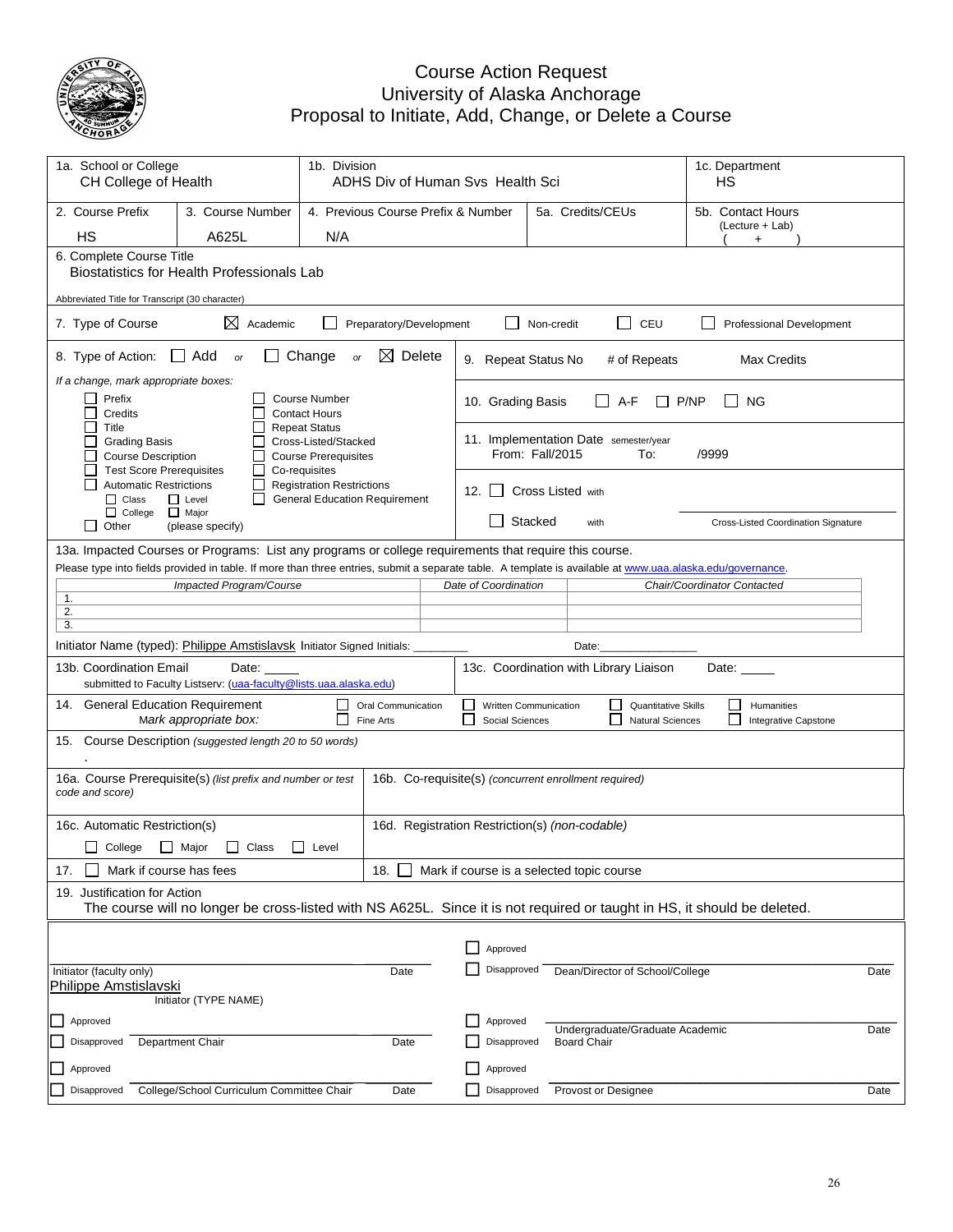

#### Course Action Request University of Alaska Anchorage Proposal to Initiate, Add, Change, or Delete a Course

| 1a. School or College<br>EA COE                                                                                                                                                                                                                                                                                                                                                                                                                                                                             |                                                                                                                                                                                                                                          | 1b. Division                                                                              | choose one |                                                 |                                                                          |         |                     | 1c. Department                  | Early Childhood Education            |                                  |      |
|-------------------------------------------------------------------------------------------------------------------------------------------------------------------------------------------------------------------------------------------------------------------------------------------------------------------------------------------------------------------------------------------------------------------------------------------------------------------------------------------------------------|------------------------------------------------------------------------------------------------------------------------------------------------------------------------------------------------------------------------------------------|-------------------------------------------------------------------------------------------|------------|-------------------------------------------------|--------------------------------------------------------------------------|---------|---------------------|---------------------------------|--------------------------------------|----------------------------------|------|
| 2. Course Prefix                                                                                                                                                                                                                                                                                                                                                                                                                                                                                            | 3. Course Number                                                                                                                                                                                                                         | 4. Previous Course Prefix & Number                                                        |            |                                                 |                                                                          |         | 5a. Credits/CEUs    |                                 | 5b. Contact Hours<br>(Lecture + Lab) |                                  |      |
| <b>EDEC</b>                                                                                                                                                                                                                                                                                                                                                                                                                                                                                                 | A607                                                                                                                                                                                                                                     |                                                                                           |            |                                                 |                                                                          |         | 3                   |                                 | $(2+2)$                              |                                  |      |
|                                                                                                                                                                                                                                                                                                                                                                                                                                                                                                             | 6. Complete Course Title<br>Observation and Documentation: Inquiry in Action<br>Obs & Doc: Inquiry in Action<br>Abbreviated Title for Transcript (30 character)                                                                          |                                                                                           |            |                                                 |                                                                          |         |                     |                                 |                                      |                                  |      |
| $\Box$<br>CEU<br>7. Type of Course<br>Preparatory/Development<br>Academic<br>Non-credit<br>Professional Development                                                                                                                                                                                                                                                                                                                                                                                         |                                                                                                                                                                                                                                          |                                                                                           |            |                                                 |                                                                          |         |                     |                                 |                                      |                                  |      |
| Change<br>8. Type of Action:<br>$\Box$ Add<br>$\bowtie$<br>Delete<br>or<br>or<br># of Repeats<br><b>Max Credits</b><br>9. Repeat Status choose one                                                                                                                                                                                                                                                                                                                                                          |                                                                                                                                                                                                                                          |                                                                                           |            |                                                 |                                                                          |         |                     |                                 |                                      |                                  |      |
| If a change, mark appropriate boxes:                                                                                                                                                                                                                                                                                                                                                                                                                                                                        |                                                                                                                                                                                                                                          |                                                                                           |            |                                                 |                                                                          |         |                     |                                 |                                      |                                  |      |
| Prefix<br>⊠<br>Credits<br>Title                                                                                                                                                                                                                                                                                                                                                                                                                                                                             |                                                                                                                                                                                                                                          | <b>Course Number</b><br><b>Contact Hours</b><br><b>Repeat Status</b>                      |            |                                                 | 10. Grading Basis                                                        |         | $\boxtimes$ A-F     |                                 | P/NP<br><b>NG</b>                    |                                  |      |
| <b>Grading Basis</b><br><b>Course Description</b>                                                                                                                                                                                                                                                                                                                                                                                                                                                           |                                                                                                                                                                                                                                          | Cross-Listed/Stacked<br><b>Course Prerequisites</b>                                       |            |                                                 | 11. Implementation Date semester/year<br>From: Fall/2015<br>/9999<br>To: |         |                     |                                 |                                      |                                  |      |
| <b>Test Score Prerequisites</b><br><b>Automatic Restrictions</b><br>$\Box$ Class                                                                                                                                                                                                                                                                                                                                                                                                                            | $\perp$<br>П<br>$\Box$ Level<br>ΙI                                                                                                                                                                                                       | Co-requisites<br><b>Registration Restrictions</b><br><b>General Education Requirement</b> |            | <b>Cross Listed with</b><br>12. $\vert$ $\vert$ |                                                                          |         |                     |                                 |                                      |                                  |      |
| $\Box$ College<br>l 1<br>Other                                                                                                                                                                                                                                                                                                                                                                                                                                                                              | $\Box$ Major<br>(please specify)                                                                                                                                                                                                         |                                                                                           |            |                                                 | ⊠<br>Signature                                                           | Stacked |                     | with EDEC A407                  |                                      | <b>Cross-Listed Coordination</b> |      |
|                                                                                                                                                                                                                                                                                                                                                                                                                                                                                                             | 13a. Impacted Courses or Programs: List any programs or college requirements that require this course.                                                                                                                                   |                                                                                           |            |                                                 |                                                                          |         |                     |                                 |                                      |                                  |      |
|                                                                                                                                                                                                                                                                                                                                                                                                                                                                                                             | Please type into fields provided in table. If more than three entries, submit a separate table. A template is available at www.uaa.alaska.edu/governance.                                                                                |                                                                                           |            |                                                 |                                                                          |         |                     |                                 |                                      |                                  |      |
| 1. See attached table                                                                                                                                                                                                                                                                                                                                                                                                                                                                                       | Impacted Program/Course                                                                                                                                                                                                                  |                                                                                           |            |                                                 | Date of Coordination                                                     |         |                     |                                 | Chair/Coordinator Contacted          |                                  |      |
| 2.                                                                                                                                                                                                                                                                                                                                                                                                                                                                                                          |                                                                                                                                                                                                                                          |                                                                                           |            |                                                 |                                                                          |         |                     |                                 |                                      |                                  |      |
| 3.                                                                                                                                                                                                                                                                                                                                                                                                                                                                                                          |                                                                                                                                                                                                                                          |                                                                                           |            |                                                 |                                                                          |         |                     |                                 |                                      |                                  |      |
| Initiator Name (typed): Wei-Ying Hsiao                                                                                                                                                                                                                                                                                                                                                                                                                                                                      |                                                                                                                                                                                                                                          | Initiator Signed Initials:                                                                |            |                                                 |                                                                          |         | Date:               |                                 |                                      |                                  |      |
|                                                                                                                                                                                                                                                                                                                                                                                                                                                                                                             | 13b. Coordination Email<br>13c. Coordination with Library Liaison<br>Date:<br>Date:<br>submitted to Faculty Listserv: (uaa-faculty@lists.uaa.alaska.edu)                                                                                 |                                                                                           |            |                                                 |                                                                          |         |                     |                                 |                                      |                                  |      |
|                                                                                                                                                                                                                                                                                                                                                                                                                                                                                                             | 14. General Education Requirement<br>Written Communication<br><b>Quantitative Skills</b><br>Humanities<br>Oral Communication<br>- 1<br>Mark appropriate box:<br>Natural Sciences<br>Fine Arts<br>Social Sciences<br>Integrative Capstone |                                                                                           |            |                                                 |                                                                          |         |                     |                                 |                                      |                                  |      |
| 15. Course Description (suggested length 20 to 50 words)<br>Examines the process of observation and documentation as a means to understand and make visible children's learning. Focuses<br>on the observation and documentation process as a cycle of inquiry as well as formal and informal assessment systems. Students<br>apply knowledge of observation and documentation to produce a professional artifact that contributes to the field. Special note: This<br>course requires a 30-hour practicum. |                                                                                                                                                                                                                                          |                                                                                           |            |                                                 |                                                                          |         |                     |                                 |                                      |                                  |      |
| code and score)<br>N/A                                                                                                                                                                                                                                                                                                                                                                                                                                                                                      | 16a. Course Prerequisite(s) (list prefix and number or test                                                                                                                                                                              |                                                                                           |            | N/A                                             | 16b. Co-requisite(s) (concurrent enrollment required)                    |         |                     |                                 |                                      |                                  |      |
| 16c. Automatic Restriction(s)                                                                                                                                                                                                                                                                                                                                                                                                                                                                               |                                                                                                                                                                                                                                          |                                                                                           |            |                                                 | 16d. Registration Restriction(s) (non-codable)                           |         |                     |                                 |                                      |                                  |      |
| College                                                                                                                                                                                                                                                                                                                                                                                                                                                                                                     | $\Box$ Major<br>Class                                                                                                                                                                                                                    | Level                                                                                     |            |                                                 | Graduate standing                                                        |         |                     |                                 |                                      |                                  |      |
| $\bowtie$<br>Mark if course has fees<br>17.                                                                                                                                                                                                                                                                                                                                                                                                                                                                 |                                                                                                                                                                                                                                          |                                                                                           | 18.        |                                                 | Mark if course is a selected topic course                                |         |                     |                                 |                                      |                                  |      |
| 19. Justification for Action                                                                                                                                                                                                                                                                                                                                                                                                                                                                                |                                                                                                                                                                                                                                          |                                                                                           |            |                                                 |                                                                          |         |                     |                                 |                                      |                                  |      |
| This course was updated to meet the revised NAEYC standards and the change of the credit hours from 4 to 3 to meet the<br>program needs.                                                                                                                                                                                                                                                                                                                                                                    |                                                                                                                                                                                                                                          |                                                                                           |            |                                                 |                                                                          |         |                     |                                 |                                      |                                  |      |
|                                                                                                                                                                                                                                                                                                                                                                                                                                                                                                             |                                                                                                                                                                                                                                          |                                                                                           |            |                                                 |                                                                          |         |                     |                                 |                                      |                                  |      |
|                                                                                                                                                                                                                                                                                                                                                                                                                                                                                                             |                                                                                                                                                                                                                                          |                                                                                           |            |                                                 | Approved                                                                 |         |                     |                                 |                                      |                                  |      |
| Initiator (faculty only)                                                                                                                                                                                                                                                                                                                                                                                                                                                                                    |                                                                                                                                                                                                                                          |                                                                                           | Date       |                                                 | Disapproved                                                              |         |                     | Dean/Director of School/College |                                      |                                  | Date |
| Wei-Ying Hsiao                                                                                                                                                                                                                                                                                                                                                                                                                                                                                              |                                                                                                                                                                                                                                          |                                                                                           |            |                                                 |                                                                          |         |                     |                                 |                                      |                                  |      |
| Initiator (TYPE NAME)                                                                                                                                                                                                                                                                                                                                                                                                                                                                                       |                                                                                                                                                                                                                                          |                                                                                           |            |                                                 |                                                                          |         |                     |                                 |                                      |                                  |      |
| Approved                                                                                                                                                                                                                                                                                                                                                                                                                                                                                                    |                                                                                                                                                                                                                                          |                                                                                           |            |                                                 | Approved                                                                 |         |                     | Undergraduate/Graduate Academic |                                      |                                  | Date |
| Disapproved                                                                                                                                                                                                                                                                                                                                                                                                                                                                                                 | Department Chair                                                                                                                                                                                                                         |                                                                                           | Date       |                                                 | Disapproved                                                              |         | <b>Board Chair</b>  |                                 |                                      |                                  |      |
| Approved                                                                                                                                                                                                                                                                                                                                                                                                                                                                                                    |                                                                                                                                                                                                                                          |                                                                                           |            |                                                 | Approved                                                                 |         |                     |                                 |                                      |                                  |      |
| Disapproved                                                                                                                                                                                                                                                                                                                                                                                                                                                                                                 | College/School Curriculum Committee Chair                                                                                                                                                                                                |                                                                                           | Date       |                                                 | Disapproved                                                              |         | Provost or Designee |                                 |                                      |                                  | Date |
|                                                                                                                                                                                                                                                                                                                                                                                                                                                                                                             |                                                                                                                                                                                                                                          |                                                                                           |            |                                                 |                                                                          |         |                     |                                 |                                      |                                  |      |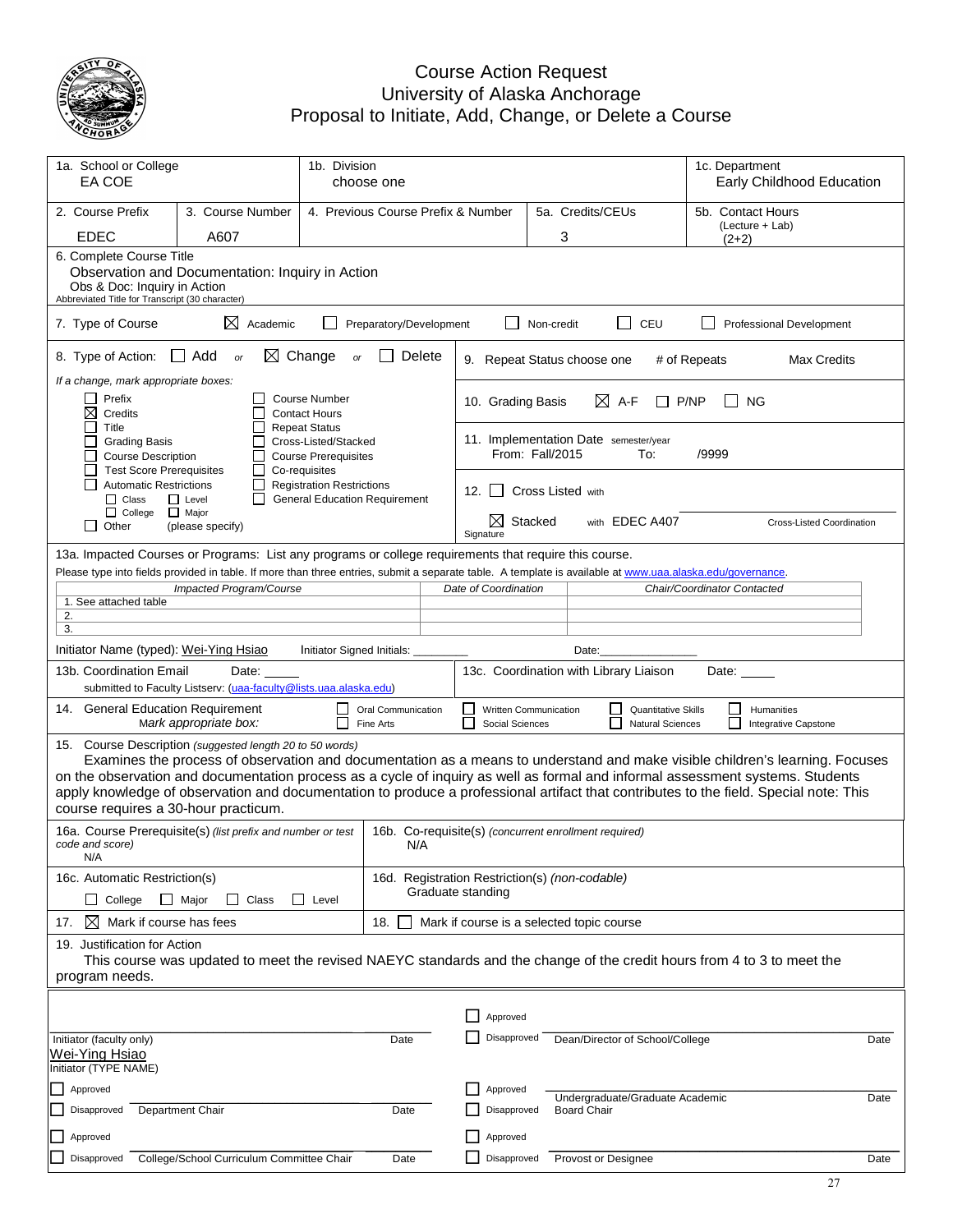## **Course Content Guide University of Alaska Anchorage College of Education**

**I. Date Initiated: November 7, 2014**

## **II. Information for the Course Action Request**

| College/School:                      | <b>EA College of Education</b>                                                                                                                                                                                                                                                                                                                                                                                                                              |
|--------------------------------------|-------------------------------------------------------------------------------------------------------------------------------------------------------------------------------------------------------------------------------------------------------------------------------------------------------------------------------------------------------------------------------------------------------------------------------------------------------------|
| Department:                          | <b>Education Childhood Education</b>                                                                                                                                                                                                                                                                                                                                                                                                                        |
| Subject:                             | <b>EDEC</b>                                                                                                                                                                                                                                                                                                                                                                                                                                                 |
| <b>Course Number:</b>                | A607                                                                                                                                                                                                                                                                                                                                                                                                                                                        |
| Title:                               | Observation and documentation: Inquiry in action                                                                                                                                                                                                                                                                                                                                                                                                            |
| Credits:                             | $2 + 2$                                                                                                                                                                                                                                                                                                                                                                                                                                                     |
| <b>Grading Basis:</b>                | $A-F$                                                                                                                                                                                                                                                                                                                                                                                                                                                       |
| <b>Implementation Date:</b>          | Fall 2015                                                                                                                                                                                                                                                                                                                                                                                                                                                   |
| <b>Course Description:</b>           | Examines the process of observation and documentation<br>as a means to understand and make visible children's<br>learning. Focuses on the observation and documentation<br>process as a cycle of inquiry as well as formal and<br>informal assessment systems. Students apply knowledge<br>of observation and documentation to produce a<br>professional artifact that contributes to the field. Special<br>note: This course requires a 30-hour practicum. |
| Course Prerequisites(s):             | N/A                                                                                                                                                                                                                                                                                                                                                                                                                                                         |
| Test Scores(s):                      | N/A                                                                                                                                                                                                                                                                                                                                                                                                                                                         |
| Corequisite(s)                       | N/A                                                                                                                                                                                                                                                                                                                                                                                                                                                         |
| Registration<br><b>Restrictions:</b> | Graduate standing                                                                                                                                                                                                                                                                                                                                                                                                                                           |
| Course Fee:                          | $\boxtimes$ Yes<br> No                                                                                                                                                                                                                                                                                                                                                                                                                                      |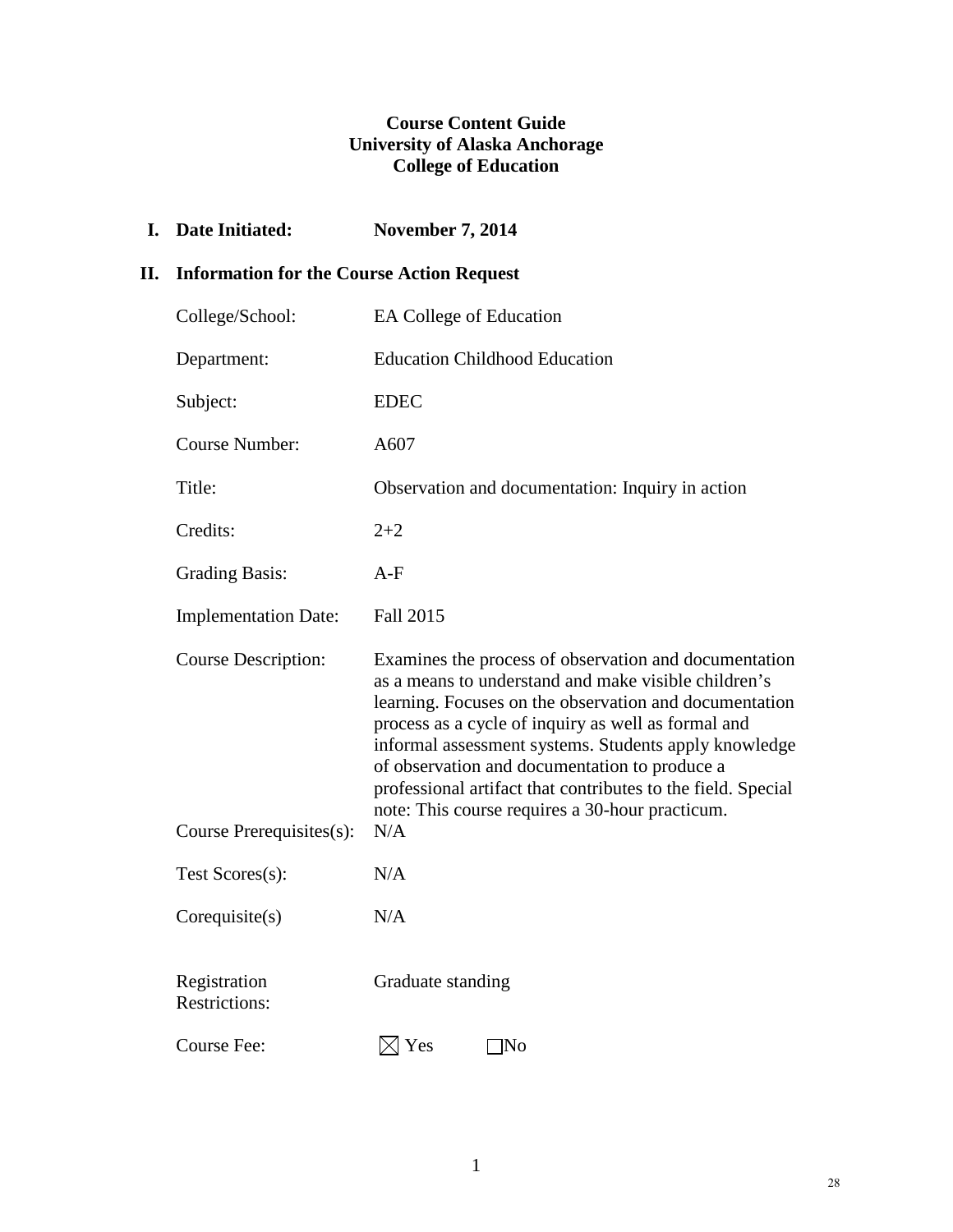## **III. Instructional Goals, Student Learning Outcomes, and Assessment Procedures A. Instructional Goals**

The instructor will:

|    | Discuss the observation process as a cycle of inquiry (teacher action   |
|----|-------------------------------------------------------------------------|
|    | research)                                                               |
| 2. | Review goals, benefits, and uses of observation                         |
| 3. | Compare and contrast different observation tools                        |
| 4. | Review and expand current technology to support observation             |
| 5. | Examine observation as a tool to assess children's learning and/or      |
|    | teaching practice in action research                                    |
| 6. | Explain the process of designing and writing an action research project |
| 7. | Explain the analysis and synthesis interpretation of observation data   |
| 8. | Analyze observation and documentation as an element of action           |
|    | research                                                                |

## **B. Student Learning Outcomes/Assessment Procedures**

| <b>Student</b><br>Learning                                                                          | <i>Assessment</i><br><b>Procedures</b>                                         | <b>Standards</b>                                                                       | <b>Core Values</b>                                                                               |
|-----------------------------------------------------------------------------------------------------|--------------------------------------------------------------------------------|----------------------------------------------------------------------------------------|--------------------------------------------------------------------------------------------------|
| <i><b>Outcomes</b></i><br>Upon<br>successful<br>completion of<br>the course, the<br>student will be | <i>This outcome will</i><br>be assessed by one<br>or more of the<br>following: | <i>This outcome</i><br>meets the<br>following<br>state and/or<br>national<br>standard: | <i>This outcome</i><br>addresses the<br>following core<br>value:<br>Intellectual<br>Vitality IV, |
| able to do the<br>following:                                                                        |                                                                                |                                                                                        | Inclusiveness &<br>Equity IE,<br>Collaborative<br>Spirit CS, and<br>Leadershin L                 |

|    |                             |                    |                    | Leudership L |
|----|-----------------------------|--------------------|--------------------|--------------|
| 1. | Demonstrate<br>knowledge of | Field observations | *NAEYC 1           | IV           |
|    | the observation             | Teacher action     |                    |              |
|    | process as a                | research project   |                    |              |
|    | cycle of                    |                    |                    |              |
|    | inquiry                     |                    |                    |              |
| 2. | Present an                  |                    | NAEYC <sub>3</sub> | IV           |
|    | outline of the              | In-class           | ** $AK$ 2, 4, 5    |              |
|    | goals, benefits,            | presentation or    |                    |              |
|    | and uses of                 | digital artifact   |                    |              |
|    | observation                 |                    |                    |              |
|    | using relevant              |                    |                    |              |
|    | examples                    |                    |                    |              |
| 3. | Synthesize                  | Analyze            | NAEYC <sub>3</sub> | IV, IE       |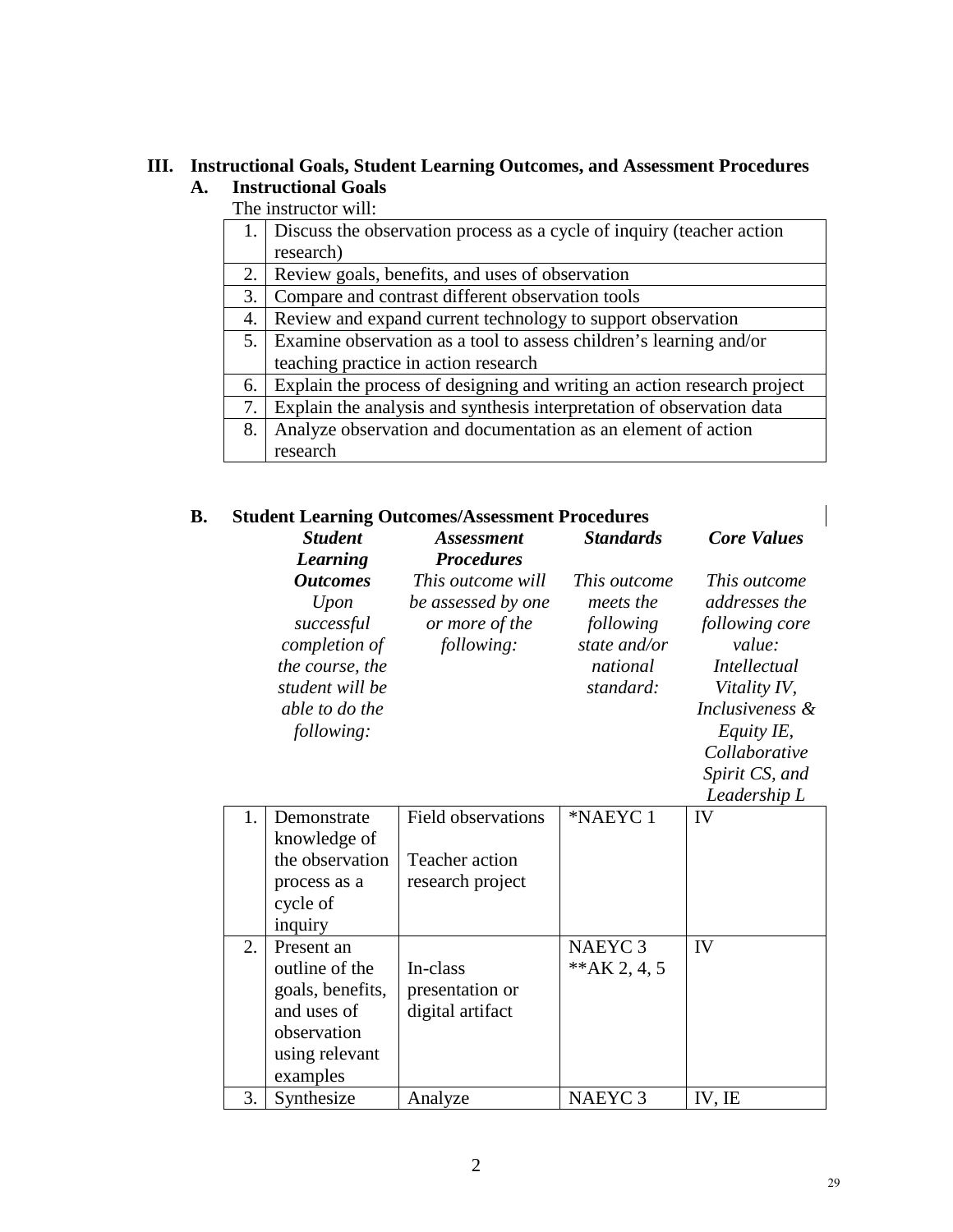|    | knowledge        | observation notes  |                 |             |
|----|------------------|--------------------|-----------------|-------------|
|    | about            | for teacher action | AK <sub>5</sub> |             |
|    | observation      | research project   |                 |             |
|    | and              |                    |                 |             |
|    | documentation    |                    |                 |             |
|    | as a tool to     |                    |                 |             |
|    | assess child     |                    |                 |             |
|    | development      |                    |                 |             |
| 4. | Critique and     | Teacher action     | NAEYC3          | IV          |
|    | show evidence    | research project   |                 |             |
|    | of how current   |                    | AK <sub>5</sub> |             |
|    | technology       | Reflective essay   |                 |             |
|    | practices as     |                    |                 |             |
|    | related to       |                    |                 |             |
|    | observation      |                    |                 |             |
|    | and              |                    |                 |             |
|    | documentation    |                    |                 |             |
|    | are used in the  |                    |                 |             |
|    | field            |                    |                 |             |
| 5. | Use              | Teacher action     | NAEYC 3, 4      | IE          |
|    | observation as   | research project-  |                 |             |
|    | a tool to assess | data collection    | AK <sub>5</sub> |             |
|    | children's       |                    |                 |             |
|    | learning and/or  | Observation and    | $***CR: E$      |             |
|    | teaching         | documentation      |                 |             |
|    | practice         | assignment         |                 |             |
|    |                  |                    |                 |             |
| 6. | Conduct and      | Teacher action     | NAEYC 5         | IV          |
|    | write an action  | research project   |                 |             |
|    | research         |                    | CR <sub>B</sub> |             |
|    | project          | Action research    |                 |             |
|    |                  | paper critique     |                 |             |
| 7. | Synthesize       | Teacher action     | NAEYC 3         | $\mathbf L$ |
|    | observation      | research project   |                 |             |
|    | data analysis    | paper              | AK <sub>5</sub> |             |
|    | and              |                    |                 |             |
|    | interpretation   |                    | CR <sub>E</sub> |             |
| 8. | Produce a        | Professional       | NAEYC 5         | L           |
|    | professional     | product            |                 |             |
|    | product          |                    | CR <sub>B</sub> |             |
|    | (journal         |                    |                 |             |
|    | submission,      |                    |                 |             |
|    | professional     |                    |                 |             |
|    | development      |                    |                 |             |
|    | presentation,    |                    |                 |             |
|    | teach a class,   |                    |                 |             |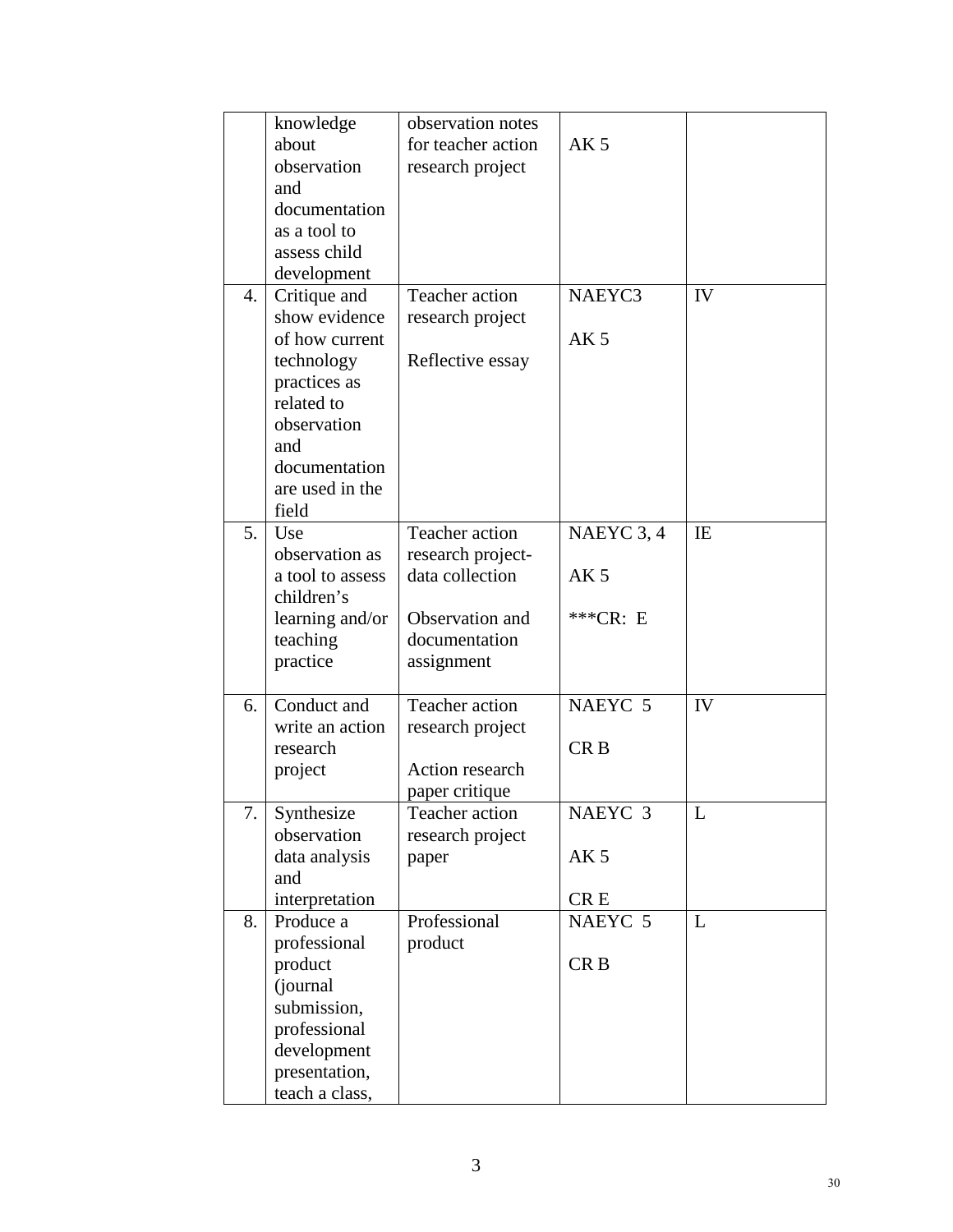| etc. |                                                                    |  |
|------|--------------------------------------------------------------------|--|
|      | * National Association for the Education of Young Children (NAEYC) |  |

\*\*Alaska Beginning Teacher Standards (AK)

\*\* \*Alaska Standards for Culturally Responsive Schools (CR)

### **IV. Course Level Justification**

This course provides an in-depth observational research project. Students will utilize their knowledge of child development and pedagogical practices to conduct an action research project in a kindergarten through third grade classroom.

## **V. Course Outline**

- 1. Observation process as a cycle of inquiry
	- 1.1 Components of the observation process
	- 1.2 Study of children's actions
	- 1.3 Formulate teacher research questions
	- 1.4 Observation as a cycle: observing, organizing, analyzing, and interpreting

## 2. Review Goals, benefits, and uses of observation

- 2.1 The relationship of observation, assessment and curriculum
- 2.2 The purpose and benefits of observation
- 2.3 The uses of observation
- 3. Observation instruments
	- 3.1 The advantages and disadvantages of using narrative: running records, anecdotal records
	- 3.2 The advantages and disadvantages of using structured samples: time sampling, event sampling
	- 3.3 The advantages and disadvantages of using rating scales
	- 3.4 The advantages and disadvantages of using checklists
- 4. Using current technology to support observation
	- 4.1 Technology tools to support observation and documentation (video tape, audio, photographs, digital media, etc.)
	- 4.2 Digital artifacts using technology
	- 4.3 Using ethical and professional behavior with digital tools
- 5. Action research
	- 5.1 Teacher as researcher
	- 5.2 The purpose of action research
	- 5.3 Action research design
	- 5.4 Using observation instruments to collect data
	- 5.5 Strategies for data analysis and interpretation
	- 5.6 Guidelines for finalizing the action research report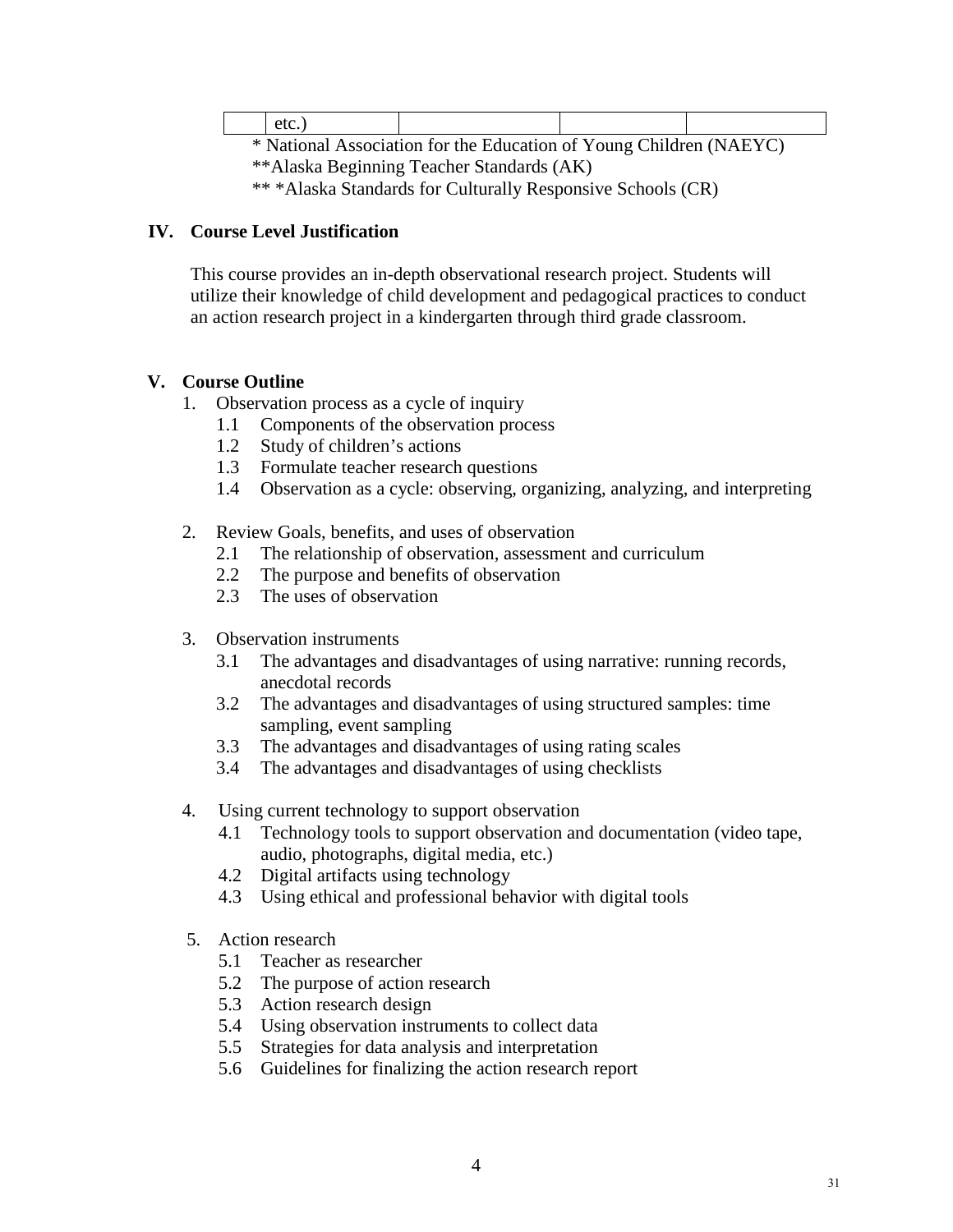- 6. Creation of Professional Products
	- 6.1 Professional presentations
	- 6.2 Development of manuscripts
	- 6.3 Application of pedagogical practices

#### **VI. Suggested Text(s)**

- Gronlund, G & James, M. (2014). *Focused observations: How to observe young children for assessment and curriculum planning*. St. Paul, Minnesota. Redleaf Press.
- Mills, G. (2013). *Action research: A guide for the teacher researcher*. Columbus, OH: Merrill/Prentice Hall.

#### **VII. Bibliography**

- Beaty, J.J. (2006). *Observing development of the young child* (6<sup>th</sup> ed.). Upper Saddle River, New Jersey: Pearson Merrill Prentice Hall.
- Bentzen, W. (2009) *Seeing Young Children: A guide to observing and recording Behavior*. Clifton Park, NY: Thompson Delmar Learning.
- \*Helm, J. H., Beneke, S., & Steinheimer, K. (1998). *Windows on learning: Documenting young children's work.* New York: Teachers College.
- Hendricks, C. (2012). *Improving schools through action research: A reflective practice approach* (3rd ed.) Columbus, Ohio. Pearson
- Ing, M. (2010) Using informal classroom observations to improve instruction. *Journal of Educational Administration. 48*(3), 337-358
- Martin, P., Daley, D., Hutchings, J. Jones, K., Eames, C., & Whitaker, C. (2010). The teacher-pupil observation tool (T-POT): Development and testing of a new classroom observation measure. *School Psychology International.* 31(3), 229-249
- Sullivan, P. Mousley, J. & Gervasoni, A. (2000). Caution: Classroom under observation. *Asia-Pacific Journal of Teacher Education. 28*(3), 247-261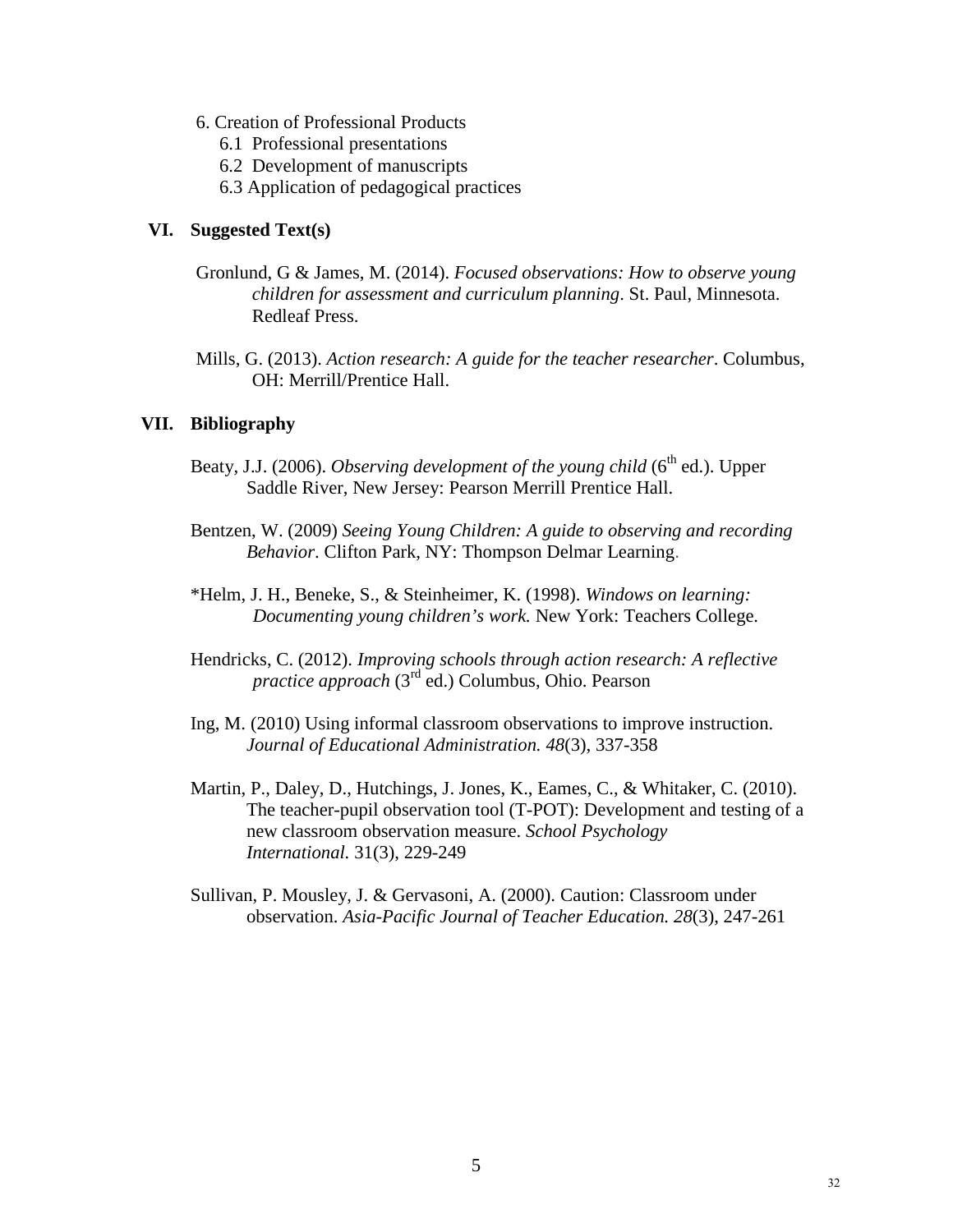

#### Course Action Request University of Alaska Anchorage Proposal to Initiate, Add, Change, or Delete a Course

| 1a. School or College<br>EA COE                                                                    |                                                                                                                                                                                                                                                                                                                                            | 1b. Division                                                                                 | No Division Code        |                                                                     |                 |                                       |                                                       | 1c. Department<br>ECE       |                                    |      |
|----------------------------------------------------------------------------------------------------|--------------------------------------------------------------------------------------------------------------------------------------------------------------------------------------------------------------------------------------------------------------------------------------------------------------------------------------------|----------------------------------------------------------------------------------------------|-------------------------|---------------------------------------------------------------------|-----------------|---------------------------------------|-------------------------------------------------------|-----------------------------|------------------------------------|------|
| 2. Course Prefix                                                                                   | 3. Course Number                                                                                                                                                                                                                                                                                                                           | 4. Previous Course Prefix & Number                                                           |                         |                                                                     |                 | 5a. Credits/CEUs                      |                                                       | 5b. Contact Hours           |                                    |      |
| <b>EDEC</b>                                                                                        | A608                                                                                                                                                                                                                                                                                                                                       | EDEC A608                                                                                    |                         |                                                                     |                 | 3                                     |                                                       | (Lecture + Lab)<br>$(3+0)$  |                                    |      |
| 6. Complete Course Title<br>Child Lit: EC<br>Abbreviated Title for Transcript (30 character)       | Analysis of Children's Literature: Early Childhood Years                                                                                                                                                                                                                                                                                   |                                                                                              |                         |                                                                     |                 |                                       |                                                       |                             |                                    |      |
| 7. Type of Course                                                                                  | ⊠<br>Academic                                                                                                                                                                                                                                                                                                                              |                                                                                              | Preparatory/Development |                                                                     | Non-credit      |                                       | $\Box$<br>CEU                                         |                             | Professional Development           |      |
| 8. Type of Action:                                                                                 | $\Box$ Add<br>or                                                                                                                                                                                                                                                                                                                           | $\boxtimes$ Change<br>or                                                                     | Delete                  | 9. Repeat Status No                                                 |                 |                                       | # of Repeats 0                                        | Max Credits 3               |                                    |      |
| If a change, mark appropriate boxes:<br>Prefix<br>Credits                                          |                                                                                                                                                                                                                                                                                                                                            | <b>Course Number</b><br><b>Contact Hours</b>                                                 |                         | 10. Grading Basis                                                   |                 | $\boxtimes$ A-F                       | P/NP                                                  | <b>NG</b>                   |                                    |      |
| Title<br><b>Grading Basis</b><br>⊠<br><b>Course Description</b><br><b>Test Score Prerequisites</b> | ⊠<br>ΙI                                                                                                                                                                                                                                                                                                                                    | <b>Repeat Status</b><br>Cross-Listed/Stacked<br><b>Course Prerequisites</b><br>Co-requisites |                         |                                                                     | From: Fall/2015 | 11. Implementation Date semester/year | To:                                                   | /9999                       |                                    |      |
| <b>Automatic Restrictions</b><br>$\Box$ Class                                                      | ΙI<br>$\Box$ Level                                                                                                                                                                                                                                                                                                                         | <b>Registration Restrictions</b><br><b>General Education Requirement</b>                     |                         | $12.$ $\parallel$ $\parallel$                                       |                 | Cross Listed with                     |                                                       |                             |                                    |      |
| $\Box$ College $\Box$ Major                                                                        | $\boxtimes$ Other Course Updates (please specify)                                                                                                                                                                                                                                                                                          |                                                                                              |                         | XI.<br>Signature                                                    | Stacked         |                                       | with EDEC A408                                        |                             | <b>Cross-Listed Coordination</b>   |      |
|                                                                                                    | 13a. Impacted Courses or Programs: List any programs or college requirements that require this course.                                                                                                                                                                                                                                     |                                                                                              |                         |                                                                     |                 |                                       |                                                       |                             |                                    |      |
|                                                                                                    | Please type into fields provided in table. If more than three entries, submit a separate table. A template is available at www.uaa.alaska.edu/governance.<br>Impacted Program/Course                                                                                                                                                       |                                                                                              |                         | Date of Coordination                                                |                 |                                       |                                                       | Chair/Coordinator Contacted |                                    |      |
| 1. Master's Degree in Education                                                                    |                                                                                                                                                                                                                                                                                                                                            |                                                                                              |                         |                                                                     |                 | Karen Roth                            |                                                       |                             |                                    |      |
| 3.                                                                                                 | 2. Post-Baccalaureate Certificate, Early Childhood PreK-3 <sup>rd</sup> Grade                                                                                                                                                                                                                                                              |                                                                                              |                         |                                                                     |                 | Karen Roth                            |                                                       |                             |                                    |      |
| Initiator Name (typed): Kathryn Ohle                                                               |                                                                                                                                                                                                                                                                                                                                            | Initiator Signed Initials:                                                                   |                         |                                                                     |                 | Date:                                 |                                                       |                             |                                    |      |
| 13b. Coordination Email<br>13c. Coordination with Library Liaison<br>Date:<br>Date:                |                                                                                                                                                                                                                                                                                                                                            |                                                                                              |                         |                                                                     |                 |                                       |                                                       |                             |                                    |      |
|                                                                                                    | submitted to Faculty Listserv: (uaa-faculty@lists.uaa.alaska.edu)                                                                                                                                                                                                                                                                          |                                                                                              |                         |                                                                     |                 |                                       |                                                       |                             |                                    |      |
| 14. General Education Requirement                                                                  | Mark appropriate box:                                                                                                                                                                                                                                                                                                                      | Fine Arts                                                                                    | Oral Communication      | Written Communication<br>Social Sciences                            |                 |                                       | <b>Quantitative Skills</b><br><b>Natural Sciences</b> |                             | Humanities<br>Integrative Capstone |      |
|                                                                                                    | 15. Course Description (suggested length 20 to 50 words)<br>Intensive study of various genres of children's literature. Students will analyze and critique major historical and contemporary<br>works of children's literature for use in classrooms while also selecting, interpreting, and using quality literature with young children. |                                                                                              |                         |                                                                     |                 |                                       |                                                       |                             |                                    |      |
| code and score)<br>N/A                                                                             | 16a. Course Prerequisite(s) (list prefix and number or test                                                                                                                                                                                                                                                                                |                                                                                              | N/A                     | 16b. Co-requisite(s) (concurrent enrollment required)               |                 |                                       |                                                       |                             |                                    |      |
| 16c. Automatic Restriction(s)<br>College                                                           | ∐ Major<br>Class<br>$\mathsf{L}$                                                                                                                                                                                                                                                                                                           | $\perp$<br>Level                                                                             |                         | 16d. Registration Restriction(s) (non-codable)<br>Graduate standing |                 |                                       |                                                       |                             |                                    |      |
| Mark if course has fees<br>17.                                                                     |                                                                                                                                                                                                                                                                                                                                            |                                                                                              | 18.                     | Mark if course is a selected topic course                           |                 |                                       |                                                       |                             |                                    |      |
| 19. Justification for Action                                                                       | This course was updated to reflect the most current research trends regarding what pre-service teachers need in order to be<br>successful in the early childhood classroom.                                                                                                                                                                |                                                                                              |                         |                                                                     |                 |                                       |                                                       |                             |                                    |      |
|                                                                                                    |                                                                                                                                                                                                                                                                                                                                            |                                                                                              |                         |                                                                     |                 |                                       |                                                       |                             |                                    |      |
|                                                                                                    |                                                                                                                                                                                                                                                                                                                                            |                                                                                              |                         | Approved                                                            |                 |                                       |                                                       |                             |                                    |      |
| Initiator (faculty only)<br>Kathryn Ohle<br>Initiator (TYPE NAME)                                  |                                                                                                                                                                                                                                                                                                                                            |                                                                                              | Date                    | Disapproved                                                         |                 |                                       | Dean/Director of School/College                       |                             |                                    | Date |
| Approved                                                                                           |                                                                                                                                                                                                                                                                                                                                            |                                                                                              |                         | Approved                                                            |                 |                                       | Undergraduate/Graduate Academic                       |                             |                                    |      |
| Disapproved                                                                                        | <b>Department Chair</b>                                                                                                                                                                                                                                                                                                                    |                                                                                              | Date                    | Disapproved                                                         |                 | <b>Board Chair</b>                    |                                                       |                             |                                    | Date |
| Approved                                                                                           |                                                                                                                                                                                                                                                                                                                                            |                                                                                              |                         | Approved                                                            |                 |                                       |                                                       |                             |                                    |      |
| Disapproved                                                                                        | College/School Curriculum Committee Chair                                                                                                                                                                                                                                                                                                  |                                                                                              | Date                    | Disapproved                                                         |                 | Provost or Designee                   |                                                       |                             |                                    | Date |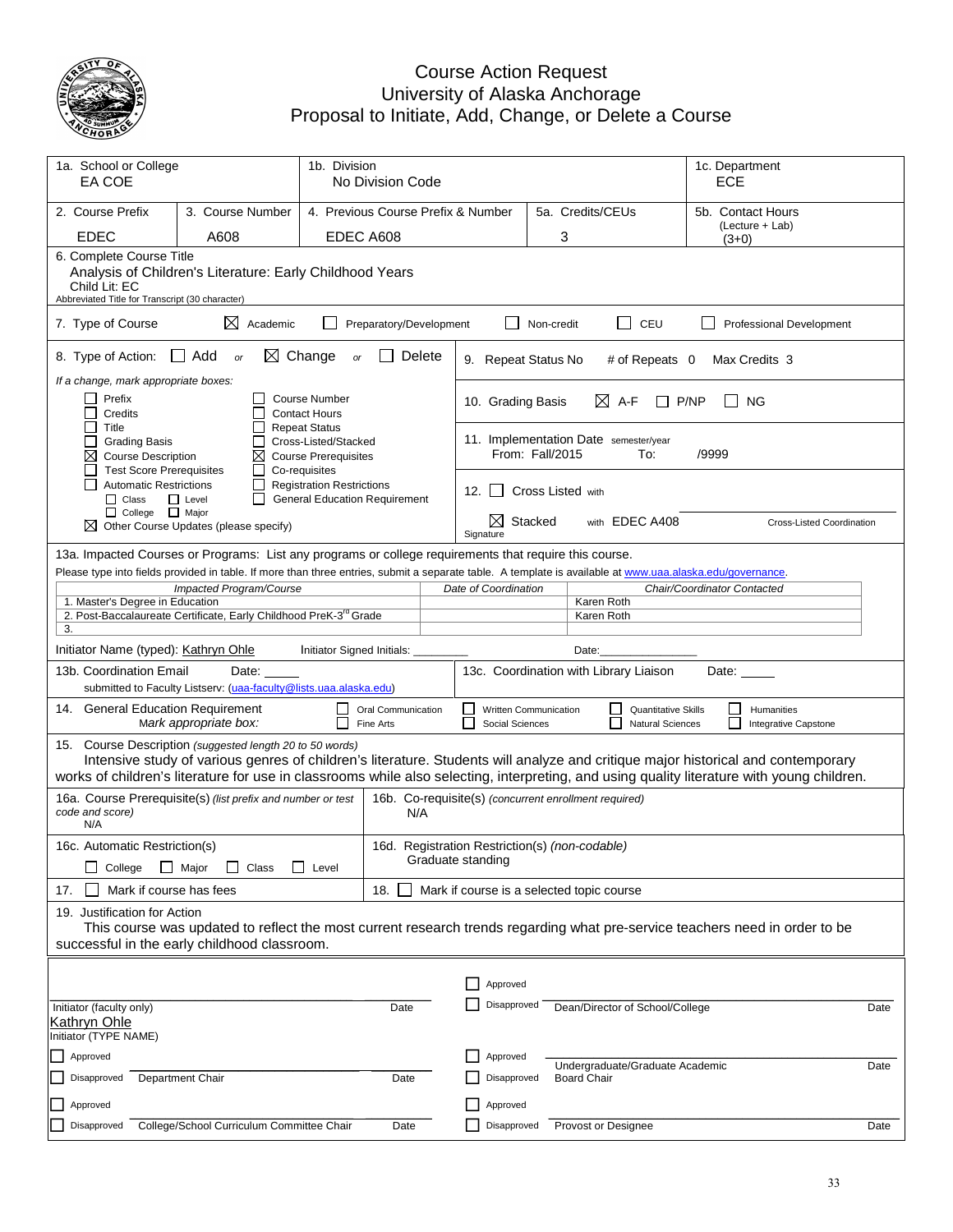### **Course Content Guide University of Alaska Anchorage College of Education**

#### **I. Date Initiated: 11/4/14**

#### **II. Information for the Course Action Request**

College/School: EA College of Education

Department: Early Childhood Education

Subject: EDEC

Course Number: A608

Title: Analysis of Children's Literature: Early Childhood Years

Credits: 3

Grading Basis: A-F

Implementation Date: Fall 2015

Course Description: Intensive study of various genres of children's literature. Students will analyze and critique major historical and contemporary works of children's literature for use in classrooms while also selecting, interpreting, and using quality literature with young children.

Course Prerequisites(s): N/A

Test Scores(s): N/A

Corequisite(s): N/A

Registration Restrictions: N/A

Course Fee:  $\Box$  Yes  $\boxtimes$  No

#### **III. Instructional Goals, Student Outcomes, and Assessment Procedures A Instructional Goals**

The instructor will:

| 1. Promote child development through literature                             |
|-----------------------------------------------------------------------------|
| 2. Discuss the various literary genres, including multicultural literature, |
| international literature, and books set in Alaska                           |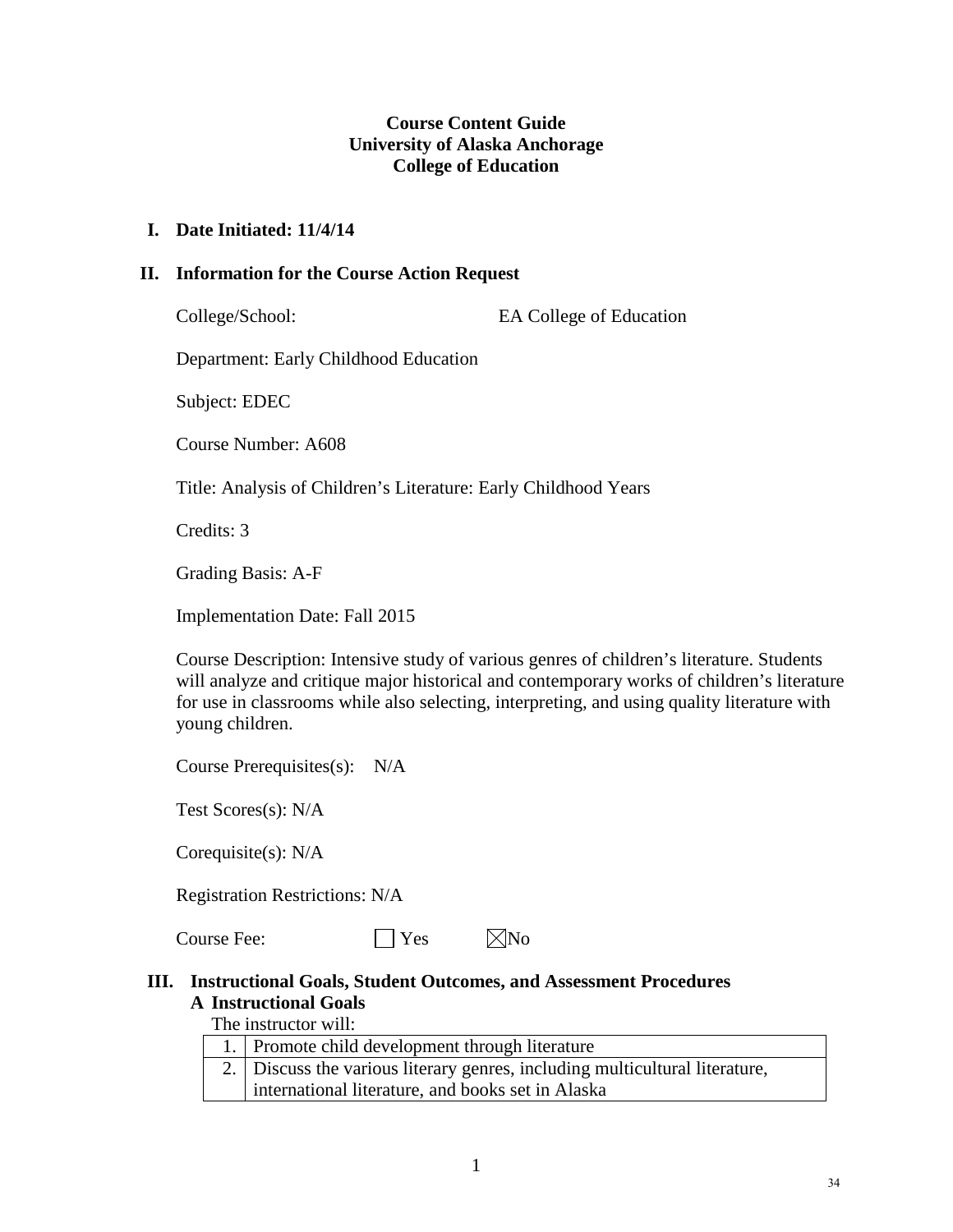| 3. | Identify milestones in the history of children's literature                |
|----|----------------------------------------------------------------------------|
| 4. | Discuss standards for reading, examining, critically comparing and         |
|    | evaluating books, including their illustrations                            |
| 5. | Explore ways to engage children with literature for personal and academic  |
|    | purposes                                                                   |
| 6. | Discuss how to use children's literature to connect to phonemic awareness, |
|    | phonological awareness, vocabulary, fluency, and comprehension, as         |
|    | embedded in an integrated, comprehensive, and balanced literacy            |
|    | curriculum                                                                 |
| 7. | Prepare students to use children's literature effectively across the       |
|    | curriculum                                                                 |
| 8. | Examine how children's literature can be used to promote social justice    |

## **B Student Learning Outcomes/Assessment Procedures**

| <b>Student Learning</b>                                                                                    | <b>Assessment</b>                                                             | <b>Standards</b>                                                | <b>Core Values</b>                                                                                                                                 |
|------------------------------------------------------------------------------------------------------------|-------------------------------------------------------------------------------|-----------------------------------------------------------------|----------------------------------------------------------------------------------------------------------------------------------------------------|
| <b>Outcomes</b>                                                                                            | <b>Procedures</b>                                                             | This outcome                                                    | This outcome                                                                                                                                       |
| Upon successful<br>completion of the<br>course, the student<br>will be able to do the<br><i>following:</i> | This outcome<br>will be<br>assessed by<br>one or more<br>of the<br>following: | meets the<br>following<br>state and/or<br>national<br>standard: | addresses the<br>following core<br>value:<br>(Intellectual)<br>Vitality, IV;<br>Collaborative<br>Spirit, CS;<br>Inclusiveness &<br>Equity, IE; and |

| $L$ quee $, L$ , wea<br>Leadership, L) |
|----------------------------------------|
| IV                                     |

| 1. | Construct a group of    | <b>Lesson Plans</b> | NAEYC*1            | IV |
|----|-------------------------|---------------------|--------------------|----|
|    | lessons that            |                     | $AK**2$            |    |
|    | demonstrate             |                     |                    |    |
|    | knowledge of child      |                     |                    |    |
|    | development through     |                     |                    |    |
|    | literature applications |                     |                    |    |
| 2. | Develop a system to     | <b>Action Plan</b>  | NAEYC <sub>5</sub> | IV |
|    | help students examine   |                     | AK <sub>4</sub>    |    |
|    | and understand which    |                     |                    |    |
|    | literary genres are     |                     |                    |    |
|    | present in children's   |                     |                    |    |
|    | books                   |                     |                    |    |
| 3. | Analyze the             | Written             | NAEYC <sub>6</sub> | IV |
|    | milestones in the       | Response,           | AK <sub>4</sub>    |    |
|    | history of children's   | Oral                |                    |    |
|    | literature              | Presentation        |                    |    |
| 4. | Evaluate and appraise   | Digital             | NAEYC <sub>6</sub> | IV |
|    | books and their         | Artifact            | AK <sub>4</sub>    |    |
|    | illustrations using     |                     |                    |    |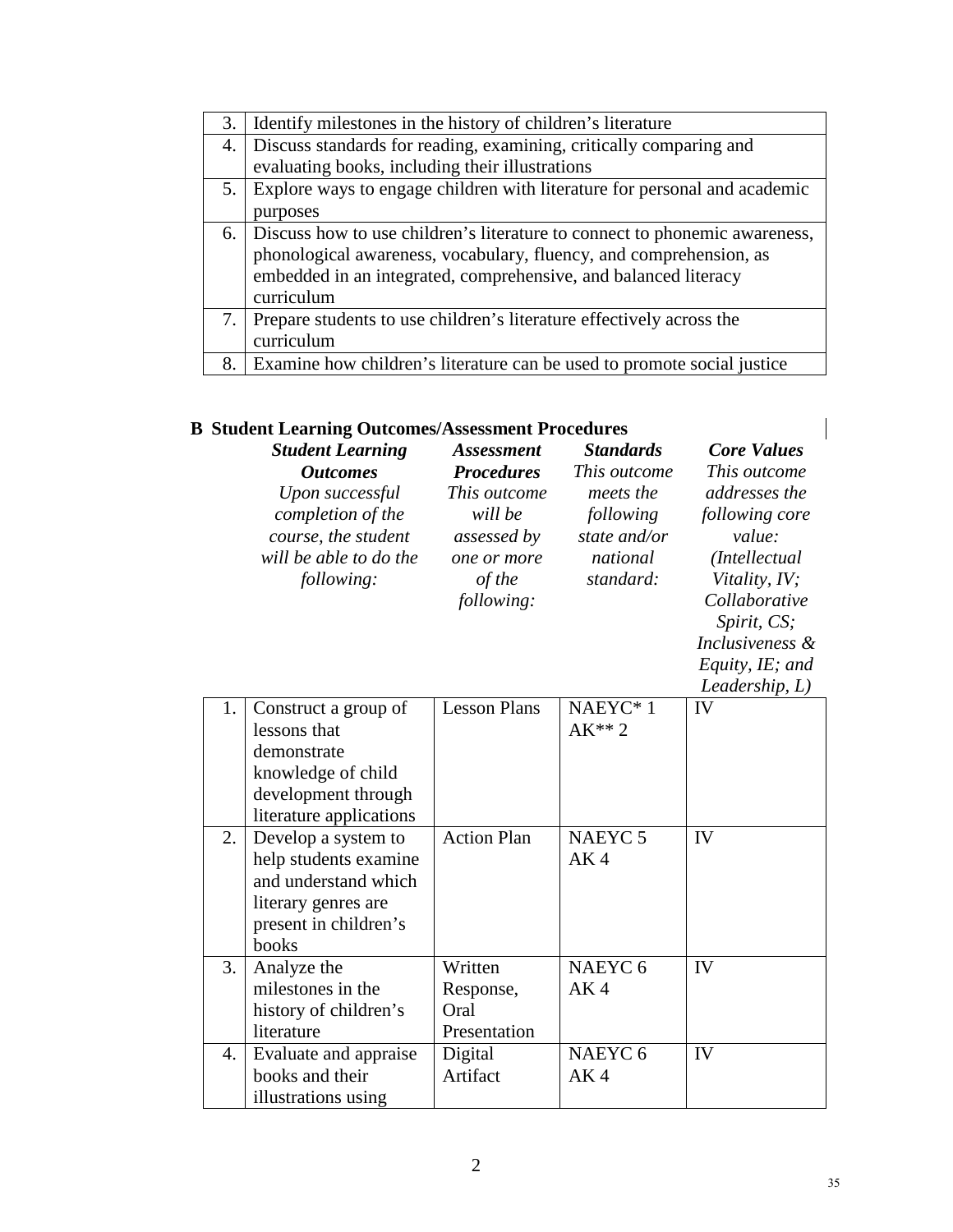|    | established standards                                                                                                                                                                                                                                           |                                                        |                                                          |        |
|----|-----------------------------------------------------------------------------------------------------------------------------------------------------------------------------------------------------------------------------------------------------------------|--------------------------------------------------------|----------------------------------------------------------|--------|
| 5. | Evaluate plans and/or<br>strategies that engage<br>children with literature<br>for personal and<br>academic purposes                                                                                                                                            | Video<br>Analysis,<br><b>Lesson Plan</b><br>Evaluation | NAEYC <sub>4</sub> , 5<br>AK 2, 4, 5<br>$CR***E$         | IV, CS |
| 6. | Develop lessons using<br>children's literature to<br>connect to phonemic<br>awareness,<br>phonological<br>awareness,<br>vocabulary, fluency,<br>and comprehension, as<br>embedded in an<br>integrated,<br>comprehensive, and<br>balanced literacy<br>curriculum | Sample<br><b>Lesson Plans</b>                          | NAEYC <sub>4</sub> , 5<br>AK 2, 4                        | IV     |
| 7. | Integrate children's<br>literature across the<br>curriculum                                                                                                                                                                                                     | Integrated<br>Unit                                     | NAEYC <sub>5</sub><br>AK <sub>4</sub><br>CR <sub>B</sub> | IV, IE |
| 8. | Design opportunities<br>for teachers to use<br>children's literature to<br>promote social justice                                                                                                                                                               | <b>Action Plan</b>                                     | NAEYC 2, 6<br>AK 7, 8<br><b>CRE</b>                      | IE, L  |

\* National Association for the Education of Young Children (NAEYC)

\*\* Alaska Beginning Teacher Standards (AK)

\*\*\* Alaska Standards for Culturally Responsive Schools (CR)

## **IV. Course Level Justification**

This course provides an in-depth analysis of children's literature. Students will develop skills to implement a rich literature curriculum in early childhood classrooms that helps promote strong literacy skills and developmentally effective practices.

## **V. Course Outline**

1. Child development

|     | Identify developmental milestones in reading                         |
|-----|----------------------------------------------------------------------|
| 1.2 | Examine books for infants and toddlers, making connections to the    |
|     | developmental milestones                                             |
| 1.3 | Examine books for preschool-aged children, making connections to the |
|     | developmental milestones                                             |
| 1.4 | Examine books for school age children, making connections to the     |
|     | developmental milestones                                             |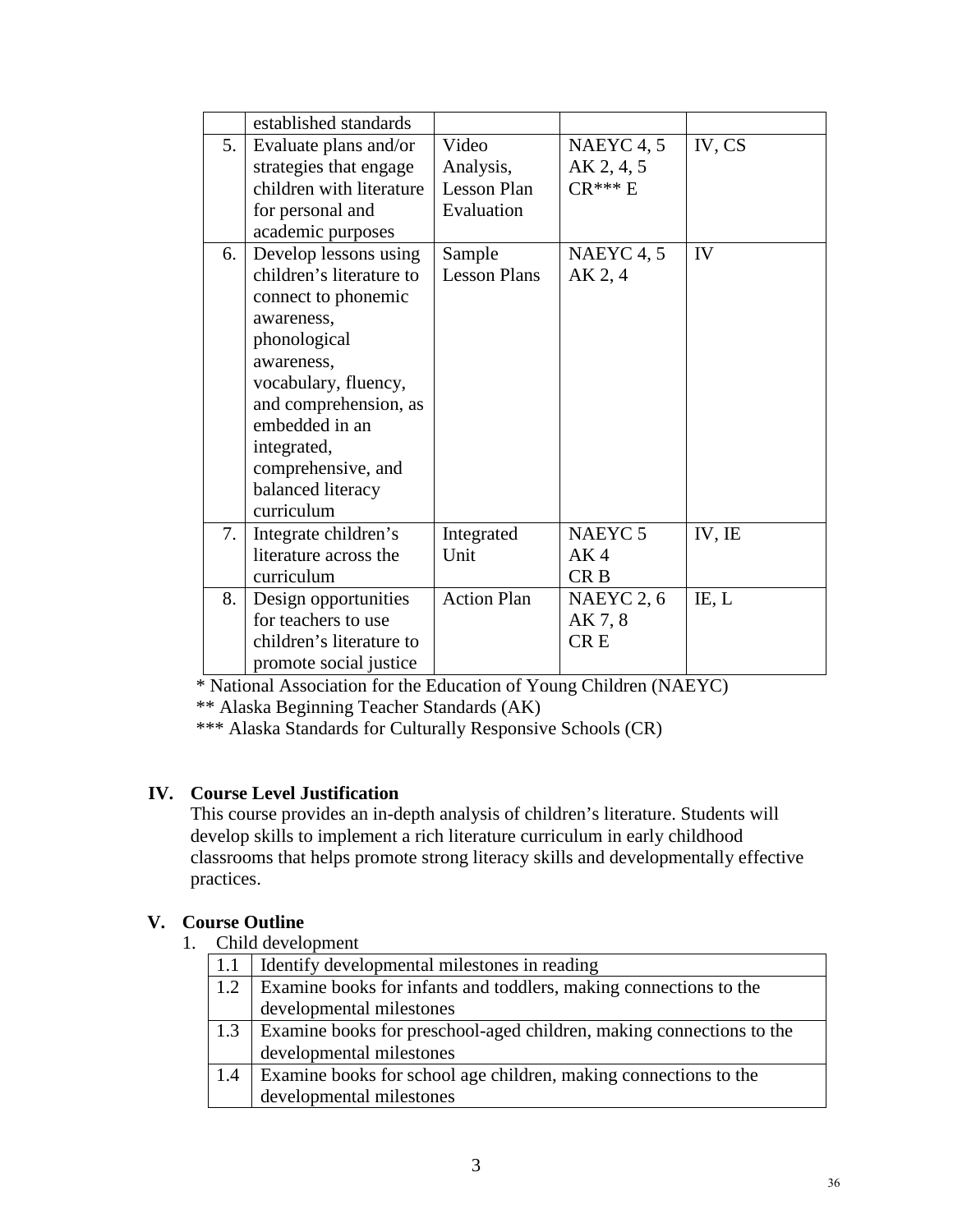2. Literary genres & multicultural books

| 2.1 | Describe characteristics of, important works, and authors of note of |
|-----|----------------------------------------------------------------------|
|     | various genres                                                       |
| 2.2 | Non-fiction, content area, informational text                        |
| 2.3 | Fiction, realistic & historical                                      |
| 2.4 | Fairy tales & fantasy                                                |
| 2.5 | Poetry                                                               |
| 2.6 | Science trade books                                                  |
| 2.7 | <b>Multicultural books</b>                                           |
| 2.8 | <b>International books</b>                                           |
| 2.9 | Books set in Alaska                                                  |

#### 3. Historical milestones

| 3.1 | The oral tradition          |
|-----|-----------------------------|
| 3.2 | <b>Early printed books</b>  |
| 3.3 | Fairy tales                 |
| 3.4 | Censorship                  |
| 3.5 | E-Books & digital libraries |

#### 4. Standards for critically evaluating books

| 4.1 | Appropriateness of text                                                 |
|-----|-------------------------------------------------------------------------|
| 4.2 | Analysis of plot, character, theme                                      |
| 4.3 | Compare different texts and different versions of the same story        |
|     | 4.4 Evaluate books using criteria for national and international awards |
| 4.5 | <b>Examine the visual elements in illustrations</b>                     |

## 5. Engagement of children with literature for personal and academic purposes

- 5.1 Select and organize children's literature for the classroom
- 5.2 Assist children in selecting their own literature for personal purposes
- 5.3 Assist children in selecting their own literature for academic purposes
- 5.4 The child as a critic

6. The use of children's literature to connect to essential skills in reading

| 6.1 Connect literature with phonemic awareness, phonological awareness,      |
|------------------------------------------------------------------------------|
| vocabulary development, fluency, and comprehension                           |
| 6.2 Choose and use appropriate literature in shared, interactive (dialogic), |
| guided, and close reading                                                    |

- guided, and close reading
- 7. Use literature across the curriculum

| 7.1   Integrate literature in writing        |
|----------------------------------------------|
| 7.2   Integrate literature in math           |
| 7.3   Integrate literature in science        |
| 7.4   Integrate literature in social studies |
| 7.5   Integrate literature in the humanities |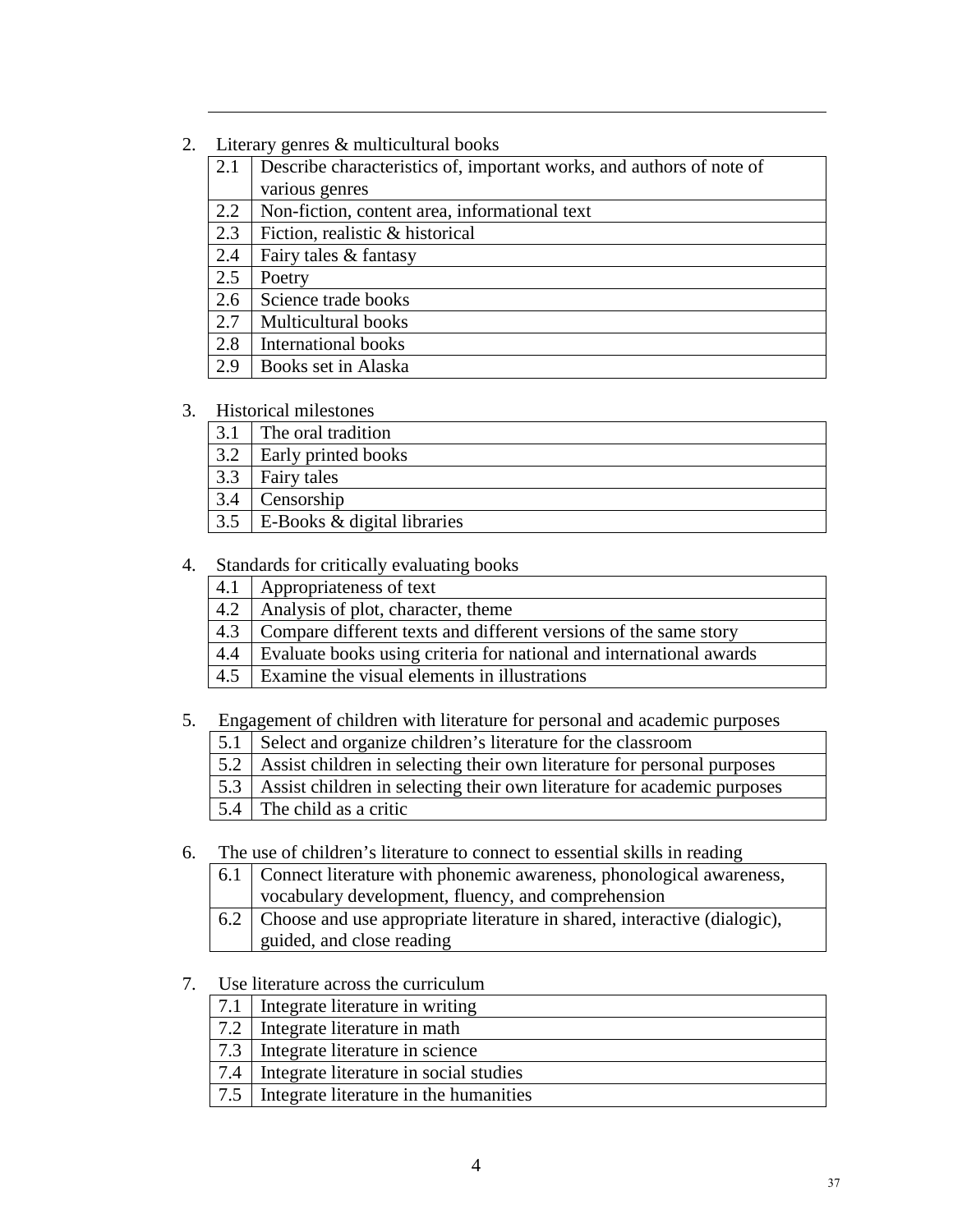#### 8 Social justice

|     | 8.1 Compare how countries address, present, and explain both contemporary |
|-----|---------------------------------------------------------------------------|
|     | and historical, social, political, and economic issues through children's |
|     | literature                                                                |
| 8.2 | Connect literature with popular historical movements and trends           |
| 8.3 | Consider how to use children's literature to promote social justice       |

#### **VI. Suggested Text(s)**

Galda, L., Cullinan, B., Sipe, L. (2010). *Literature and the child* (7<sup>th</sup> ed.). Belmont, CA: Wadsworth/Thomson Learning.

 Lehman, B., Freeman, E., & Scharer, P. (2010). *Reading globally, K-8: Connecting students to the world of literature.* Thousand Oaks, CA: Corwin Press.

Lynch-Brown, C., Tomlinson, C. & Short, K. (2013). *Essentials of children's literature* (8<sup>th</sup> ed.). Upper Saddle River, NJ: Pearson.

#### **VII. Bibliography**

- Bedford, A. & Albright, L.K. (Eds). (2011). *A master class in children's literature, trends and issues in an evolving field.* Urbana, Il: National Council of Teachers of English.
- Dorn, L.J. & Jones, T. (2012). *Apprenticeship in literacy: Transitions across reading and writing, k-4*  $(2^{nd} Ed)$ . Portland, ME: Stenhouse Publishers.
	- Fox, D. & Short, K. (2003). *Stories matter: The complexity of cultural authenticity in children's literature*. Urbana, IL: National Council of Teachers of English. \*
	- Fox, M. (2008). *Reading magic: Why reading aloud to our children will change their lives forever.* Orlando, FL: Mariner Books.
	- Freeman, E. & Lehman, B. (2001). *Global perspectives in children's literature*. Boston, MA: Allyn & Bacon. \*
	- Griffiths, R. & Clyne, M. (1988). *Books you can count on: Linking mathematics and literature.* Portsmouth, NH: Heinemann. \*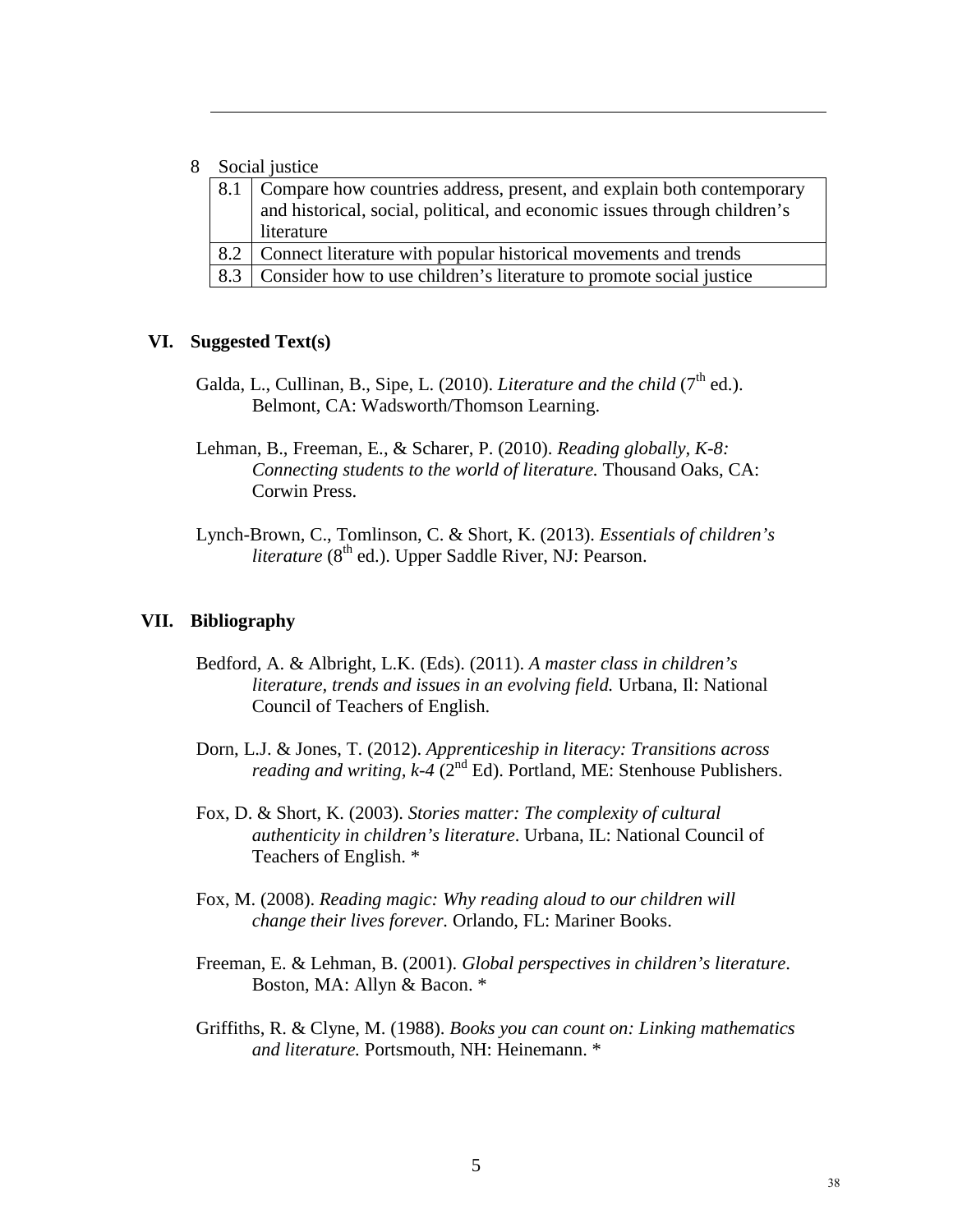- Henderson, D.L. & May, J.P. (2005). *Exploring culturally diverse literature for children and adolescents: Learning to listen in new ways.* Boston, MA: Allyn & Bacon.
- Krey, D.M. (1998). *Children's literature in social studies.* Washington, D.C.: National Council for the Social Studies. \*
- Novelli, J. (1998). *Using caldecotts across the curriculum*. New York, NY: Scholastic. \*
- Owocki, G. (2001). *Make way for literacy! Teaching the way young children learn.* Washington, DC: National Association for the Education of Young Children. \*
- Stan, S. (2002). *The world through children's books*. Lanham, MD: Scarecrow Press. \*
- Thompson, S.C. (2005). *Children as illustrators*. Washington, DC: National Association for the Education of Young Children.
- Walley, C.W. & Walley, K. (1995). *Integrating literature in content areas*. Westminister, CA: Teacher Created Materials, Inc. \*

*\*Classics*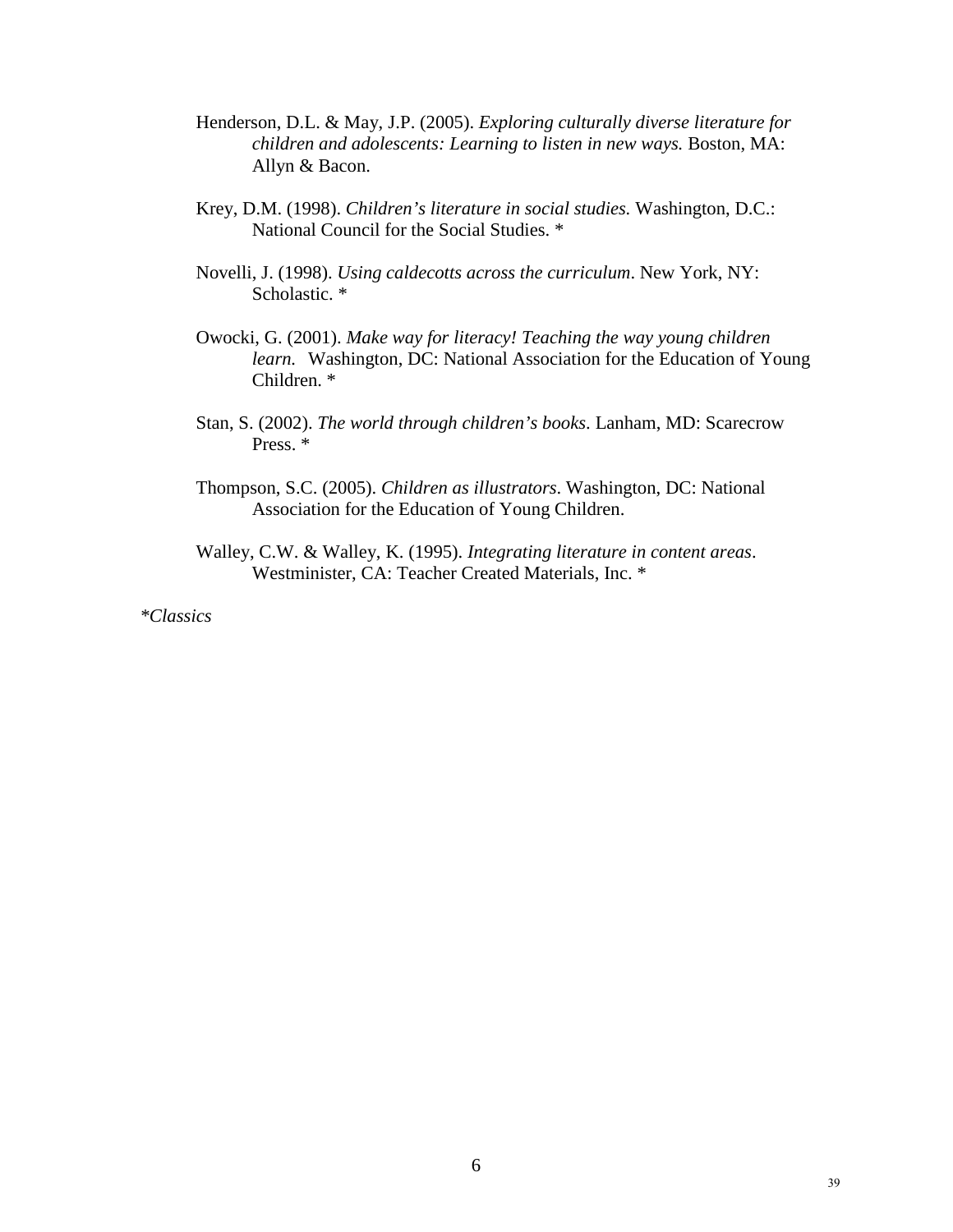UAB and GAB Values

Values Statement:

The Undergraduate and Graduate Academic Boards are dedicated to a shared, rigorous, open, and critical inquiry of curricular excellence in a collegial framework that fosters intellectual vitality and creativity. It is a priority of the Boards to represent the academic values of our peers across the University. We endeavor to serve UAA's diverse and intellectually curious faculty in the creation of opportunities for student success. In our efforts to both represent and support our peers, it is our goal to work collaboratively with faculty initiators and to offer respectful and constructive feedback as we review curriculum, programs, and policy changes or adoptions.

Our values are grounded in both academic integrity and process integrity.

Academic integrity encompasses the values of inclusiveness and innovation, as well as intellectual excellence, rigor and vitality/currency/relevance.

Process integrity includes the values of inclusiveness, fairness and transparency, as well as collaboration, honesty, respect and constructive feedback.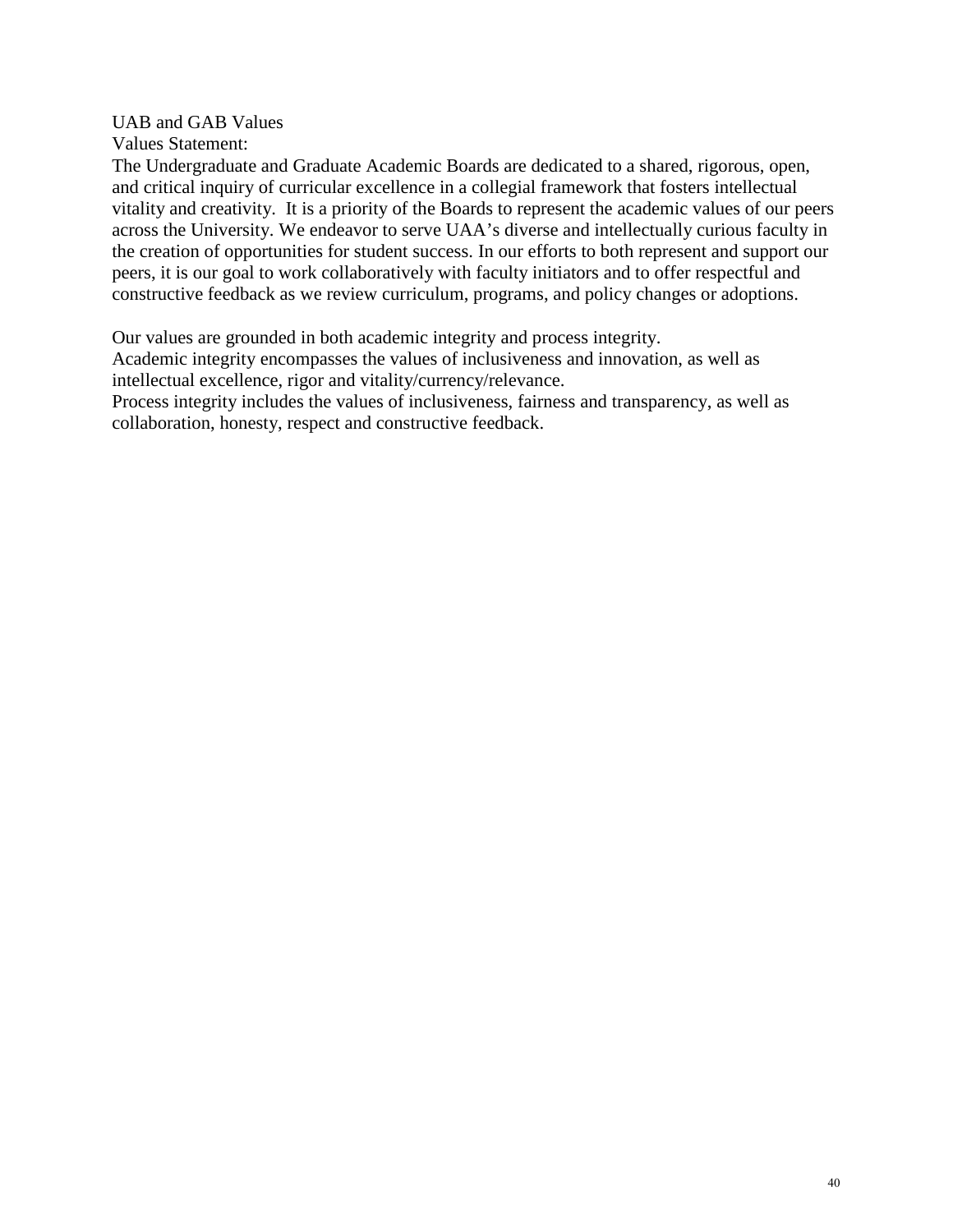It is the intent of this document to state the shared values and priorities of the Undergraduate Academic Board. We believe that this is an opportunity to discuss our core beliefs and to share them with our faculty colleagues. In doing so, we hope to reflect the significance and importance of our faculty colleagues, whose work creates the university.

We also believe that this delineation of our values and priorities, as well as our procedures and processes will ensure that we work in a way that reflects those values, honors our faculty colleagues, builds trust, and contributes to the excellence of the university.

At the same time, we believe that in order to be responsive to a changing university, UAB needs to be flexible and adaptive to needs and circumstances as they arise.

While we envision the values of the Board to be relatively stable, we believe that an ongoing conscious consideration of our values, priorities, and processes ensures that we continue to work in a way that reflects those values and priorities. Therefore, it is our intent that this document be a flexible and adaptable guideline for the priorities, procedure, and processes of the Undergraduate Academic Board.

## **Reflection Questions**

- What values do you believe are essential for the university?
- How will your work as a member of UAB reflect those values?
- When you have a difficult decision to make, will you be able to support these values?
- How will you ensure that you are modeling these values at Board meetings?
- We always want the faculty to be able to say \_\_\_\_\_\_\_\_\_ about the way we do our work.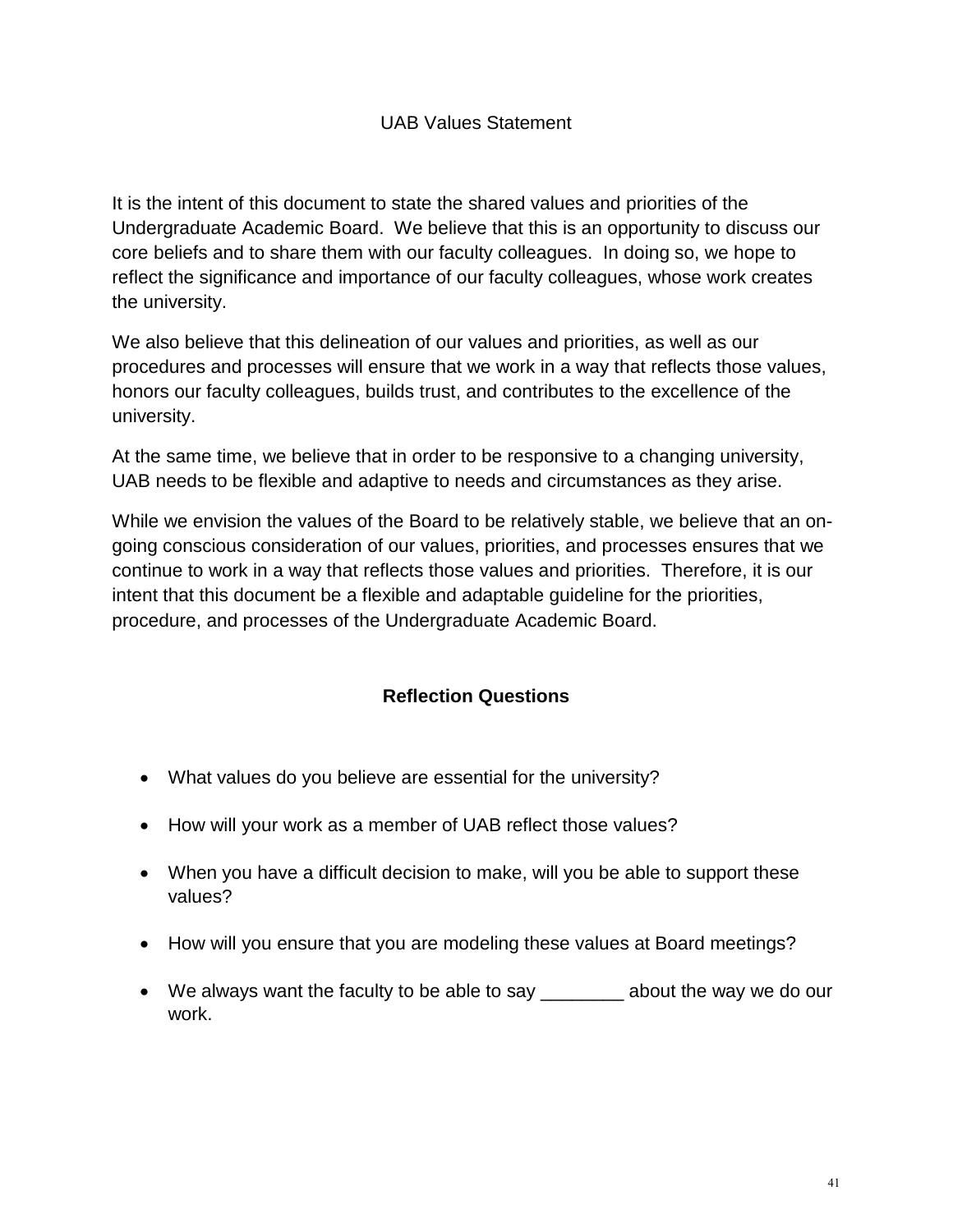## **UAB Values**

## **UAB Values Statement**:

**The Undergraduate Academic Board is dedicated to a shared, rigorous, open, and critical inquiry of curricular excellence in a collegial framework that fosters intellectual vitality and creativity.**

UAB values are grounded in both *academic integrity* and *process integrity*.

*Academic integrity* encompasses the values of inclusiveness and innovation, as well as intellectual excellence, rigor and vitality/currency/relevance.

*Process integrity* includes the values of inclusiveness, fairness and transparency, as well as collaboration, honesty, respect and constructive feedback.

## **UAB Priorities, Procedures and Processes Statements**

- The purpose of the priorities, procedures and processes statements is to clarify and support the values statement, *to show the values at work*.
- It is a priority of the Board to represent the academic values of our peers across the University, including the community campuses.
- We endeavor to serve UAA's diverse and intellectually curious faculty in the creation of opportunities for student success.
- In our efforts to both represent and support our peers, it is our goal to work collaboratively with faculty initiators and to offer respectful and constructive feedback as we review curriculum, programs, and policy changes or adoptions.

## **UAB Priorities**

## **Institutional**

- Accreditation: UAB works with the Office of Academic Affairs on accreditation.
- UAB's curricular review processes directly support Teaching and Learning (UAA's Core Theme #1) as well as Student Success (UAA's Core Theme # 3).
- Academic policy changes and/or adoptions: UAB works with the Office of Academic Affairs and the University Registrar on academic policies and procedures.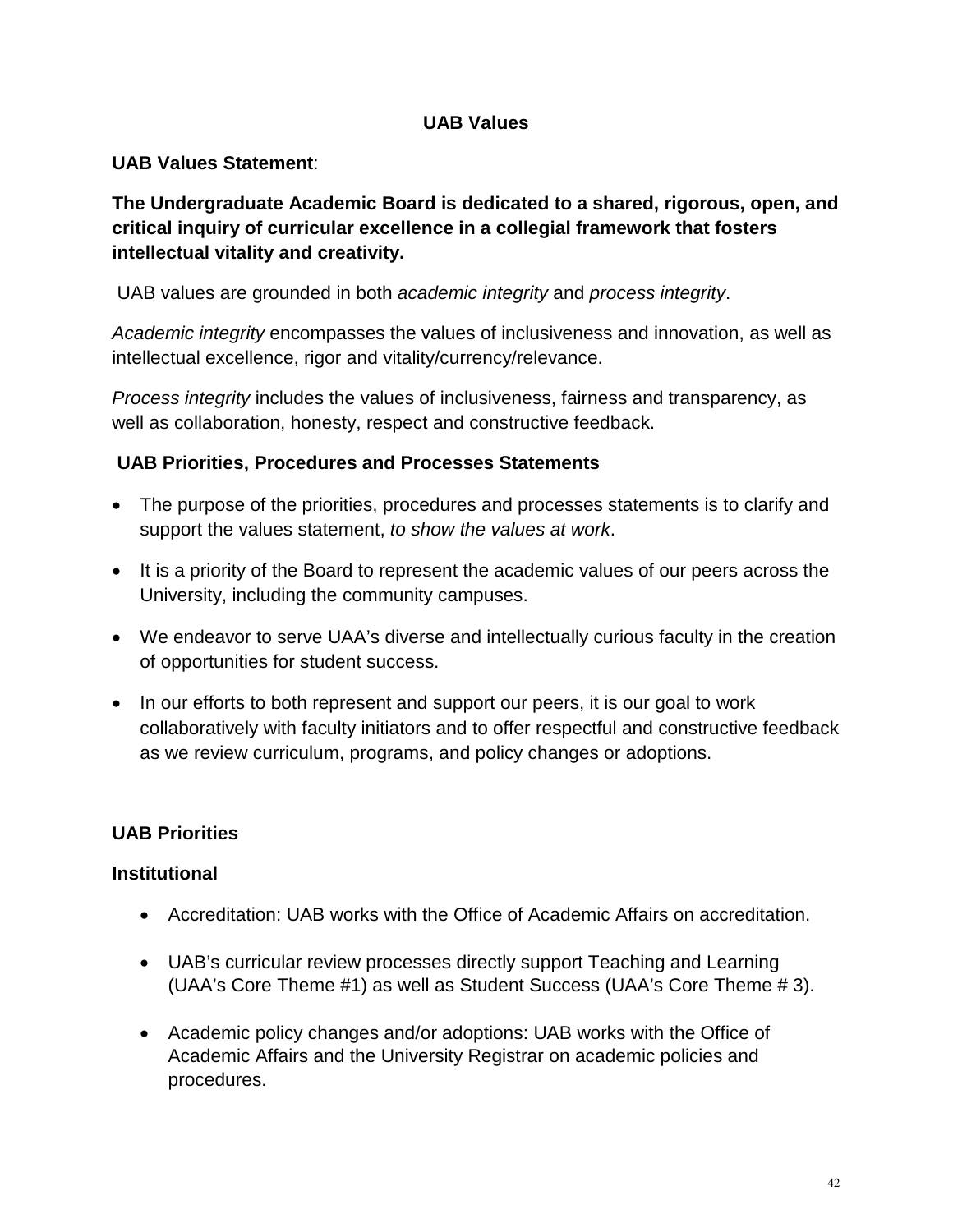• Curriculum coordination: UAB works with the Governance Office, the Office of Academic Affairs, the Graduate Academic Board, the Academic Assessment Committee, the College Curriculum Committees, and Department Curriculum Committees and Chairs.

## **Board specific Priorities**

• Curricular excellence

Intellectual vitality requires that course offerings remain current with advances and discoveries in the scientific, humanistic, and artistic disciplines associated with undergraduate degrees offered at UAA.

- o Curriculum currency and vitality
- o Rigorous, open and critical review of curriculum
- Collaboration

Faculty members are the core of the institution and their work on curriculum development is among the most significant work of the university. It is a goal of UAB to inform and facilitate the development of excellent curriculum.

- Create a seamless process to help faculty initiators navigate the UAA curriculum process
	- o Seek ways to minimize "paperwork" response to UAB by approving CAR/CCGs with minor changes so that the documents move forward rather than making them return to the Board.
- Transparency

Be clear and consistent in both stating and following the Board's procedures and processes.

• Academic policy

UAB is the core of academic policy development and is at the forefront of changes in academic policy and programs. As the university grows and changes, UAB is privileged to guide faculty in developing and integrating programs into the curriculum.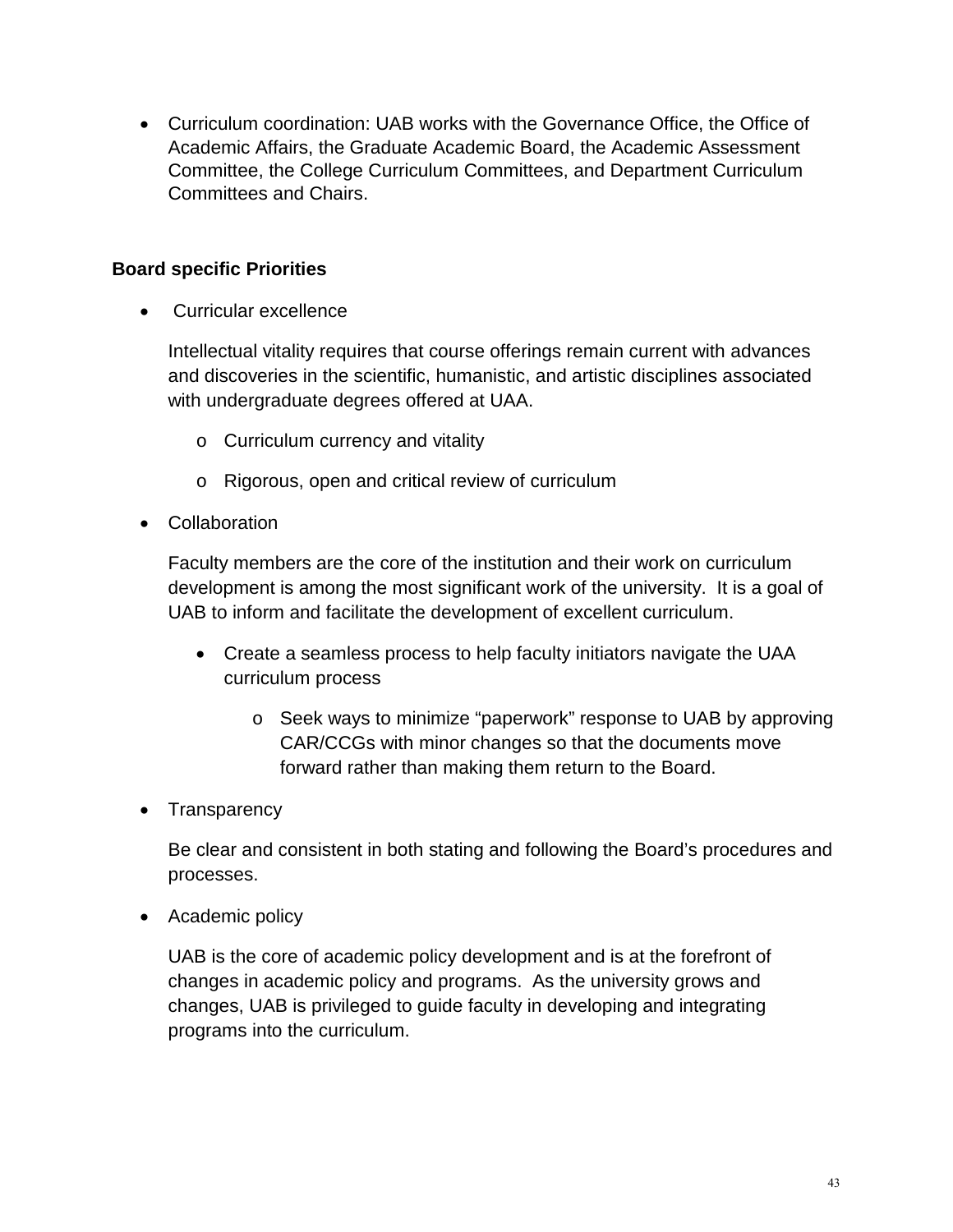It is the goal of UAB to contribute to and support excellence in the university. At the same time that UAB oversees the development of programs, it is also oversees the deletion of programs as the university evolves.

**UAB Procedures** The established or expected way of conducting business of the Board.

Non Curricular Review Meetings

• Introductory Meeting

The first meeting of the Academic Year

The Board begins the Academic Year with a priorities, procedures, and processes meeting.

Board welcomes new members.

New and returning members review and update previous year's priorities, procedures, and processes in light of the Board's values.

Chair reviews and explains priority group member selection process.

Board discusses the role of the priority groups in curriculum groups.

This review and update should help orient new members and should also help returning members to keep focus on the Board's priorities throughout the year.

• College and Campus Curriculum Chairs Meeting

Generally scheduled in September – this is a meeting with the college and campus curriculum chairs to discuss UAB priorities and to talk about college and campus concerns and priorities

- Fall Joint UAB/GAB meeting
- Spring Joint UAB/GAB meeting
- Final Meeting of the Academic Year

Board reflects on values, priorities, procedures and processes over the year.

## Curriculum Review Meetings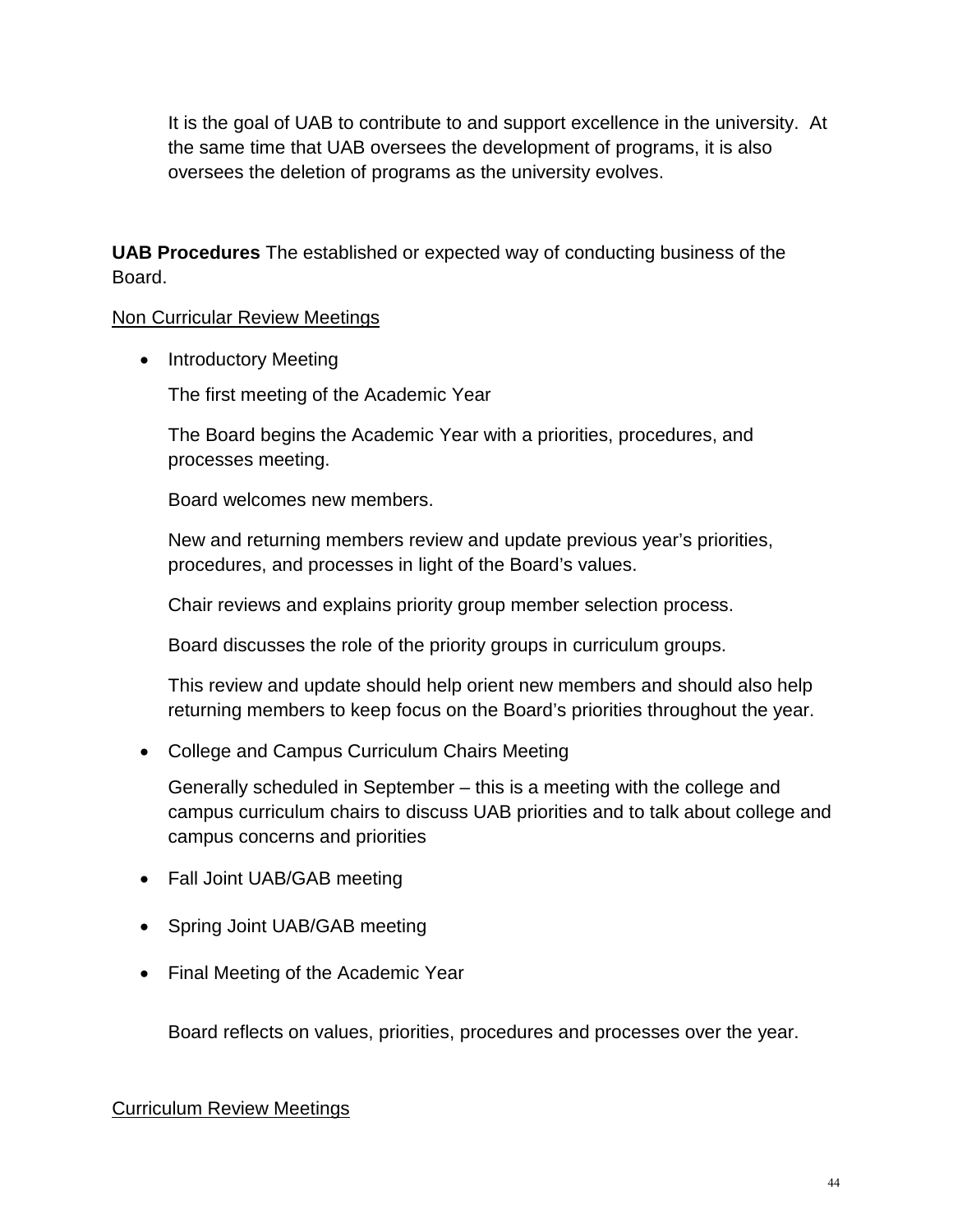Chair assigns curriculum to "priority" groups for review of substantive issues.

First and second readings.

Presence of faculty initiator (or proxy) is required to conduct course review.

If faculty initiator or proxy cannot answer the board's questions, the review will be postponed.

## **UAB Curriculum Review Processes**

The series of actions that the Board undertakes in conducting its business—this is what happens, or the step-by-step operation of the Board.

- 1. Faculty initiator (or proxy) is present;
- 2. Faculty initiator is invited to make a brief presentation on the curriculum brought for review;
- 3. University Registrar and Scheduling make comments;
- 4. Priority team members ask questions, make comments, and/or offer suggestions for clarification/coherence/alignment of curricular documents focusing on substantive issues;
- 5. Non-priority team members ask follow up questions and make comments and suggestions;
- 6. Faculty initiator has the opportunity to answers questions, respond to comments and suggestions, and to take notes;
- 7. Board makes a motion to either:
	- o waive first, approve for second;
	- o to accept for first reading only;
- 8. Board approves/not approves a motion;
- 9. Curriculum, programs, policy changes/adoptions proceed to Faculty Senate for final approval by faculty senators
- 10.When UAB approves programs for deletion, the Chair of UAB formally recognizes the contributions that these programs and their faculty have made